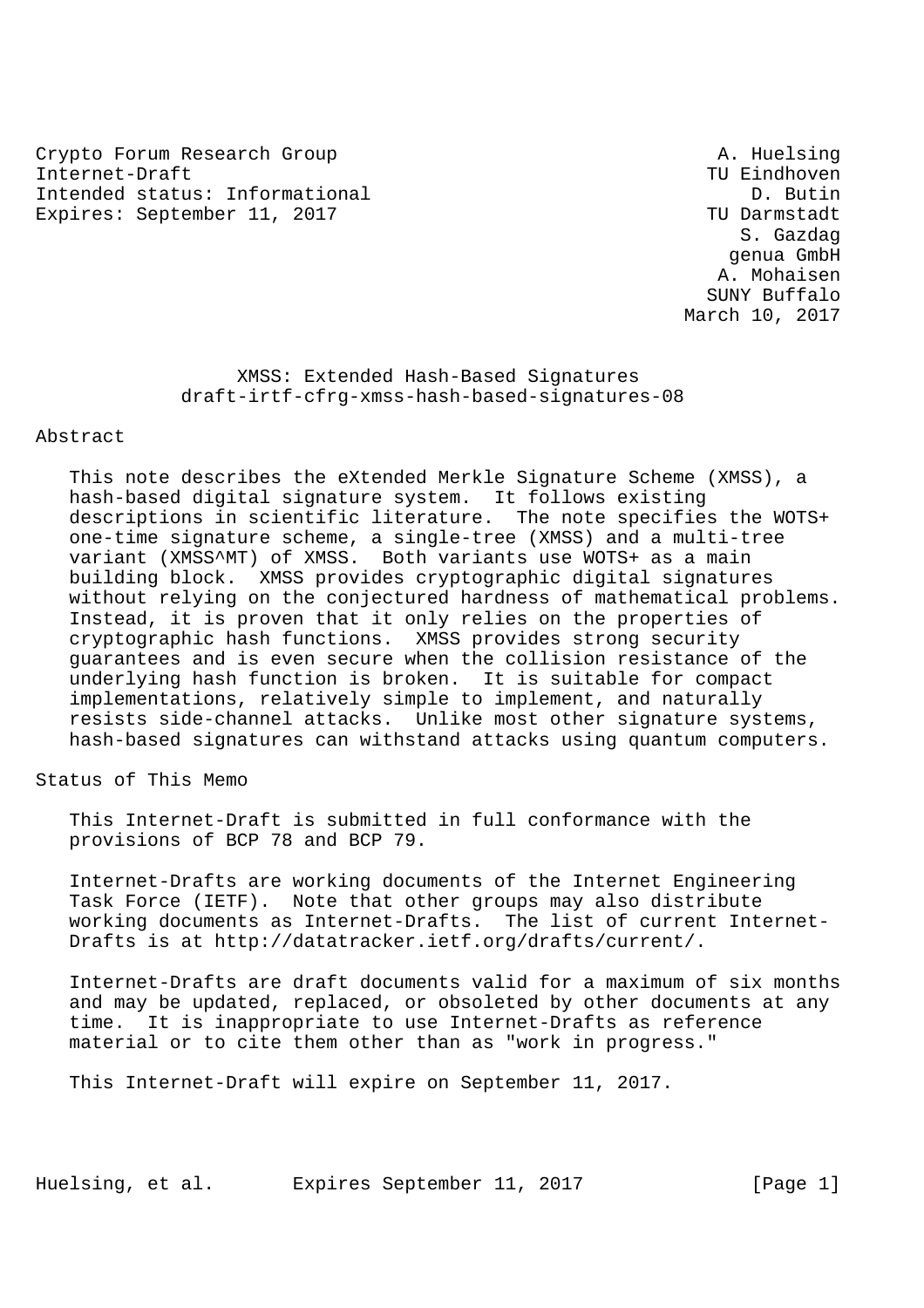Copyright Notice

 Copyright (c) 2017 IETF Trust and the persons identified as the document authors. All rights reserved.

 This document is subject to BCP 78 and the IETF Trust's Legal Provisions Relating to IETF Documents (http://trustee.ietf.org/license-info) in effect on the date of publication of this document. Please review these documents carefully, as they describe your rights and restrictions with respect to this document. Code Components extracted from this document must include Simplified BSD License text as described in Section 4.e of the Trust Legal Provisions and are provided without warranty as described in the Simplified BSD License.

Table of Contents

| $1$ .          |                                                                                                                                                                                                                                |  |  | $\overline{3}$  |
|----------------|--------------------------------------------------------------------------------------------------------------------------------------------------------------------------------------------------------------------------------|--|--|-----------------|
| 1.1.           | CFRG Note on Post-Quantum Cryptography                                                                                                                                                                                         |  |  | 5               |
| 1.2.           | Conventions Used In This Document                                                                                                                                                                                              |  |  | 5               |
| Notation<br>2. | and the contract of the contract of the contract of the contract of the contract of the contract of the contract of the contract of the contract of the contract of the contract of the contract of the contract of the contra |  |  | 5               |
| 2.1.           |                                                                                                                                                                                                                                |  |  | 6               |
| 2.2.           |                                                                                                                                                                                                                                |  |  | $\overline{6}$  |
| 2.3.           |                                                                                                                                                                                                                                |  |  | $\epsilon$      |
| 2.4.           | Integer to Byte Conversion                                                                                                                                                                                                     |  |  | $7\phantom{.0}$ |
| 2.5.           | Hash Function Address Scheme                                                                                                                                                                                                   |  |  | 7               |
| 2.6.           | Strings of Base w Numbers                                                                                                                                                                                                      |  |  | 10              |
| 2.7.           |                                                                                                                                                                                                                                |  |  | 11              |
| 3. Primitives  |                                                                                                                                                                                                                                |  |  | 12              |
|                | 3.1. WOTS+ One-Time Signatures                                                                                                                                                                                                 |  |  | 12              |
| 3.1.1.         | WOTS+ Parameters                                                                                                                                                                                                               |  |  | 12              |
|                | 3.1.1.1. WOTS+ Functions                                                                                                                                                                                                       |  |  | 13              |
|                | 3.1.2. WOTS+ Chaining Function                                                                                                                                                                                                 |  |  | 13              |
|                | 3.1.3. WOTS+ Private Key                                                                                                                                                                                                       |  |  | 14              |
|                |                                                                                                                                                                                                                                |  |  | 15              |
| 3.1.5.         | WOTS+ Signature Generation                                                                                                                                                                                                     |  |  | 15              |
|                | 3.1.6. WOTS+ Signature Verification                                                                                                                                                                                            |  |  | 17              |
|                | 3.1.7. Pseudorandom Key Generation                                                                                                                                                                                             |  |  | 18              |
| 4.             |                                                                                                                                                                                                                                |  |  | 18              |
| 4.1.           | XMSS: eXtended Merkle Signature Scheme                                                                                                                                                                                         |  |  | 18              |
| 4.1.1.         |                                                                                                                                                                                                                                |  |  | 19              |
| 4.1.2.         | XMSS Hash Functions                                                                                                                                                                                                            |  |  | 19              |
|                | 4.1.3. XMSS Private Key                                                                                                                                                                                                        |  |  | 20              |
| 4.1.4.         | Randomized Tree Hashing                                                                                                                                                                                                        |  |  | 20              |
| 4.1.5.         |                                                                                                                                                                                                                                |  |  | 21              |
| 4.1.6.         |                                                                                                                                                                                                                                |  |  | 22              |
| 4.1.7.         | XMSS Key Generation                                                                                                                                                                                                            |  |  | 23              |
| 4.1.8.         |                                                                                                                                                                                                                                |  |  | 24              |
|                |                                                                                                                                                                                                                                |  |  |                 |

Huelsing, et al. Expires September 11, 2017 [Page 2]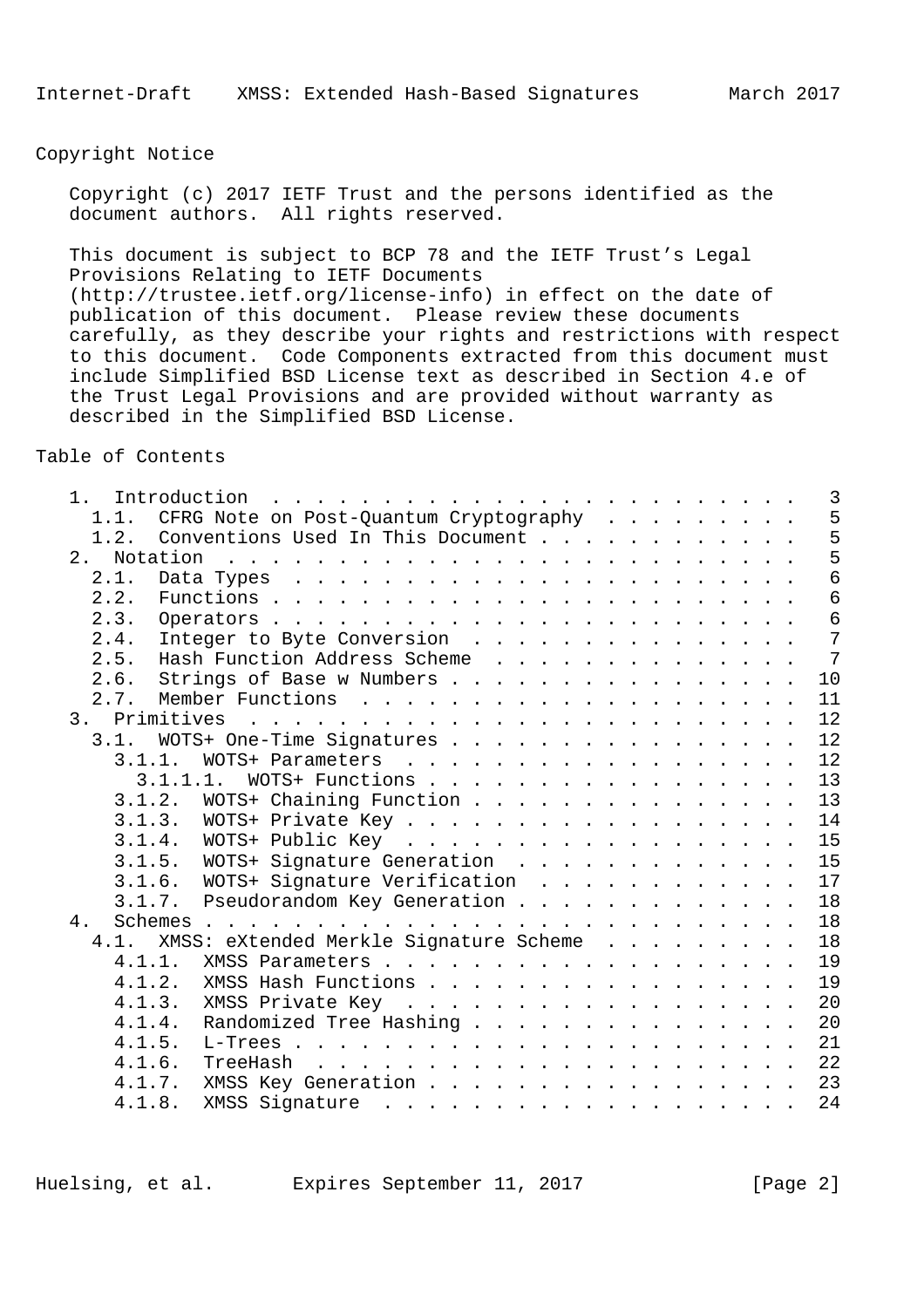| XMSS Signature Generation<br>4.1.9.                  | 25 |
|------------------------------------------------------|----|
| 4.1.10. XMSS Signature Verification                  | 27 |
| 4.1.11. Pseudorandom Key Generation                  | 29 |
| 4.1.12. Free Index Handling and Partial Private Keys | 30 |
| XMSS^MT: Multi-Tree XMSS<br>4.2.                     | 30 |
| 4.2.1.<br>XMSS^MT Parameters                         | 30 |
| 4.2.2.<br>XMSS^MT Key generation                     | 30 |
| 4.2.3. XMSS^MT Signature                             | 33 |
| 4.2.4. XMSS^MT Signature Generation                  | 34 |
| 4.2.5. XMSS^MT Signature Verification                | 36 |
| 4.2.6. Pseudorandom Key Generation                   | 37 |
| 4.2.7. Free Index Handling and Partial Private Keys  | 38 |
| 5 <sub>1</sub>                                       | 38 |
| 5.1.                                                 | 39 |
| 5.2.                                                 | 40 |
| 5.3.                                                 | 41 |
|                                                      | 43 |
|                                                      | 44 |
| 8.                                                   | 48 |
|                                                      | 48 |
| 8.2. Minimal Security Assumptions                    | 50 |
| 8.3. Post-Quantum Security                           | 50 |
|                                                      | 51 |
|                                                      | 51 |
| 10.1. Normative References                           | 51 |
| Informative References<br>10.2.                      | 51 |
|                                                      | 53 |
|                                                      | 54 |
| Appendix C. XMSS^MT XDR Formats                      | 59 |
|                                                      | 66 |
|                                                      |    |

## 1. Introduction

 A (cryptographic) digital signature scheme provides asymmetric message authentication. The key generation algorithm produces a key pair consisting of a private and a public key. A message is signed using a private key to produce a signature. A message/signature pair can be verified using a public key. A One-Time Signature (OTS) scheme allows using a key pair to sign exactly one message securely. A Many-Time Signature (MTS) system can be used to sign multiple messages.

 OTS schemes, and MTS schemes composed from them, were proposed by Merkle in 1979 [Merkle79]. They were well-studied in the 1990s and have regained interest from the mid 2000s onwards because of their resistance against quantum-computer-aided attacks. These kinds of signature schemes are called hash-based signature schemes as they are built out of a cryptographic hash function. Hash-based signature

Huelsing, et al. Expires September 11, 2017 [Page 3]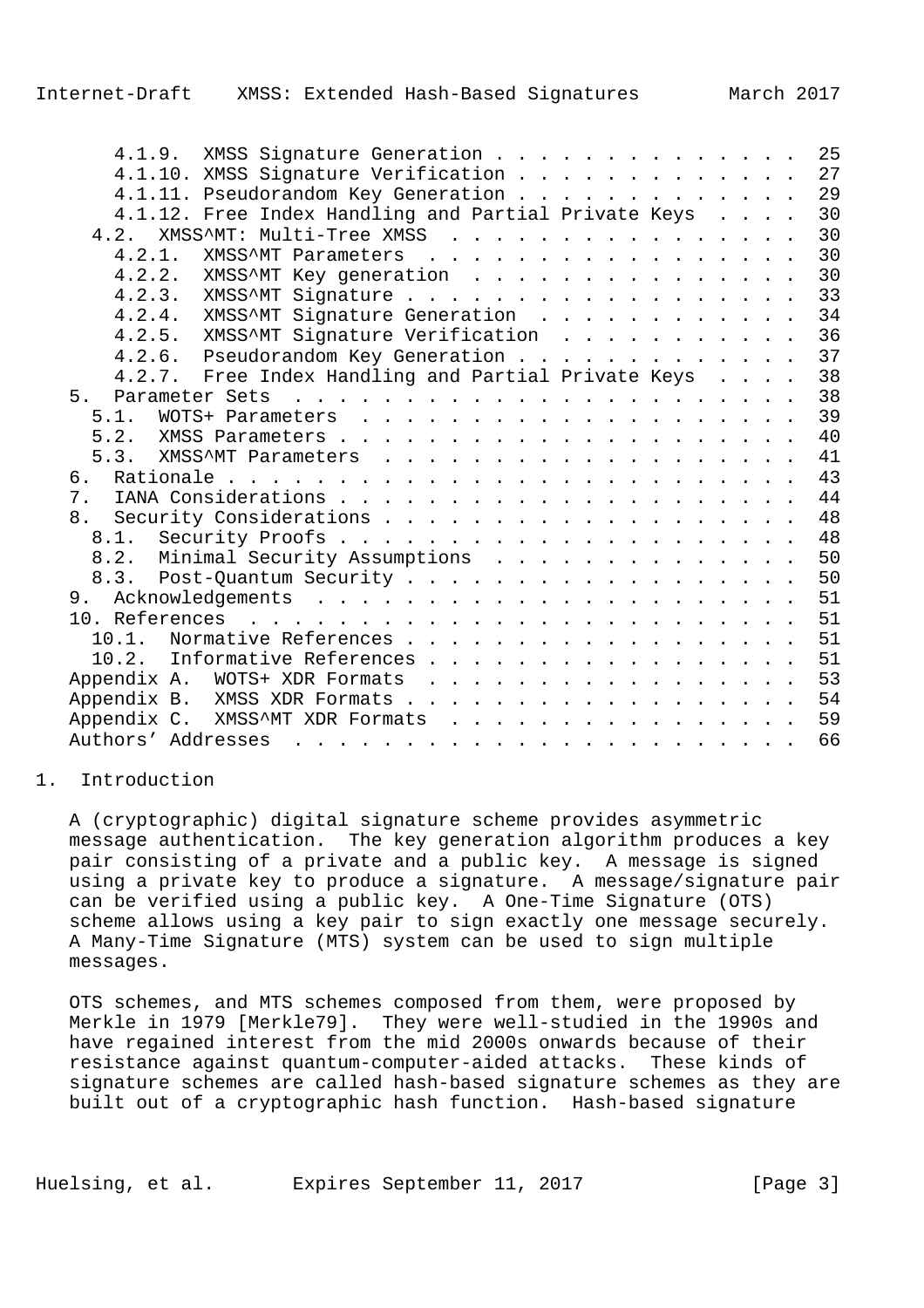schemes generally feature small private and public keys as well as fast signature generation and verification but large signatures and relatively slow key generation. In addition, they are suitable for compact implementations that benefit various applications and are naturally resistant to most kinds of side-channel attacks.

 Some progress has already been made toward introducing and standardizing hash-based signatures. McGrew, Curcio, and Fluhrer have published an Internet-Draft [MCF17] specifying the Lamport- Diffie-Winternitz-Merkle (LDWM) scheme, also taking into account subsequent adaptations by Leighton and Micali. Independently, Buchmann, Dahmen and Huelsing have proposed XMSS [BDH11], the eXtended Merkle Signature Scheme, offering better efficiency and a modern security proof. Very recently, the stateless hash-based signature scheme SPHINCS was introduced [BHH15], with the intent of being easier to deploy in current applications. A reasonable next step toward introducing hash-based signatures is to complete the specifications of the basic algorithms - LDWM, XMSS, SPHINCS and/or variants [Kaliski15].

 The eXtended Merkle Signature Scheme (XMSS) [BDH11] is the latest stateful hash-based signature scheme. It has the smallest signatures out of such schemes and comes with a multi-tree variant that solves the problem of slow key generation. Moreover, it can be shown that XMSS is secure, making only mild assumptions on the underlying hash function. Especially, it is not required that the cryptographic hash function is collision-resistant for the security of XMSS. Improvements upon XMSS, as described in [HRS16], are part of this note.

 This document describes a single-tree and a multi-tree variant of XMSS. It also describes WOTS+, a variant of the Winternitz OTS scheme introduced in [Huelsing13] that is used by XMSS. The schemes are described with enough specificity to ensure interoperability between implementations.

 This document is structured as follows. Notation is introduced in Section 2. Section 3 describes the WOTS+ signature system. MTS schemes are defined in Section 4: the eXtended Merkle Signature Scheme (XMSS) in Section 4.1, and its Multi-Tree variant (XMSS^MT) in Section 4.2. Parameter sets are described in Section 5. Section 6 describes the rationale behind choices in this note. The IANA registry for these signature systems is described in Section 7. Finally, security considerations are presented in Section 8.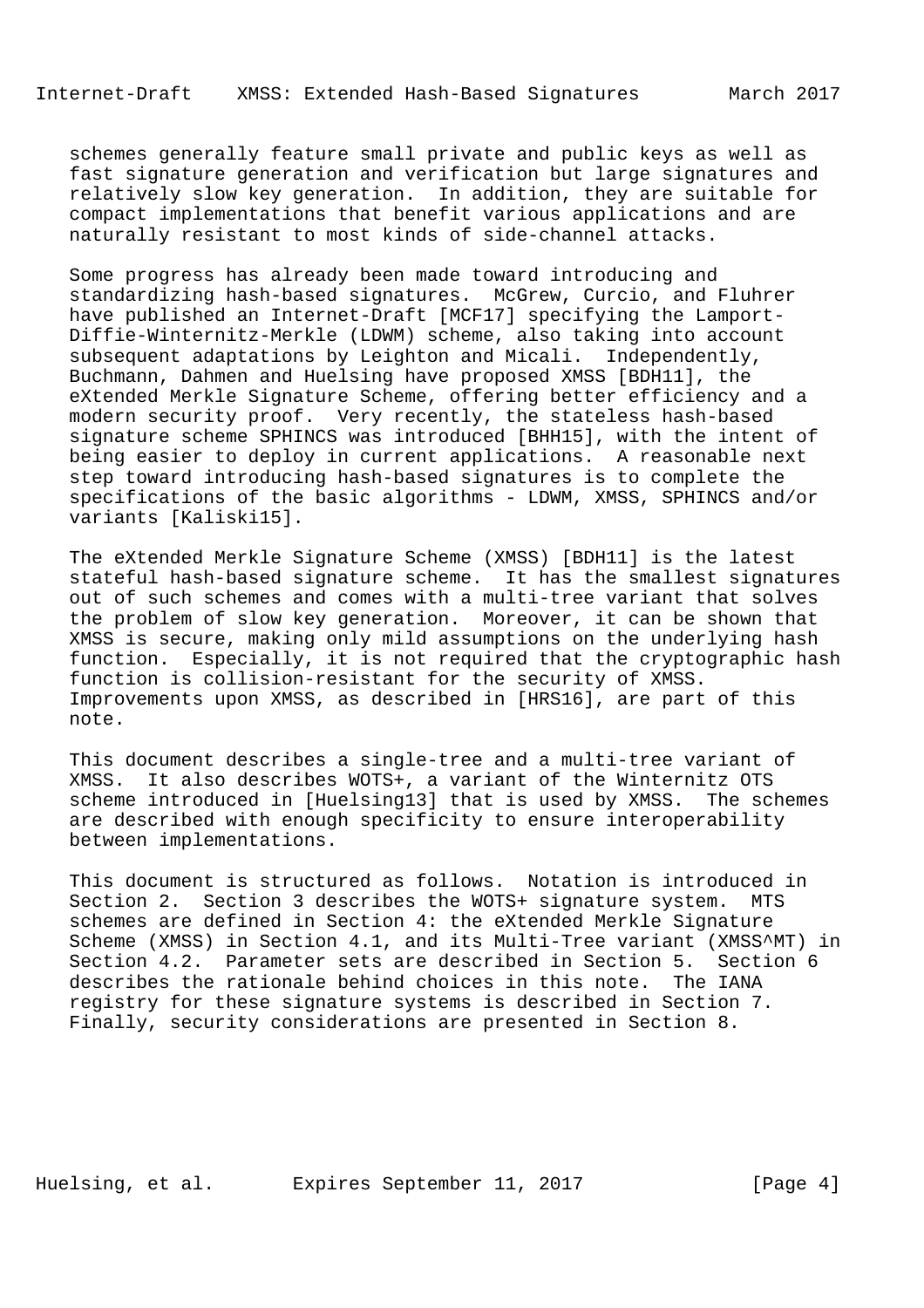### 1.1. CFRG Note on Post-Quantum Cryptography

 All post-quantum algorithms documented by CFRG are today considered ready for experimentation and further engineering development (e.g. to establish the impact of performance and sizes on IETF protocols). However, at the time of writing, we do not have significant deployment experience with such algorithms.

 Many of these algorithms come with specific restrictions, e.g. change of classical interface or less cryptanalysis of proposed parameters than established schemes. CFRG has consensus that all documents describing post-quantum technologies include the above paragraph and a clear additional warning about any specific restrictions, especially as those might affect use or deployment of the specific scheme. That guidance may be changed over time via document updates.

#### Additionally, for XMSS:

 CFRG consensus is that we are confident in the cryptographic security of the signature schemes described in this document against quantum computers, given the current state of the research community's knowledge about quantum algorithms. Indeed, we are confident that the security of a significant part of the Internet could be made dependent on the signature schemes defined in this document, if developers take care of the following.

 In contrast to traditional signature schemes, the signature schemes described in this document are stateful, meaning the secret key changes over time. If a secret key state is used twice, no cryptographic security guarantees remain. This is a new property that most developers will not be familiar with and requires careful handling of secret keys. Developers should not use the schemes described here except in systems that prevent the reuse of secret key states.

### 1.2. Conventions Used In This Document

 The key words "MUST", "MUST NOT", "REQUIRED", "SHALL", "SHALL NOT", "SHOULD", "SHOULD NOT", "RECOMMENDED", "MAY", and "OPTIONAL" in this document are to be interpreted as described in [RFC2119].

2. Notation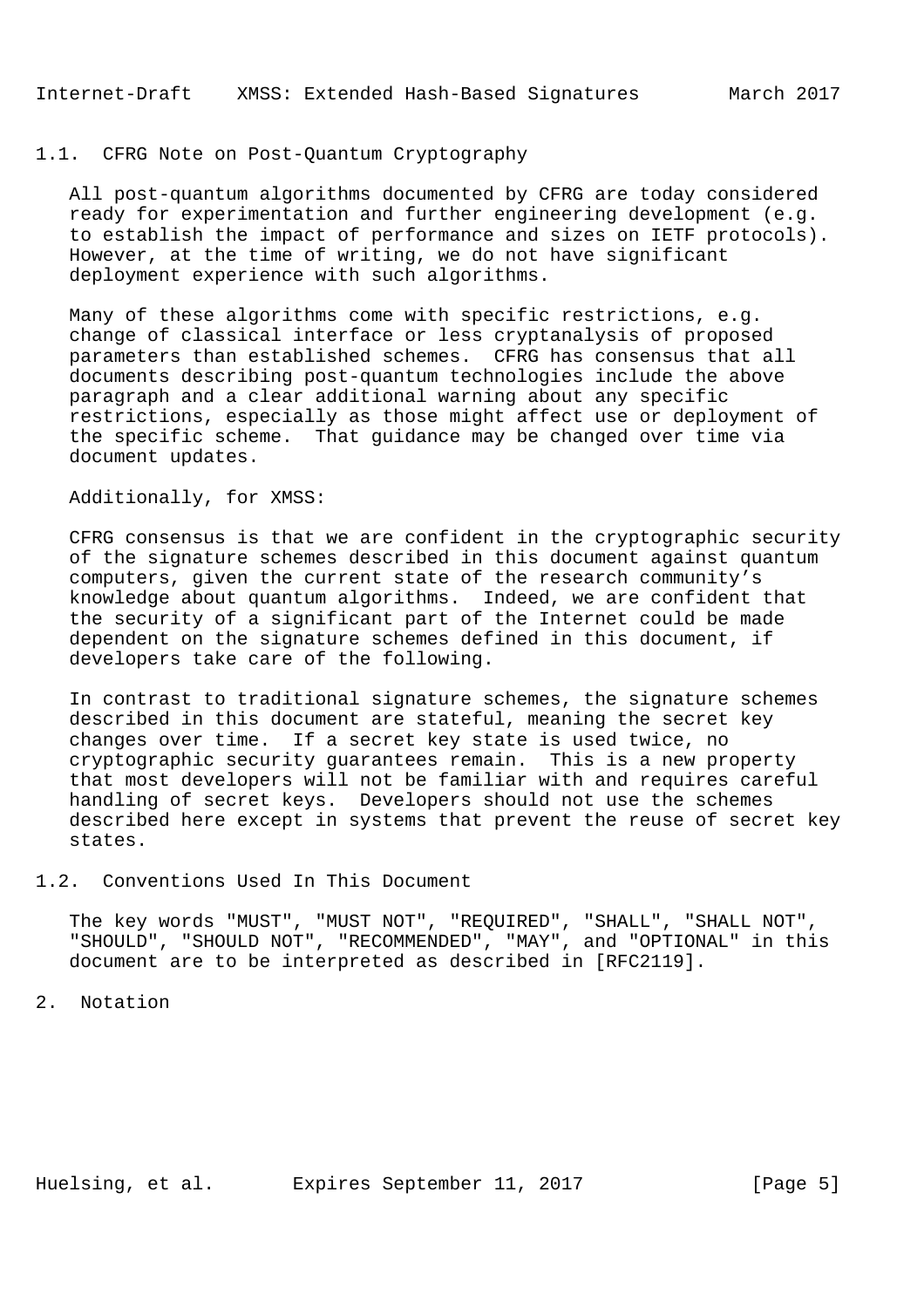Internet-Draft XMSS: Extended Hash-Based Signatures March 2017

### 2.1. Data Types

 Bytes and byte strings are the fundamental data types. A byte is a sequence of eight bits. A single byte is denoted as a pair of hexadecimal digits with a leading "0x". A byte string is an ordered sequence of zero or more bytes and is denoted as an ordered sequence of hexadecimal characters with a leading "0x". For example, 0xe534f0 is a byte string of length 3. An array of byte strings is an ordered, indexed set starting with index 0 in which all byte strings have identical length. We assume big-endian representation for any data types or structures.

#### 2.2. Functions

 If x is a non-negative real number, then we define the following functions:

ceil(x) : returns the smallest integer greater than or equal to  $x$ .

 $floor(x)$ : returns the largest integer less than or equal to x.

 $lq(x)$  : returns the logarithm to base 2 of x.

### 2.3. Operators

 When a and b are integers, mathematical operators are defined as follows:

^ : a ^ b denotes the result of a raised to the power of b.

 \* : a \* b denotes the product of a and b. This operator is sometimes omitted in the absence of ambiguity, as in usual mathematical notation.

 $/$ : a  $/$  b denotes the quotient of a by non-zero b.

 % : a % b denotes the non-negative remainder of the integer division of a by b.

+ : a + b denotes the sum of a and b.

- : a - b denotes the difference of a and b.

++ : a++ denotes incrementing a by 1, i.e., a = a + 1.

 $--: a--$  denotes decrementing a by 1, i.e.,  $a = a - 1$ .

Huelsing, et al. Expires September 11, 2017 [Page 6]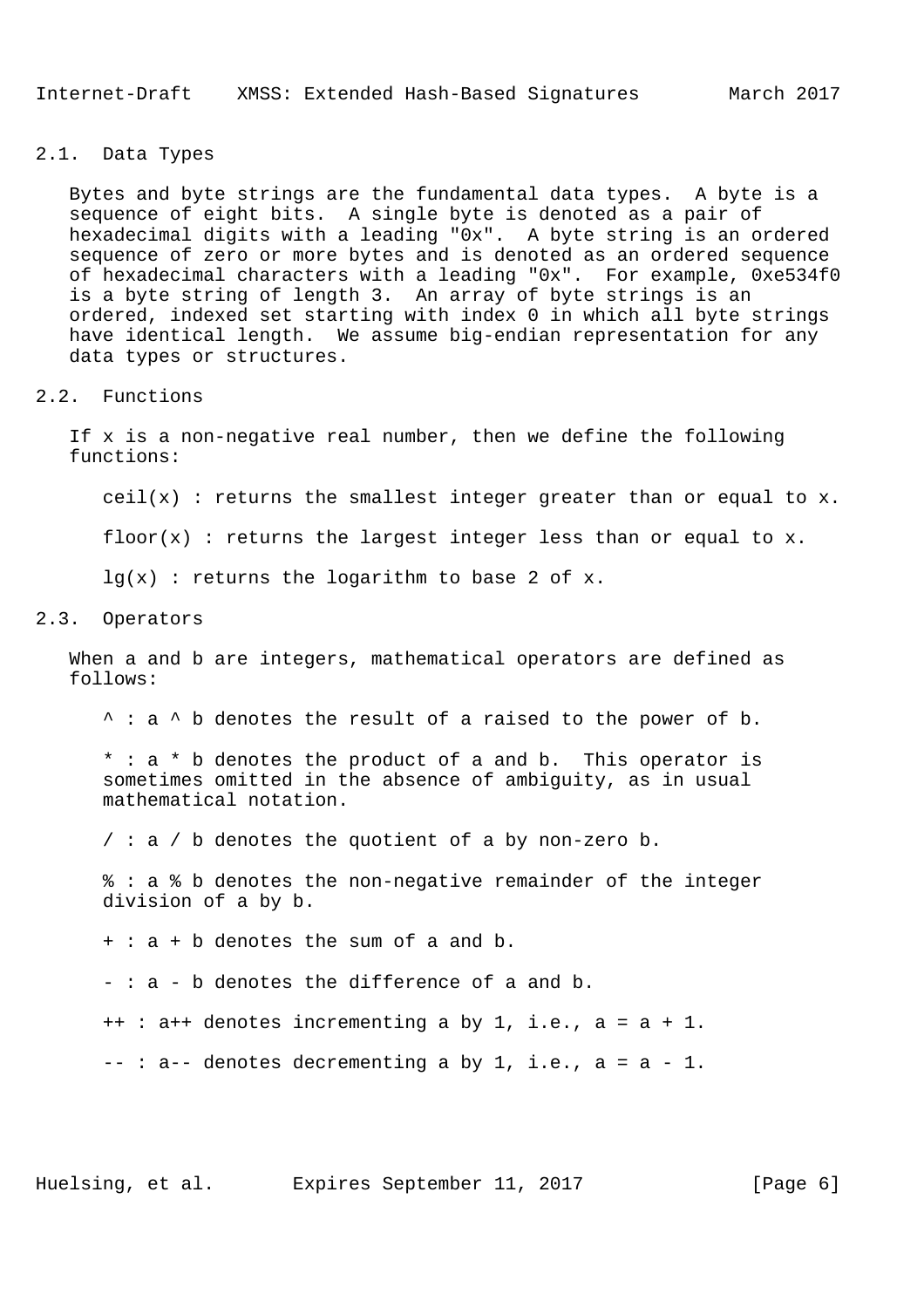<< : a << b denotes a logical left shift with b being non negative, i.e., a \* 2^b.

 >> : a >> b denotes a logical right shift with b being non negative, i.e. floor(a / 2^b).

 The standard order of operations is used when evaluating arithmetic expressions.

 Arrays are used in the common way, where the i^th element of an array A is denoted A[i]. Byte strings are treated as arrays of bytes where necessary: If X is a byte string, then X[i] denotes its i^th byte, where X[0] is the leftmost byte.

If A and B are byte strings of equal length, then:

A AND B denotes the bitwise logical conjunction operation.

 A XOR B denotes the bitwise logical exclusive disjunction operation.

When B is a byte and i is an integer, then B >> i denotes the logical right-shift operation. Similarly, B << i denotes the logical left shift operation.

If X is an x-byte string and Y a y-byte string, then X || Y denotes the concatenation of X and Y, with X  $|| y = X[0] ... X[x-1] Y[0] ...$  $Y[y-1]$ .

2.4. Integer to Byte Conversion

If x and y are non-negative integers, we define  $Z = \text{toByte}(x, y)$  to be the y-byte string containing the binary representation of x in big-endian byte-order.

2.5. Hash Function Address Scheme

 The schemes described in this document randomize each hash function call. This means that aside from the initial message digest, for each hash function call a different key and different bitmask is used. These values are pseudorandomly generated using a pseudorandom function that takes a key SEED and a 32-byte address ADRS as input and outputs an n-byte value, where n is the security parameter. Here we explain the structure of address ADRS and propose setter methods to manipulate the address. We explain the generation of the addresses in the following sections where they are used.

Huelsing, et al. Expires September 11, 2017 [Page 7]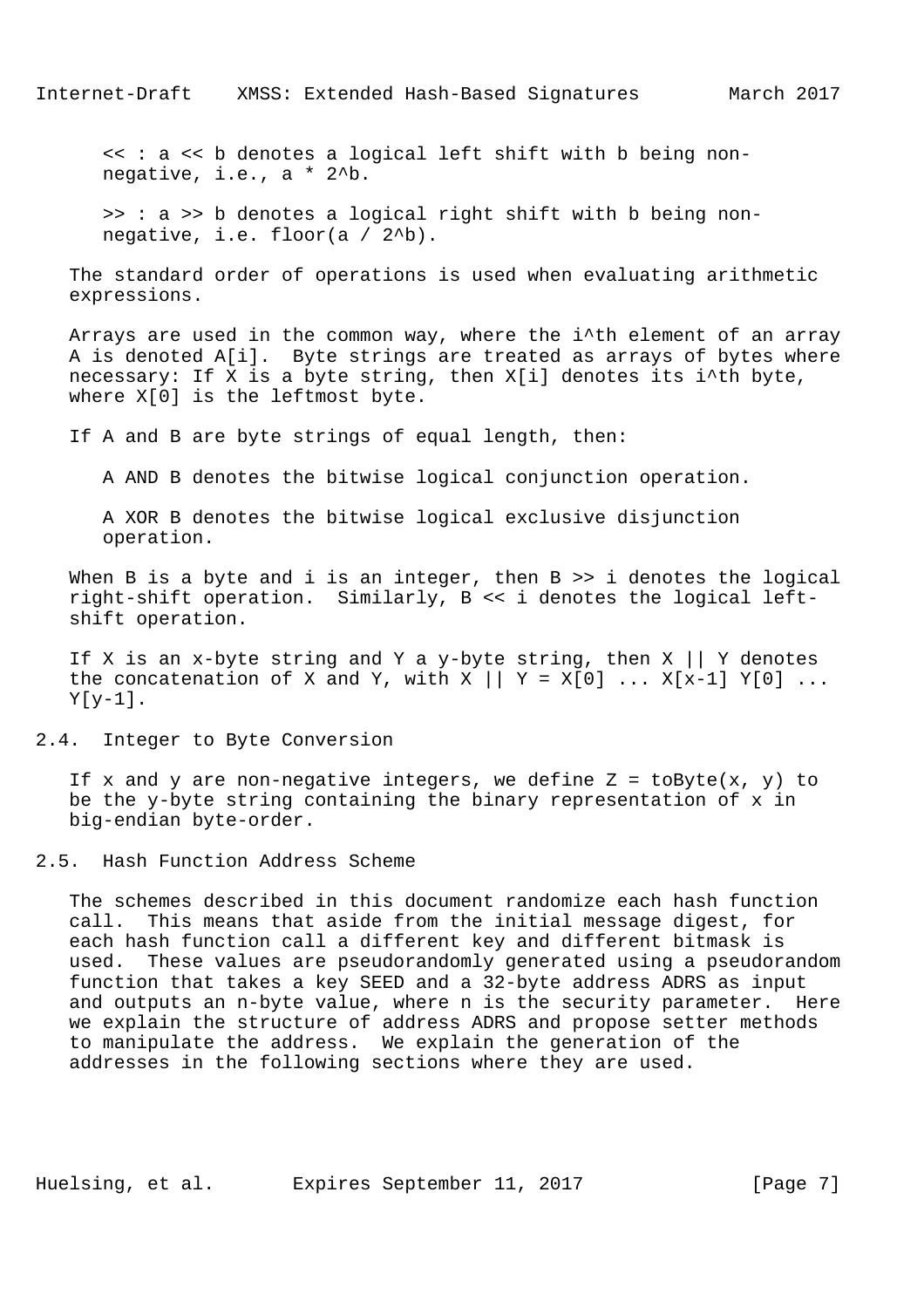The schemes in the next two sections use two kinds of hash functions parameterized by security parameter n. For the hash tree constructions, a hash function that maps an n-byte key and 2n-byte inputs to n-byte outputs is used. To randomize this function, 3n bytes are needed - n bytes for the key and 2n bytes for a bitmask. For the OTS scheme constructions, a hash function that maps n-byte keys and n-byte inputs to n-byte outputs is used. To randomize this function, 2n bytes are needed - n bytes for the key and n bytes for a bitmask. Consequently, three addresses are needed for the first function and two addresses for the second one.

 There are three different types of addresses for the different use cases. One type is used for the hashes in OTS schemes, one is used for hashes within the main Merkle tree construction, and one is used for hashes in the L-trees. The latter is used to compress one-time public keys. All these types share as much format as possible. In the following we describe these types in detail.

 The structure of an address complies with word borders, with a word being 32 bits long in this context. Only the tree address is too long to fit a single word but matches a double word. An address is structured as follows. It always starts with a layer address of one word in the most significant bits, followed by a tree address of two words. Both addresses are needed for the multi-tree variant (see Section 4.2) and describe the position of a tree within a multi-tree. They are therefore set to zero in case of single-tree applications. For multi-tree hash-based signatures the layer address describes the height of a tree within the multi-tree starting from height zero for trees at the bottom layer. The tree address describes the position of a tree within a layer of a multi-tree starting with index zero for the leftmost tree. The next word defines the type of the address. It is set to 0 for an OTS address, to 1 for an L-tree address, and to 2 for a hash tree address. Whenever the type word of an address is changed, all following words should be initialized with 0 to prevent non-zero values in unused padding words.

 We first describe the OTS address case. In this case, the type word is followed by an OTS address word that encodes the index of the OTS key pair within the tree. The next word encodes the chain address followed by a word that encodes the address of the hash function call within the chain. The last word, called keyAndMask, is used to generate two different addresses for one hash function call. The word is set to zero to generate the key. To generate the n-byte bitmask, the word is set to one.

Huelsing, et al. Expires September 11, 2017 [Page 8]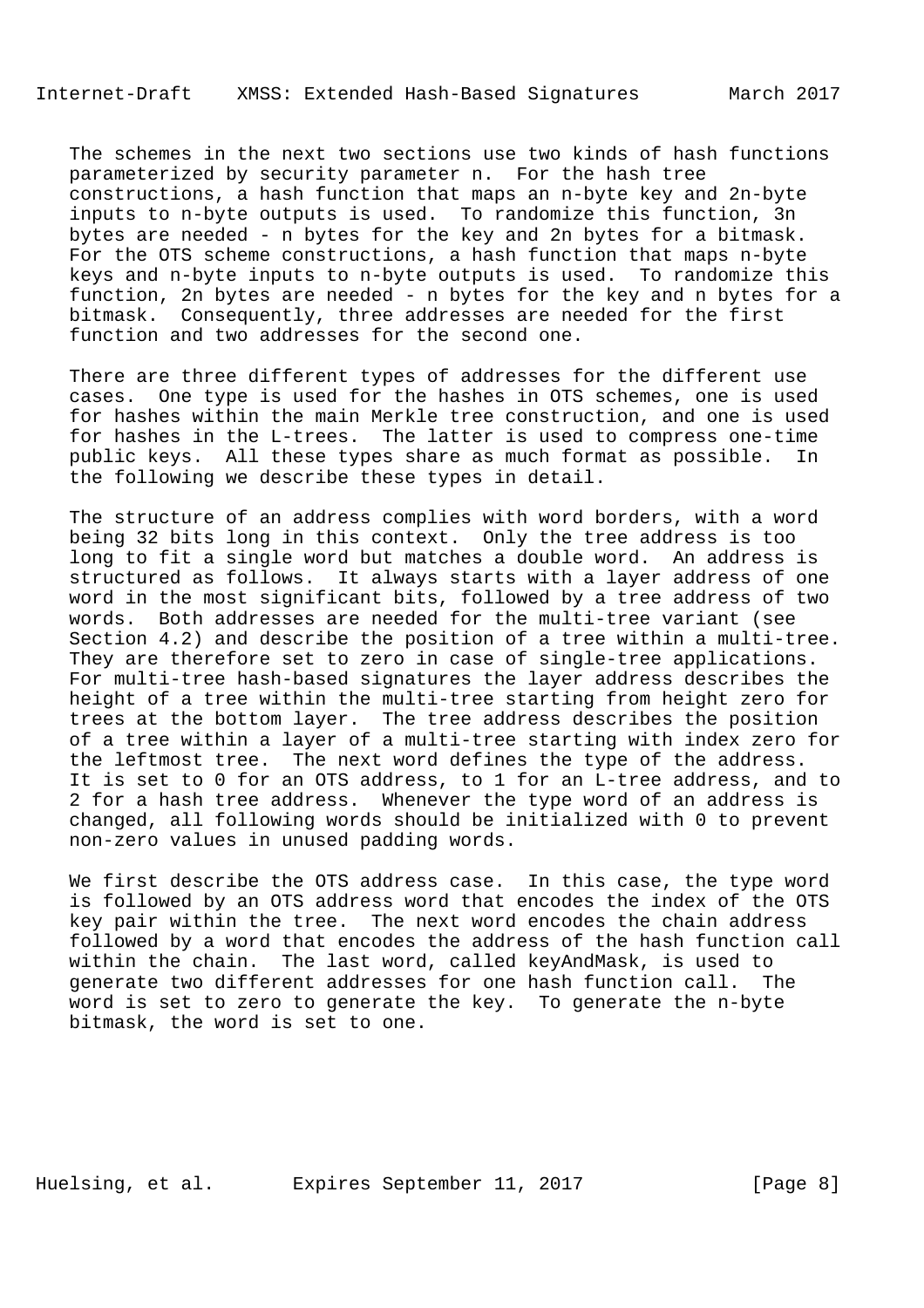An OTS hash address

| layer address (32 bit)          |          |
|---------------------------------|----------|
| tree address $(64 \text{ bit})$ |          |
| type = $0$                      | (32 bit) |
| OTS address (32 bit)            |          |
| chain address (32 bit)          |          |
| hash address (32 bit)           |          |
| keyAndMask                      | (32 bit) |
|                                 |          |

 We now discuss the L-tree case, which means that the type word is set to one. In that case the type word is followed by an L-tree address word that encodes the index of the leaf computed with this L-tree. The next word encodes the height of the node inside the L-tree and the following word encodes the index of the node at that height, inside the L-tree. This time, the last word, keyAndMask, is used to generate three different addresses for one function call. The word is set to zero to generate the key. To generate the most significant n bytes of the 2n-byte bitmask, the word is set to one. The least significant bytes are generated using the address with the word set to two.

| An L-tree address                                         | --------+ |
|-----------------------------------------------------------|-----------|
| layer address $(32 \text{ bit})$                          |           |
| tree address $(64 \text{ bit})$                           |           |
| $type = 1$ (32 bit)<br>____________                       |           |
| L-tree address (32 bit) <br>-------------------+          |           |
| tree height $(32 \text{ bit})$<br>----------------------+ |           |
| tree index $(32 \text{ bit})$                             |           |
| keyAndMask (32 bit)                                       |           |
|                                                           |           |

We now describe the remaining type for the main tree hash addresses. In this case the type word is set to two, followed by a zero padding

Huelsing, et al. Expires September 11, 2017 [Page 9]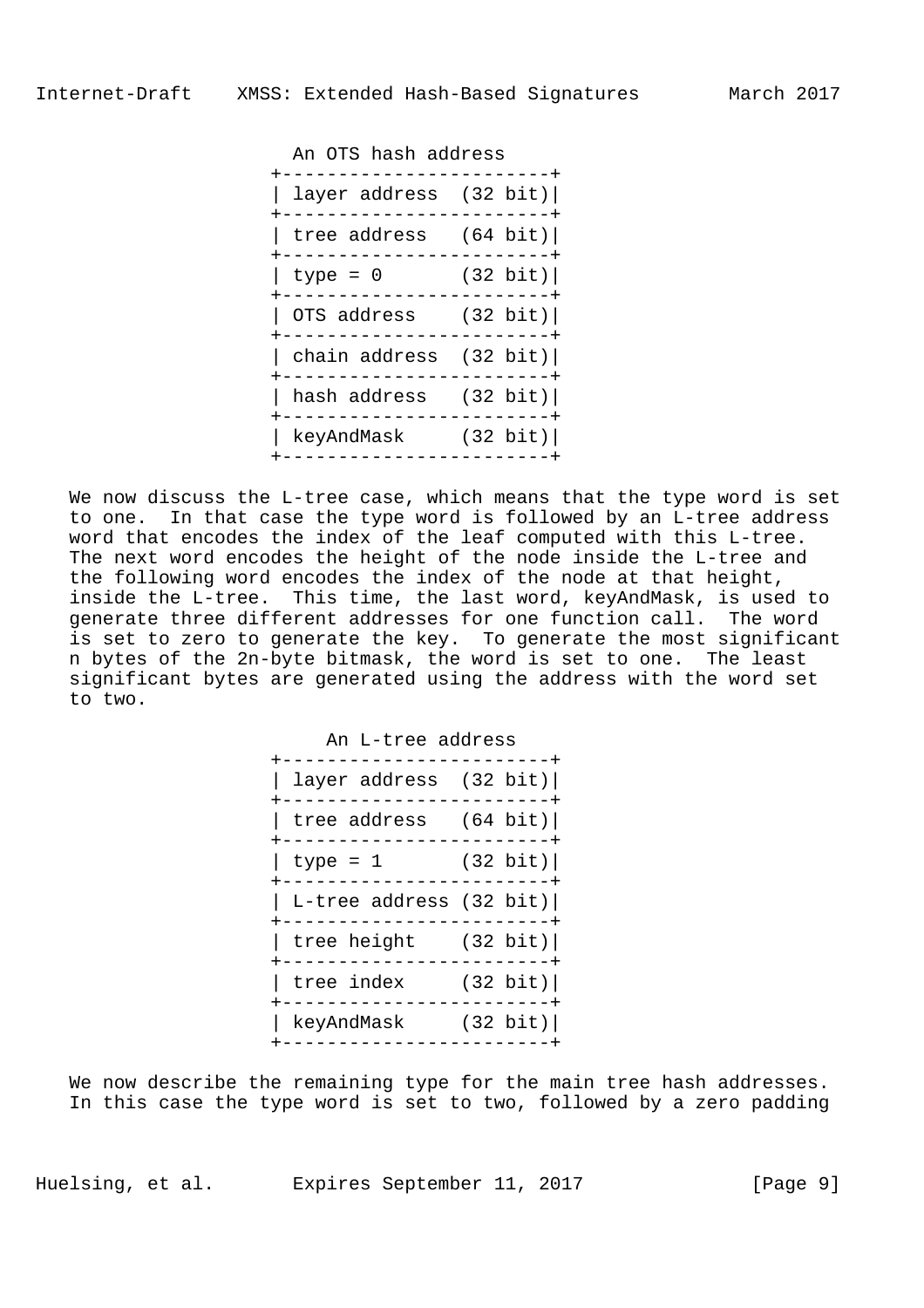of one word. The next word encodes the height of the tree node being input for the next computation, followed by a word that encodes the index of this node at that height. As for the L-tree addresses, the last word, keyAndMask, is used to generate three different addresses for one function call. The word is set to zero to generate the key. To generate the most significant n bytes of the 2n-byte bitmask, the word is set to one. The least significant bytes are generated using the address with the word set to two.

| A hash tree address<br>----------                            | $- - - - - - - +$ |
|--------------------------------------------------------------|-------------------|
| layer address $(32 \text{ bit})$<br>------------------------ |                   |
| tree address $(64 \text{ bit})$                              |                   |
| $type = 2$ (32 bit)                                          |                   |
| Padding = $0$ (32 bit)<br>-----------------------+           |                   |
| tree height $(32 \text{ bit})$<br>-----------------------+   |                   |
| tree index $(32 \text{ bit})$                                |                   |
| keyAndMask (32 bit)                                          |                   |
|                                                              |                   |

 All fields within these addresses encode unsigned integers. When describing the generation of addresses we use setter methods that take positive integers and set the bits of a field to the binary representation of that integer of the length of the field. We furthermore assume that the setType() method sets the four words following the type word to zero.

2.6. Strings of Base w Numbers

 A byte string can be considered as a string of base w numbers, i.e. integers in the set  $\{0, \ldots, w-1\}$ . The correspondence is defined by the function base\_w(X, w, out\_len) as follows. If X is a len\_Xbyte string, and w is a member of the set  $\{4, 16\}$ , then base\_w(X, w, out\_len) outputs an array of out\_len integers between 0 and w - 1. The length out\_len is REQUIRED to be less than or equal to 8 \* len\_X  $/ \ln(w)$ .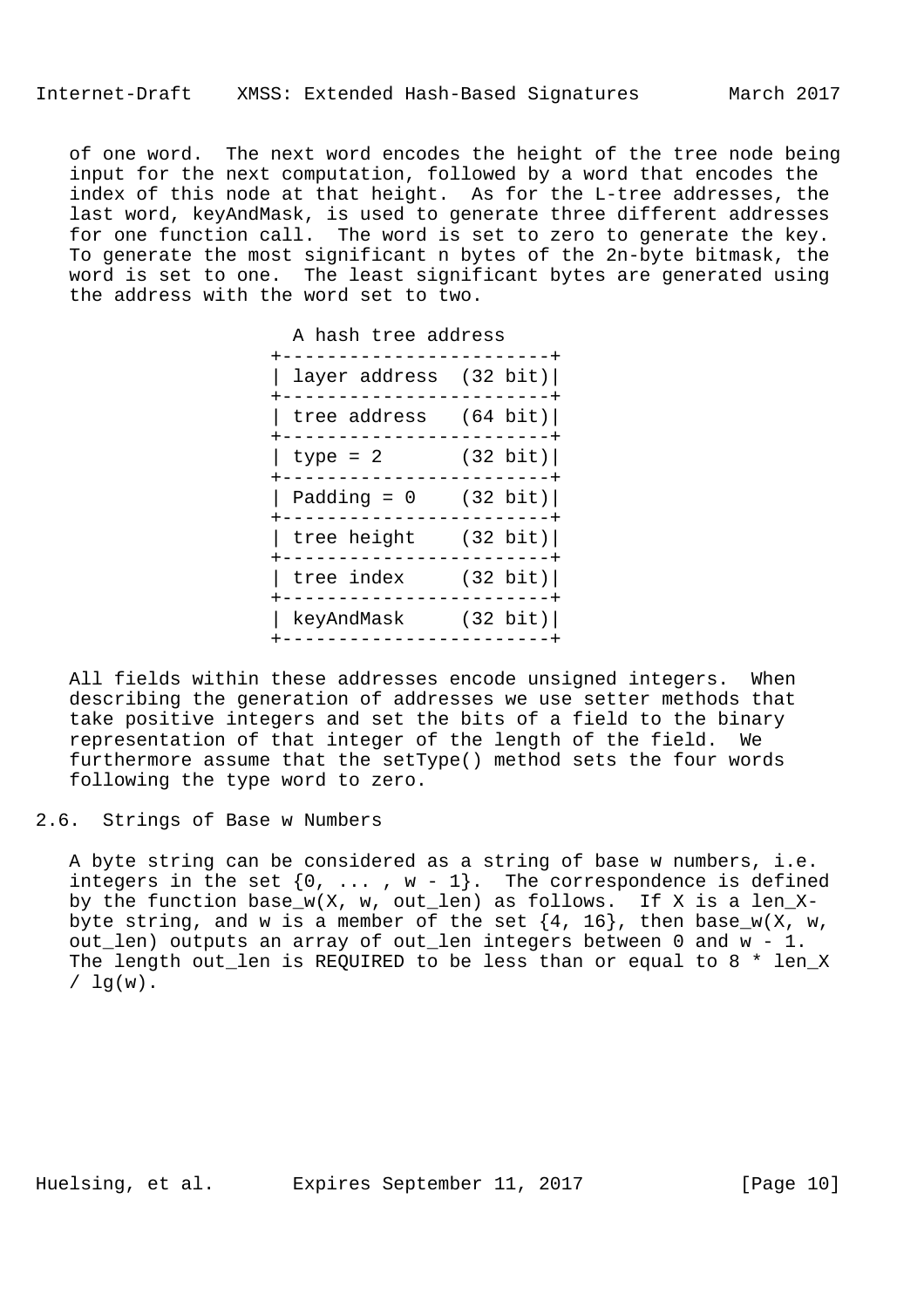```
 Algorithm 1: base_w
     Input: len_X-byte string X, int w, output length out_len
     Output: out_len int array basew
      int in = 0;int out = 0;
      unsigned int total = 0;
      int bits = 0; int consumed;
      for ( consumed = 0; consumed < out_len; consumed++ ) {
          if ( bits == 0 ) {
             total = X[in];
              in++;
             bits += 8; }
         bits - = \lg(w);
         basew[out] = (total >> bits) AND (w - 1)iout++; }
       return basew;
   For example, if X is the (big-endian) byte string 0x1234, then
  base_w(X, 16, 4) returns the array a = \{1, 2, 3, 4\}. X (represented as bits)
         +--+--+--+--+--+--+--+--+--+--+--+--+--+--+--+--+
         | 0| 0| 0| 1| 0| 0| 1| 0| 0| 0| 1| 1| 0| 1| 0| 0|
         +--+--+--+--+--+--+--+--+--+--+--+--+--+--+--+--+
                  X[0] X[1] X (represented as base 16 numbers)
         +-----------+-----------+-----------+-----------+
        | 1 | 2 | 3 | 4 |
         +-----------+-----------+-----------+-----------+
                       base_w(X, 16, 4)
         +-----------+-----------+-----------+-----------+
        | 1 | 2 | 3 | 4 |
```
2.7. Member Functions

 To simplify algorithm descriptions, we assume the existence of member functions. If a complex data structure like a public key PK contains a value X then getX(PK) returns the value of X for this public key.

 +-----------+-----------+-----------+-----------+ a[0] a[1] a[2] a[3]

Huelsing, et al. Expires September 11, 2017 [Page 11]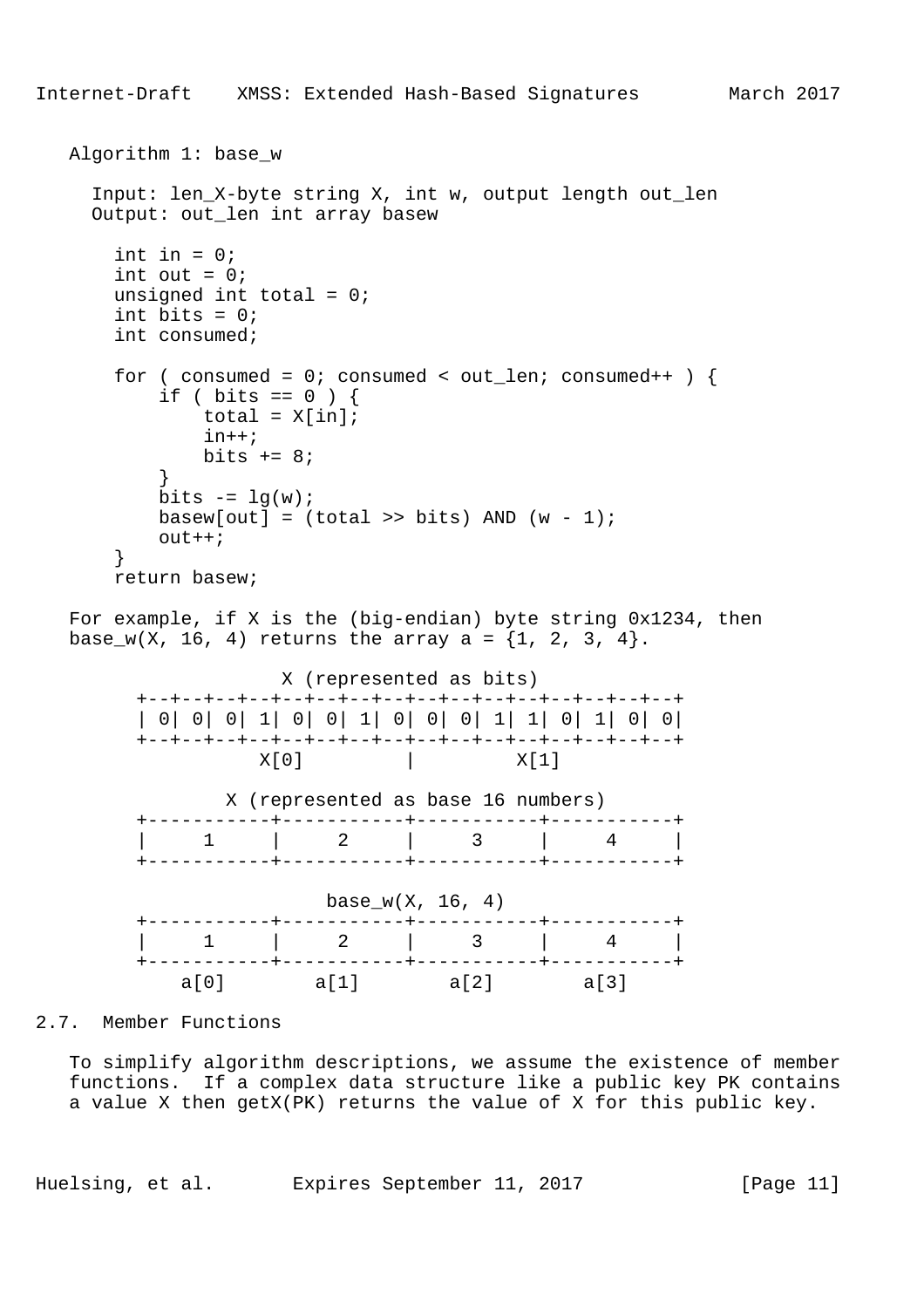Accordingly, setX(PK, X, Y) sets value X in PK to the value held by Y. Since camelCase is used for member function names, a value z may be referred to as Z in the function name, e.g. getZ.

#### 3. Primitives

#### 3.1. WOTS+ One-Time Signatures

 This section describes the WOTS+ OTS system, in a version similar to [Huelsing13]. WOTS+ is a OTS scheme; while a private key can be used to sign any message, each private key MUST be used only once to sign a single message. In particular, if a private key is used to sign two different messages, the scheme becomes insecure.

 The section starts with an explanation of parameters. Afterwards, the so-called chaining function, which forms the main building block of the WOTS+ scheme, is explained. A description of the algorithms for key generation, signing and verification follows. Finally, pseudorandom key generation is discussed.

### 3.1.1. WOTS+ Parameters

 WOTS+ uses the parameters n, and w; they all take positive integer values. These parameters are summarized as follows:

 n : the message length as well as the length of a private key, public key, or signature element in bytes.

w : the Winternitz parameter; it is a member of the set  $\{4, 16\}$ .

The parameters are used to compute values len, len\_1 and len\_2:

 len : the number of n-byte string elements in a WOTS+ private key, public key, and signature. It is computed as len = len\_1 + len\_2, with len\_1 = ceil(8n /  $lg(w)$ ) and len\_2 = floor(lg(len\_1 \* (w - $1)$ ) /  $\lg(w)$ ) + 1.

 The value of n is determined by the cryptographic hash function used for WOTS+. The hash function is chosen to ensure an appropriate level of security. The value of n is the input length that can be processed by the signing algorithm. It is often the length of a message digest. The parameter w can be chosen from the set  $\{4, 16\}$ . A larger value of w results in shorter signatures but slower overall signing operations; it has little effect on security. Choices of w are limited to the values 4 and 16 since these values yield optimal trade-offs and easy implementation.

Huelsing, et al. Expires September 11, 2017 [Page 12]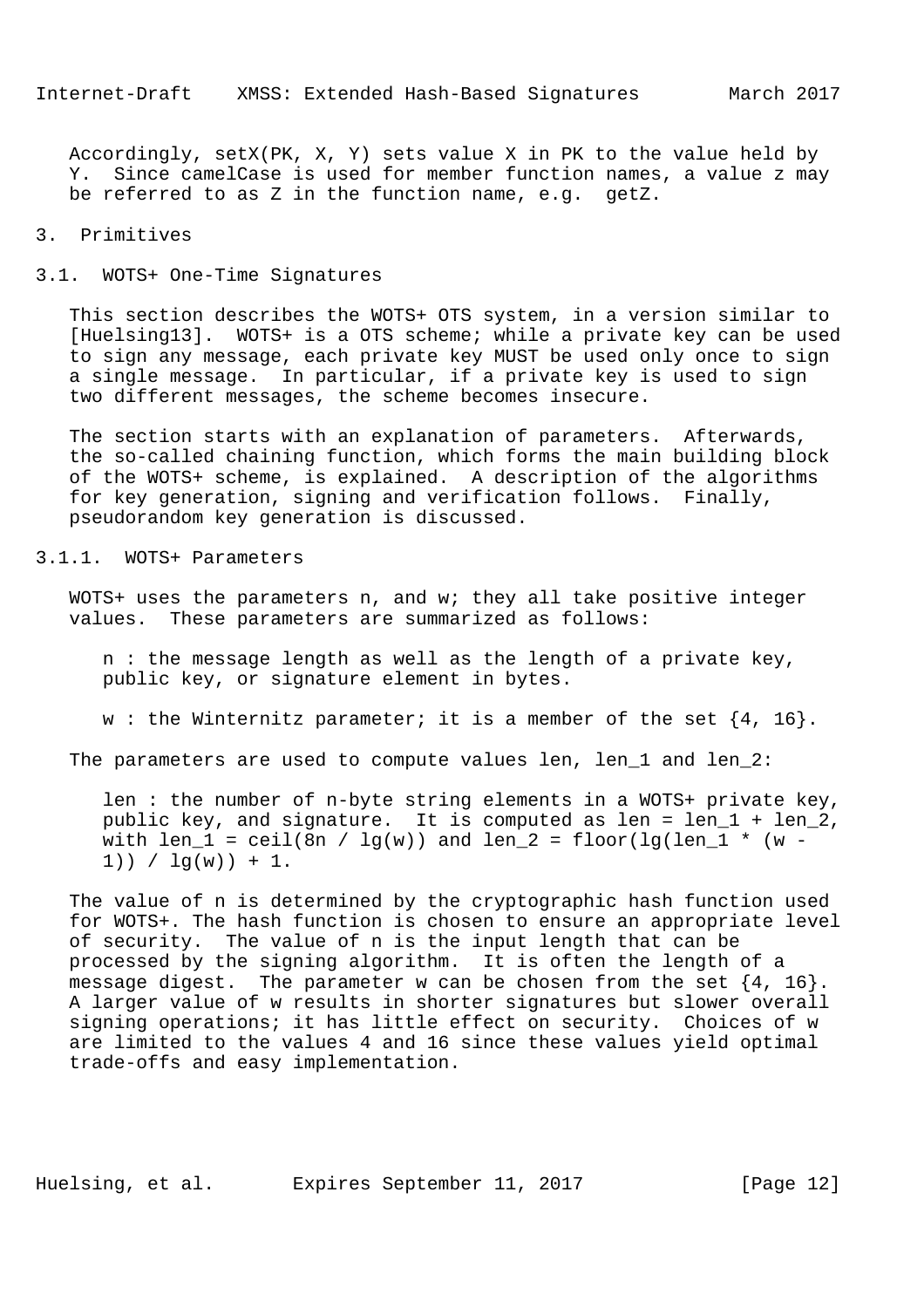WOTS+ parameters are implicitly included in algorithm inputs as needed.

# 3.1.1.1. WOTS+ Functions

 The WOTS+ algorithm uses a keyed cryptographic hash function F. F accepts and returns byte strings of length n using keys of length n. More detail on specific instantiations can be found in Section 5. Security requirements on F are discussed in Section 8. In addition, WOTS+ uses a pseudorandom function PRF. PRF takes as input an n-byte key and a 32-byte index and generates pseudorandom outputs of length n. More detail on specific instantiations can be found in Section 5. Security requirements on PRF are discussed in Section 8.

# 3.1.2. WOTS+ Chaining Function

 The chaining function (Algorithm 2) computes an iteration of F on an n-byte input using outputs of PRF. It takes an OTS hash address as input. This address will have the first six 32-bit words set to encode the address of this chain. In each iteration, PRF is used to generate a key for F and a bitmask that is XORed to the intermediate result before it is processed by F. In the following, ADRS is a 32-byte OTS hash address as specified in Section 2.5 and SEED is an n-byte string. To generate the keys and bitmasks, PRF is called with SEED as key and ADRS as input. The chaining function takes as input an n-byte string X, a start index i, a number of steps s, as well as ADRS and SEED. The chaining function returns as output the value obtained by iterating F for s times on input X, using the outputs of PRF.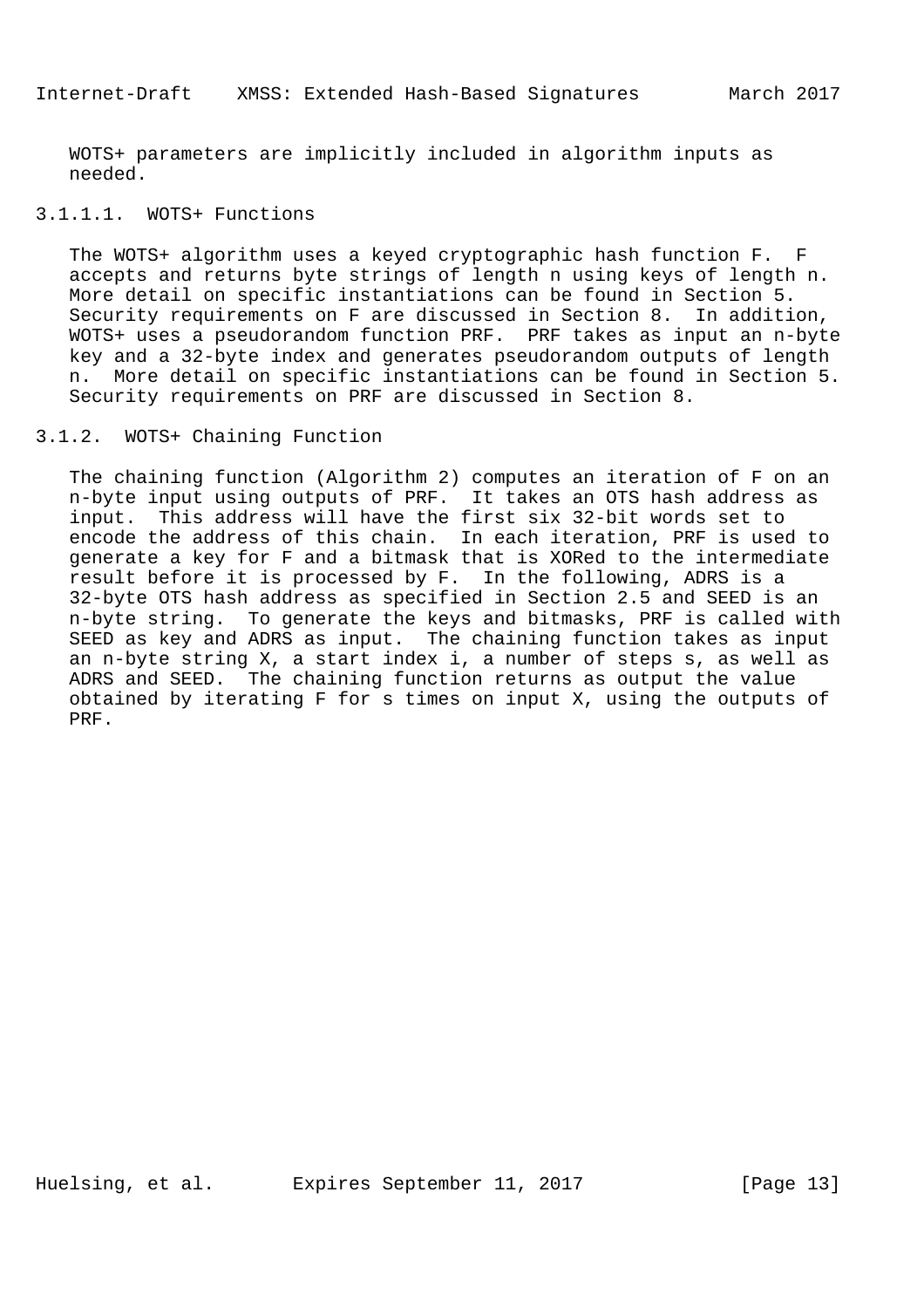```
 Algorithm 2: chain - Chaining Function
```

```
 Input: Input string X, start index i, number of steps s,
     seed SEED, address ADRS
     Output: value of F iterated s times on X
    if ( s == 0 ) {
       return X;
 }
    if ( (i + s) > w - 1 ) {
      return NULL;
 }
    byte[n] tmp = chain(X, i, s - 1, SEED, ADRS);
    ADRS.setHashAddress(i + s - 1);
     ADRS.setKeyAndMask(0);
    KEY = PRF(SEED, ADRS); ADRS.setKeyAndMask(1);
    BM = PRF(SEED, ADRS);tmp = F(KEY, tmp XOR BM); return tmp;
```
3.1.3. WOTS+ Private Key

 The private key in WOTS+, denoted by sk (s for secret), is a length len array of n-byte strings. This private key MUST be only used to sign at most one message. Each n-byte string MUST either be selected randomly from the uniform distribution or using a cryptographically secure pseudorandom procedure. In the latter case, the security of the used procedure MUST at least match that of the WOTS+ parameters used. For a further discussion on pseudorandom key generation, see Section 3.1.7. The following pseudocode (Algorithm 3) describes an algorithm for generating sk.

Algorithm 3: WOTS\_genSK - Generating a WOTS+ Private Key

 Input: / Output: WOTS+ private key sk for (  $i = 0$ ;  $i < len$ ;  $i++)$  { initialize sk[i] with a uniformly random n-byte string; } return sk;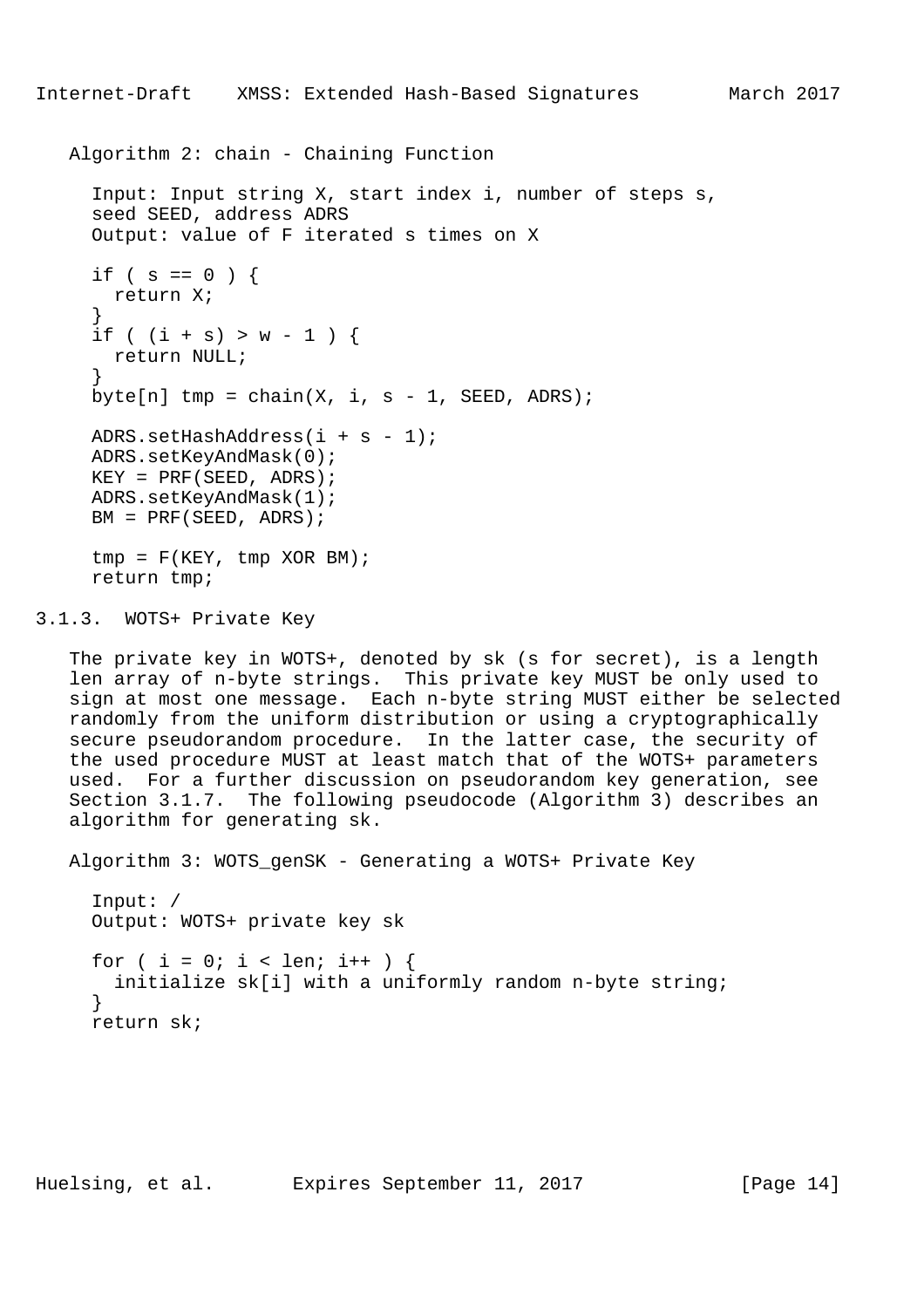Internet-Draft XMSS: Extended Hash-Based Signatures March 2017

### 3.1.4. WOTS+ Public Key

 A WOTS+ key pair defines a virtual structure that consists of len hash chains of length w. The len n-byte strings in the private key each define the start node for one hash chain. The public key consists of the end nodes of these hash chains. Therefore, like the private key, the public key is also a length len array of n-byte strings. To compute the hash chain, the chaining function (Algorithm 2) is used. An OTS hash address ADRS and a seed SEED have to be provided by the calling algorithm. This address will encode the address of the WOTS+ key pair within a greater structure. Hence, a WOTS+ algorithm MUST NOT manipulate any other parts of ADRS than the last three 32-bit words. Please note that the SEED used here is public information also available to a verifier. The following pseudocode (Algorithm 4) describes an algorithm for generating the public key pk, where sk is the private key.

 Algorithm 4: WOTS\_genPK - Generating a WOTS+ Public Key From a Private Key

 Input: WOTS+ private key sk, address ADRS, seed SEED Output: WOTS+ public key pk

```
for ( i = 0; i < len; i++ ) {
  ADRS.setChainAddress(i);
 pk[i] = chain(sk[i], 0, w - 1, SEED, ADRS); }
 return pk;
```
3.1.5. WOTS+ Signature Generation

 A WOTS+ signature is a length len array of n-byte strings. The WOTS+ signature is generated by mapping a message to len integers between 0 and w - 1. To this end, the message is transformed into len\_1 base w numbers using the base\_w function defined in Section 2.6. Next, a checksum is computed and appended to the transformed message as len\_2 base w numbers using the base\_w function. Note that the checksum may reach a maximum value of len\_1  $*$  (w - 1)  $*$  2^8 and therefore depends on the parameters n and w. For the parameter sets given in Section 5 a 32-bit unsigned integer is sufficient. If other parameter settings are used the size of the variable MUST be sufficiently large. Each of the base w integers is used to select a node from a different hash chain. The signature is formed by concatenating the selected nodes. An OTS hash address ADRS and a seed SEED have to be provided by the calling algorithm. This address will encode the address of the WOTS+ key pair within a greater structure. Hence, a WOTS+ algorithm MUST NOT manipulate any other parts of ADRS than the last three 32-bit words. Please note that the SEED used here is public information

Huelsing, et al. Expires September 11, 2017 [Page 15]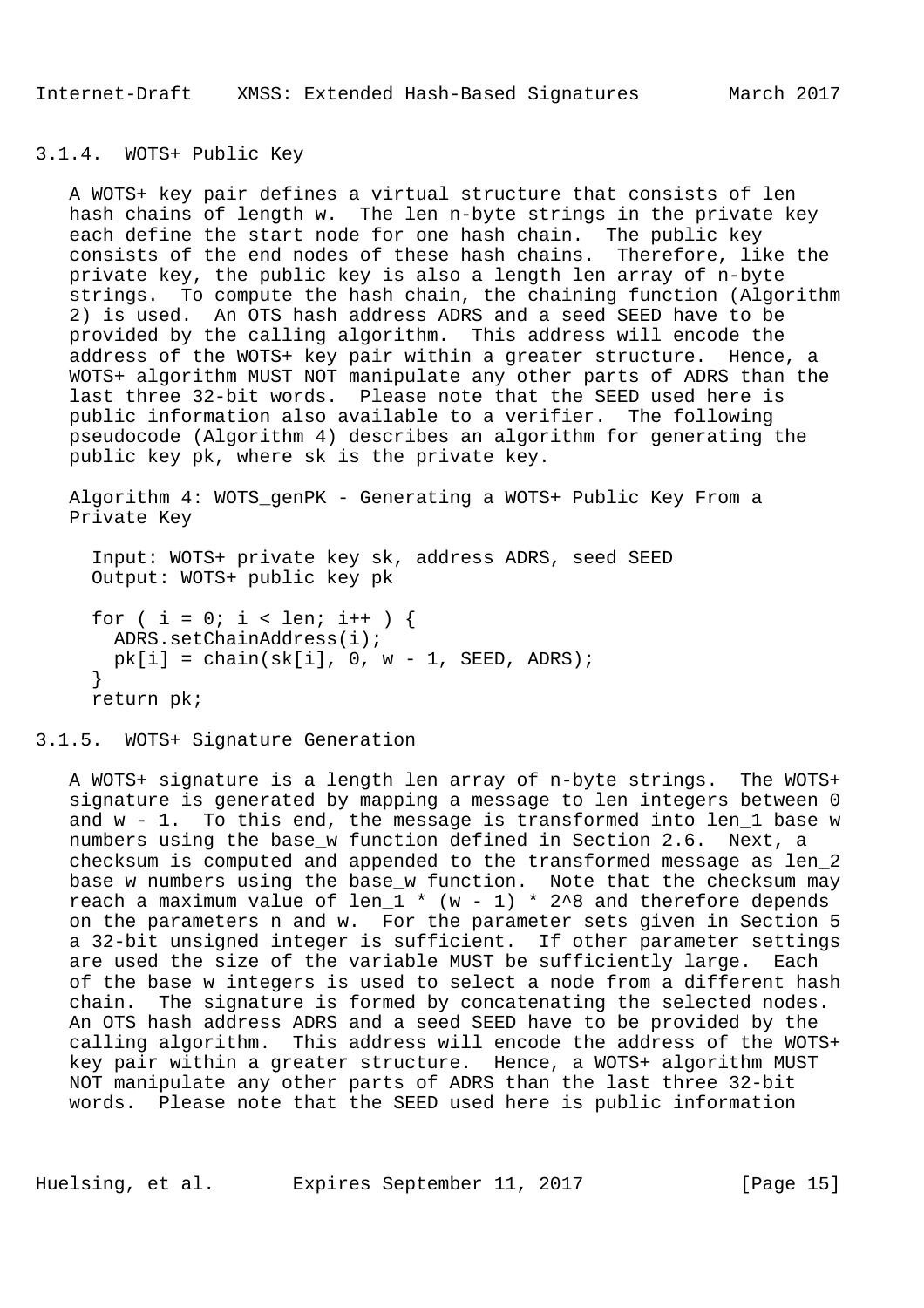```
Internet-Draft XMSS: Extended Hash-Based Signatures March 2017
   also available to a verifier. The pseudocode for signature
   generation is shown below (Algorithm 5), where M is the message and
   sig is the resulting signature.
   Algorithm 5: WOTS_sign - Generating a signature from a private key
   and a message
     Input: Message M, WOTS+ private key sk, address ADRS, seed SEED
     Output: WOTS+ signature sig
    csum = 0; // convert message to base w
    msg = base w(M, w, len 1);
     // compute checksum
    for ( i = 0; i < len_1; i++ ) {
         csum = csum + w - 1 - msg[i];
     }
     // Convert csum to base w
    csum = csum << (8 - ( ( 1en\ 2 * 1q(w) ) 88));
    len_2_bytes = ceil ( ( len_2 * lg(w) ) / 8 );
    msg = msg || base_w(toByte(csum, len_2_bytes), w, len_2);for ( i = 0; i < 1en; i++ ) {
          ADRS.setChainAddress(i);
         sig[i] = chain(sk[i], 0, msg[i], SEED, ADRS); }
     return sig;
   The data format for a signature is given below.
   WOTS+ Signature
             +---------------------------------+
 | |
                  sig_ots[0] | n bytes
 | |
             +---------------------------------+
 | |
\sim . The contract of the contract of the contract of the contract of the contract of the contract of the contract of the contract of the contract of the contract of the contract of the contract of the contract of the co
 | |
             +---------------------------------+
 | |
                     sig_ots[len - 1] | | | | n bytes
 | |
             +---------------------------------+
```
Huelsing, et al. Expires September 11, 2017 [Page 16]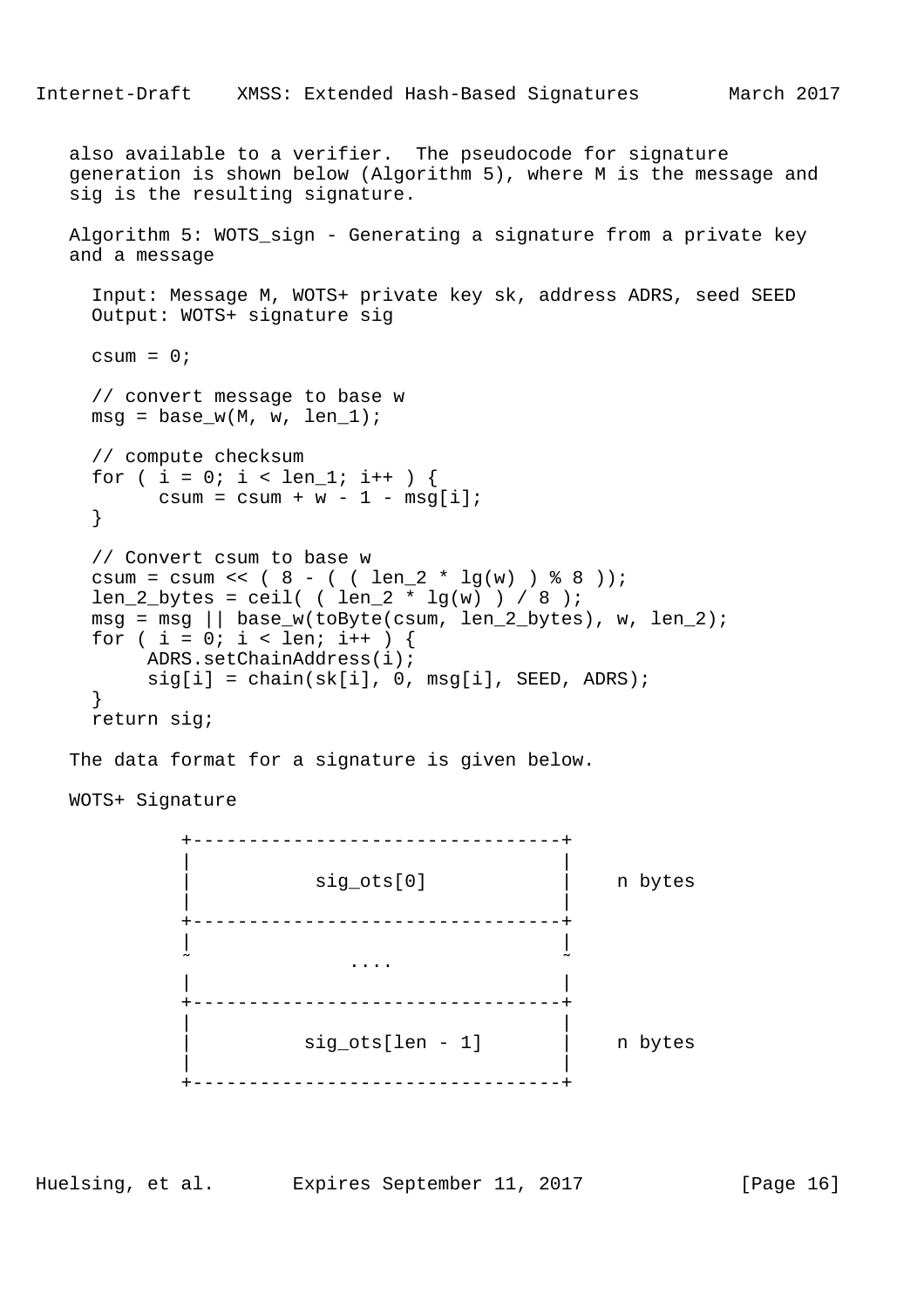# 3.1.6. WOTS+ Signature Verification

 In order to verify a signature sig on a message M, the verifier computes a WOTS+ public key value from the signature. This can be done by "completing" the chain computations starting from the signature values, using the base w values of the message hash and its checksum. This step, called WOTS\_pkFromSig, is described below in Algorithm 6. The result of WOTS\_pkFromSig is then compared to the given public key. If the values are equal, the signature is accepted. Otherwise, the signature MUST be rejected. An OTS hash address ADRS and a seed SEED have to be provided by the calling algorithm. This address will encode the address of the WOTS+ key pair within a greater structure. Hence, a WOTS+ algorithm MUST NOT manipulate any other parts of ADRS than the last three 32-bit words. Please note that the SEED used here is public information also available to a verifier.

 Algorithm 6: WOTS\_pkFromSig - Computing a WOTS+ public key from a message and its signature

```
 Input: Message M, WOTS+ signature sig, address ADRS, seed SEED
 Output: 'Temporary' WOTS+ public key tmp_pk
csum = 0;
```
 // convert message to base w  $msg = base_w(M, w, len_1);$ 

```
 // compute checksum
for ( i = 0; i < len 1; i++ ) {
      csum = csum + w - 1 - msg[i];
 }
```

```
 // Convert csum to base w
csum = csum << ( 8 - ( \ ( len_2 * lg(w) ) 8 8 ) );
len_2_bytes = ceil( \left( len_2 * lg(w) \right) / 8 );
msg = msg || base_w(toByte(csum, len_2_bytes), w, len_2);for ( i = 0; i < len; i++ ) {
      ADRS.setChainAddress(i);
     tmp\_pk[i] = chain(sig[i], msg[i], w - 1 - msg[i], SEED, ADRS); }
 return tmp_pk;
```
 Note: XMSS uses WOTS\_pkFromSig to compute a public key value and delays the comparison to a later point.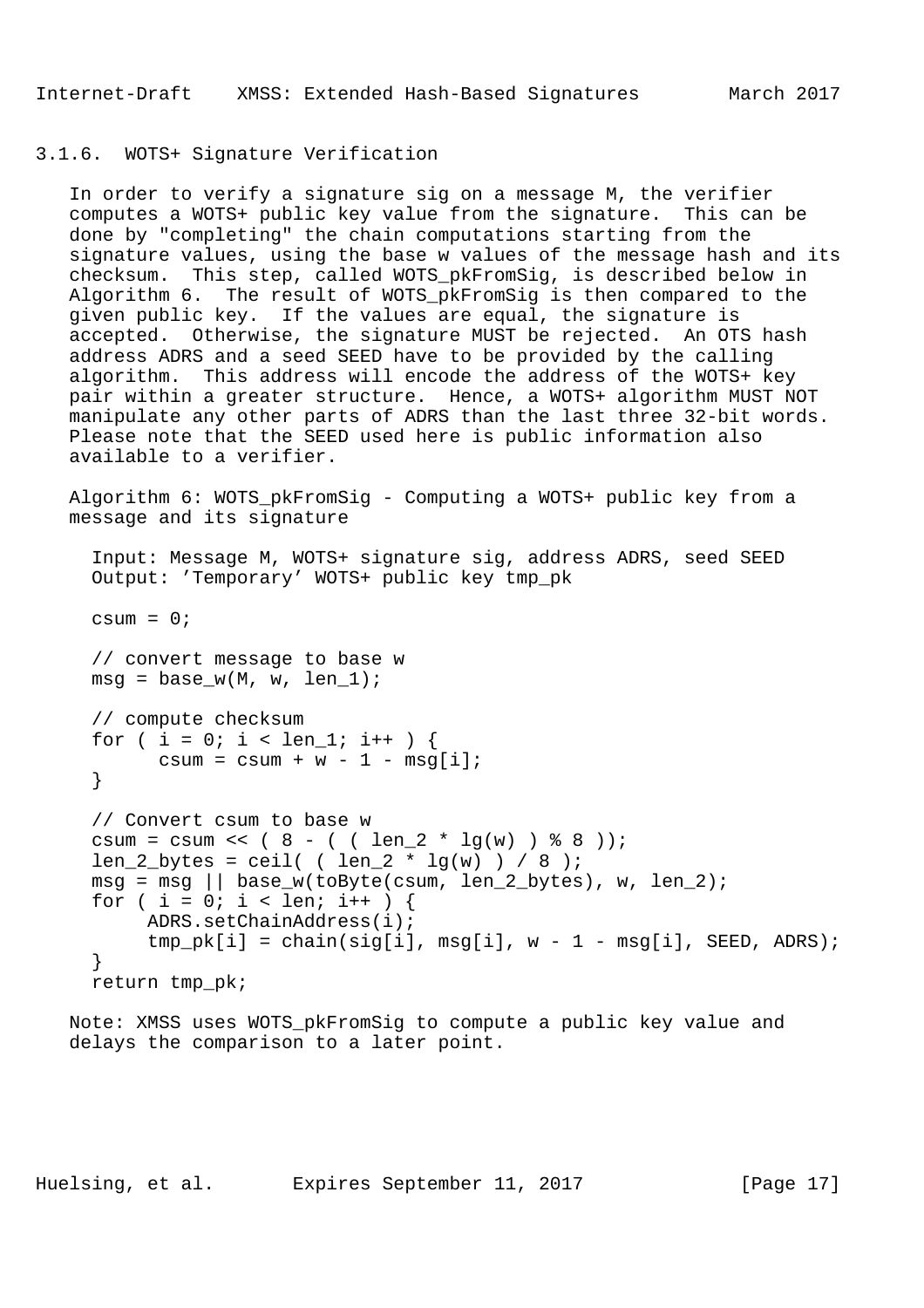### 3.1.7. Pseudorandom Key Generation

 An implementation MAY use a cryptographically secure pseudorandom method to generate the private key from a single n-byte value. For example, the method suggested in [BDH11] and explained below MAY be used. Other methods MAY be used. The choice of a pseudorandom method does not affect interoperability, but the cryptographic strength MUST match that of the used WOTS+ parameters.

 The advantage of generating the private key elements from a random n-byte string is that only this n-byte string needs to be stored instead of the full private key. The key can be regenerated when needed. The suggested method from [BDH11] can be described using PRF. During key generation a uniformly random n-byte string S is sampled from a secure source of randomness. This string S is stored as private key. The private key elements are computed as  $sk[i] =$ PRF(S, toByte(i, 32)) whenever needed. Please note that this seed S MUST be different from the seed SEED used to randomize the hash function calls. Also, this seed S MUST be kept secret.

#### 4. Schemes

 In this section, the eXtended Merkle Signature Scheme (XMSS) is described using WOTS+. XMSS comes in two flavors: First, a single tree variant (XMSS) and second a multi-tree variant (XMSS^MT). Both allow combining a large number of WOTS+ key pairs under a single small public key. The main ingredient added is a binary hash tree construction. XMSS uses a single hash tree while XMSS^MT uses a tree of XMSS key pairs.

# 4.1. XMSS: eXtended Merkle Signature Scheme

 XMSS is a method for signing a potentially large but fixed number of messages. It is based on the Merkle signature scheme. XMSS uses four cryptographic components: WOTS+ as OTS method, two additional cryptographic hash functions H and H\_msg, and a pseudorandom function PRF. One of the main advantages of XMSS with WOTS+ is that it does not rely on the collision resistance of the used hash functions but on weaker properties. Each XMSS public/private key pair is associated with a perfect binary tree, every node of which contains an n-byte value. Each tree leaf contains a special tree hash of a WOTS+ public key value. Each non-leaf tree node is computed by first concatenating the values of its child nodes, computing the XOR with a bitmask, and applying the keyed hash function H to the result. The bitmasks and the keys for the hash function H are generated from a (public) seed that is part of the public key using the pseudorandom function PRF. The value corresponding to the root of the XMSS tree forms the XMSS public key together with the seed.

Huelsing, et al. Expires September 11, 2017 [Page 18]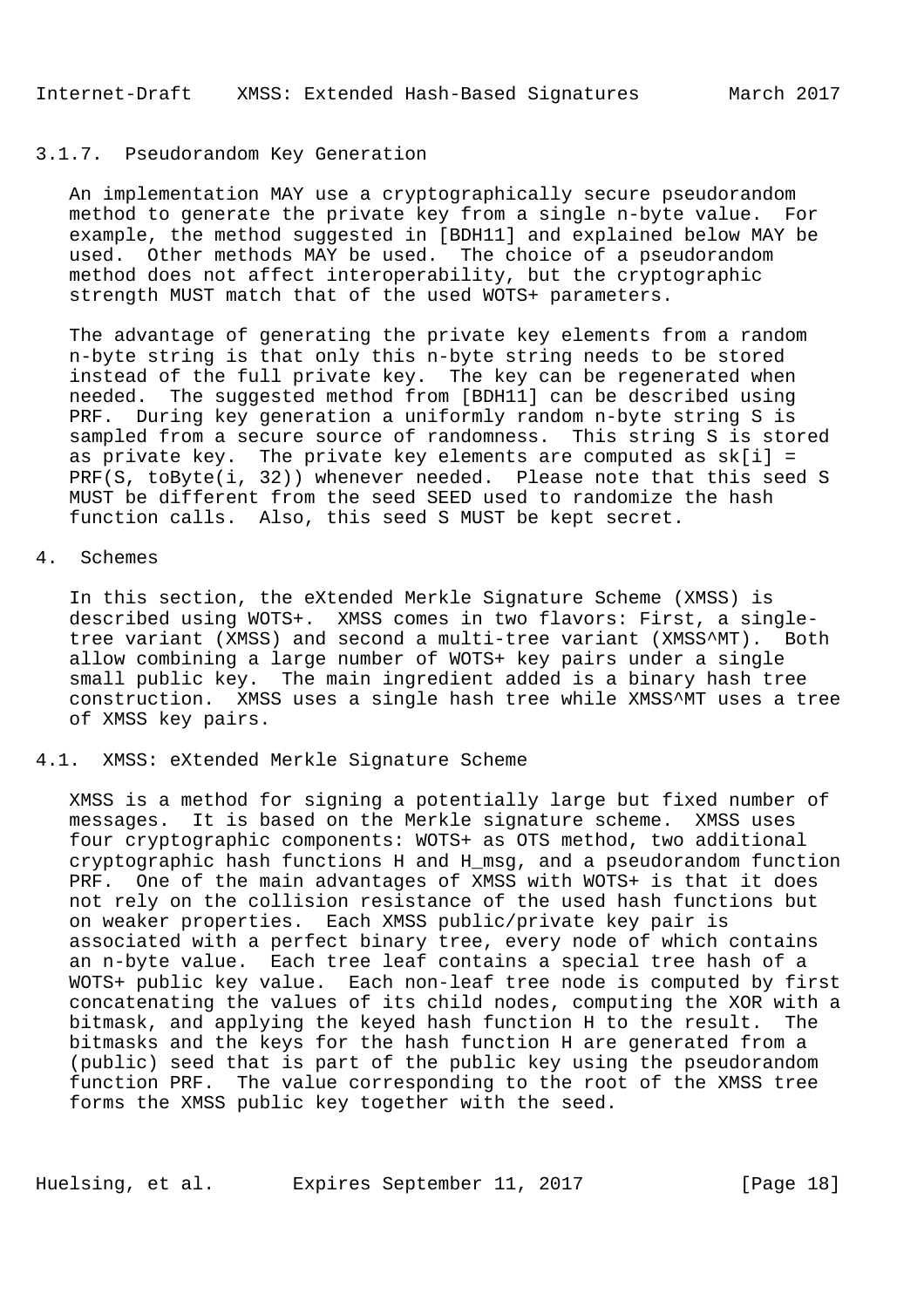## Internet-Draft XMSS: Extended Hash-Based Signatures March 2017

 To generate a key pair that can be used to sign 2^h messages, a tree of height h is used. XMSS is a stateful signature scheme, meaning that the private key changes with every signature generation. To prevent one-time private keys from being used twice, the WOTS+ key pairs are numbered from  $0$  to  $(2^h)$  - 1 according to the related leaf, starting from index 0 for the leftmost leaf. The private key contains an index that is updated with every signature generation, such that it contains the index of the next unused WOTS+ key pair.

 A signature consists of the index of the used WOTS+ key pair, the WOTS+ signature on the message and the so-called authentication path. The latter is a vector of tree nodes that allow a verifier to compute a value for the root of the tree starting from a WOTS+ signature. A verifier computes the root value and compares it to the respective value in the XMSS public key. If they match, the signature is declared valid. The XMSS private key consists of all WOTS+ private keys and the current index. To reduce storage, a pseudorandom key generation procedure, as described in [BDH11], MAY be used. The security of the used method MUST at least match the security of the XMSS instance.

4.1.1. XMSS Parameters

XMSS has the following parameters:

h : the height (number of levels - 1) of the tree

 n : the length in bytes of the message digest as well as of each node

w : the Winternitz parameter as defined for WOTS+ in Section 3.1

There are 2<sup>^</sup>h leaves in the tree.

 For XMSS and XMSS^MT, private and public keys are denoted by SK (S for secret) and PK. For WOTS+, private and public keys are denoted by sk (s for secret) and pk, respectively. XMSS and XMSS^MT signatures are denoted by Sig. WOTS+ signatures are denoted by sig.

 XMSS and XMSS^MT parameters are implicitly included in algorithm inputs as needed.

4.1.2. XMSS Hash Functions

 Besides the cryptographic hash function F and the pseudorandom function PRF required by WOTS+, XMSS uses two more functions: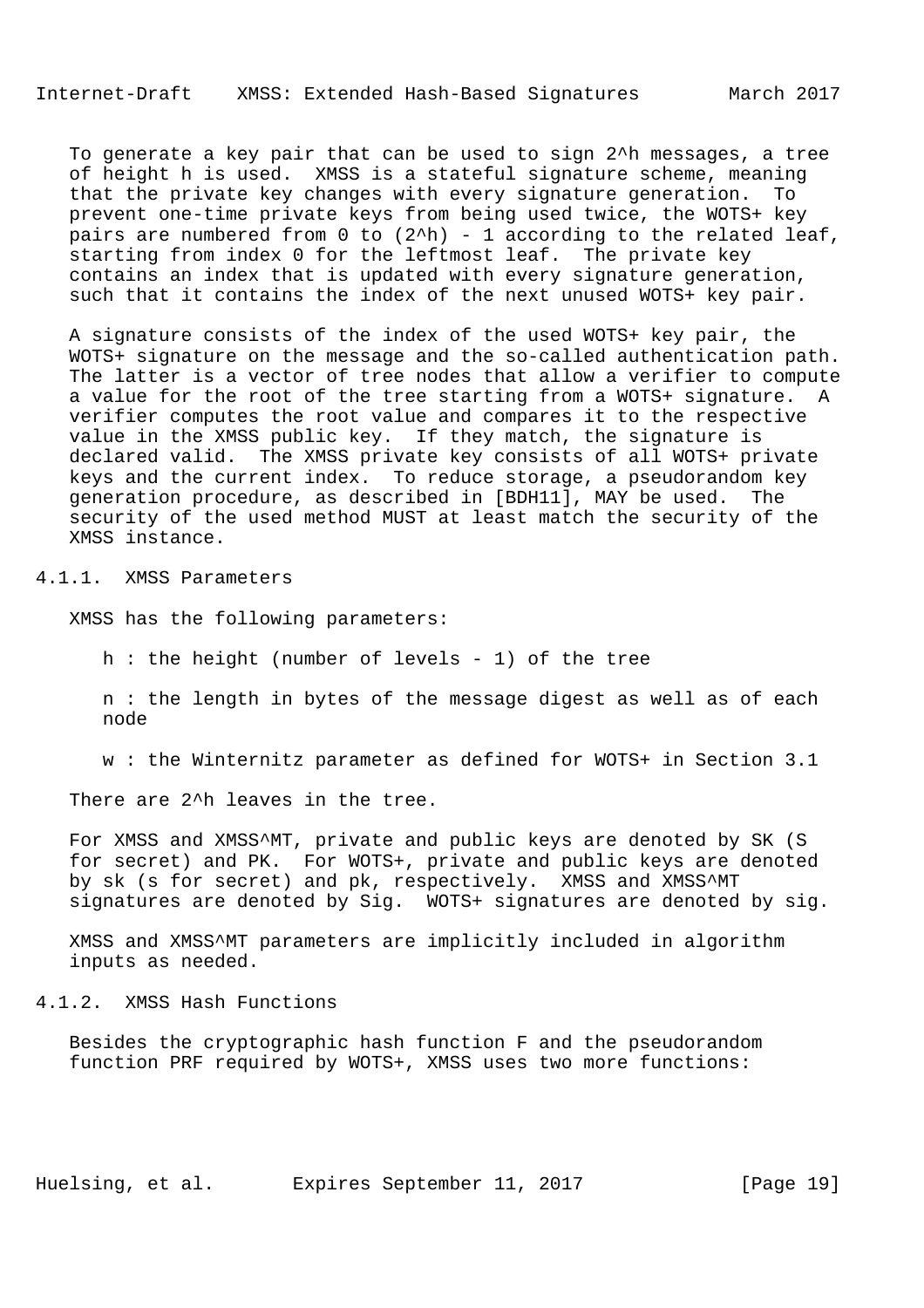A cryptographic hash function H. H accepts n-byte keys and byte strings of length 2n and returns an n-byte string.

A cryptographic hash function H msg. H msg accepts 3n-byte keys and byte strings of arbitrary length and returns an n-byte string.

 More detail on specific instantiations can be found in Section 5. Security requirements on H and H\_msg are discussed in Section 8.

#### 4.1.3. XMSS Private Key

 An XMSS private key SK contains 2^h WOTS+ private keys, the leaf index idx of the next WOTS+ private key that has not yet been used, SK PRF, an n-byte key to generate pseudorandom values for randomized message hashing, the n-byte value root, which is the root node of the tree and SEED, the n-byte public seed used to pseudorandomly generate bitmasks and hash function keys. Although root and SEED formally would be considered only part of the public key, they are needed e.g. for signature generation and hence are also required for functions that do not take the public key as input.

 The leaf index idx is initialized to zero when the XMSS private key is created. The key SK\_PRF MUST be sampled from a secure source of randomness that follows the uniform distribution. The WOTS+ private keys MUST either be generated as described in Section 3.1 or, to reduce the private key size, a cryptographic pseudorandom method MUST be used as discussed in Section 4.1.11. SEED is generated as a uniformly random n-byte string. Although SEED is public, it is critical for security that it is generated using a good entropy source. The root node is generated as described below in the section on key generation (Section 4.1.7). That section also contains an example algorithm for combined private and public key generation.

 For the following algorithm descriptions, the existence of a method getWOTS\_SK(SK, i) is assumed. This method takes as inputs an XMSS private key SK and an integer i and outputs the i^th WOTS+ private key of SK.

### 4.1.4. Randomized Tree Hashing

 To improve readability we introduce a function RAND\_HASH(LEFT, RIGHT, SEED, ADRS) that does the randomized hashing in the tree. It takes as input two n-byte values LEFT and RIGHT that represent the left and the right half of the hash function input, the seed SEED used as key for PRF and the address ADRS of this hash function call. RAND\_HASH first uses PRF with SEED and ADRS to generate a key KEY and n-byte bitmasks BM\_0, BM\_1. Then it returns the randomized hash H(KEY, (LEFT XOR BM\_0) || (RIGHT XOR BM\_1)).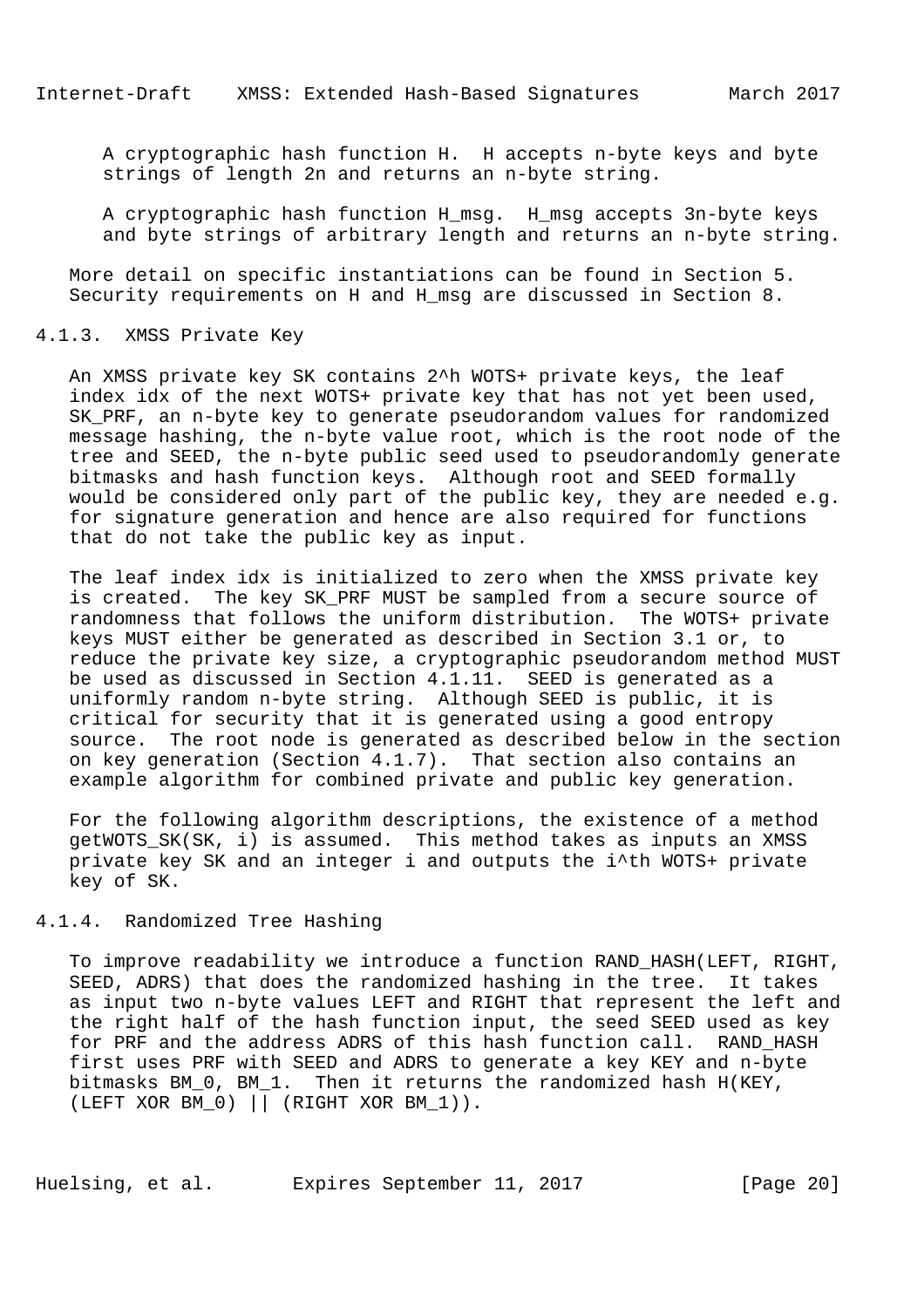```
 Algorithm 7: RAND_HASH
   Input: n-byte value LEFT, n-byte value RIGHT, seed SEED,
           address ADRS
   Output: n-byte randomized hash
   ADRS.setKeyAndMask(0);
  KEY = PRF(SEED, ADRS); ADRS.setKeyAndMask(1);
  BM 0 = PRF(SEED, ADRS);
   ADRS.setKeyAndMask(2);
  BM_1 = PRF(SEED, ADRS);return H(KEY, (LEFT XOR BM 0) || (RIGHT XOR BM 1));
```
4.1.5. L-Trees

 To compute the leaves of the binary hash tree, a so-called L-tree is used. An L-tree is an unbalanced binary hash tree, distinct but similar to the main XMSS binary hash tree. The algorithm ltree (Algorithm 8) takes as input a WOTS+ public key pk and compresses it to a single n-byte value pk[0]. Towards this end it also takes an L-tree address ADRS as input that encodes the address of the L-tree, and the seed SEED.

Algorithm 8: ltree

 Input: WOTS+ public key pk, address ADRS, seed SEED Output: n-byte compressed public key value pk[0]

```
 unsigned int len' = len;
     ADRS.setTreeHeight(0);
     while ( len' > 1 ) {
       for ( i = 0; i < floor(len' / 2); i++ ) {
         ADRS.setTreeIndex(i);
        pk[i] = RAND_HASH(pk[2i], pk[2i + 1], SEED, ADRS); }
       if ( len' \frac{1}{2} 2 == 1 ) {
        pk[floor(len' / 2)] = pk[len' - 1]; }
      len' =ceil(len' / 2); ADRS.setTreeHeight(ADRS.getTreeHeight() + 1);
 }
     return pk[0];
```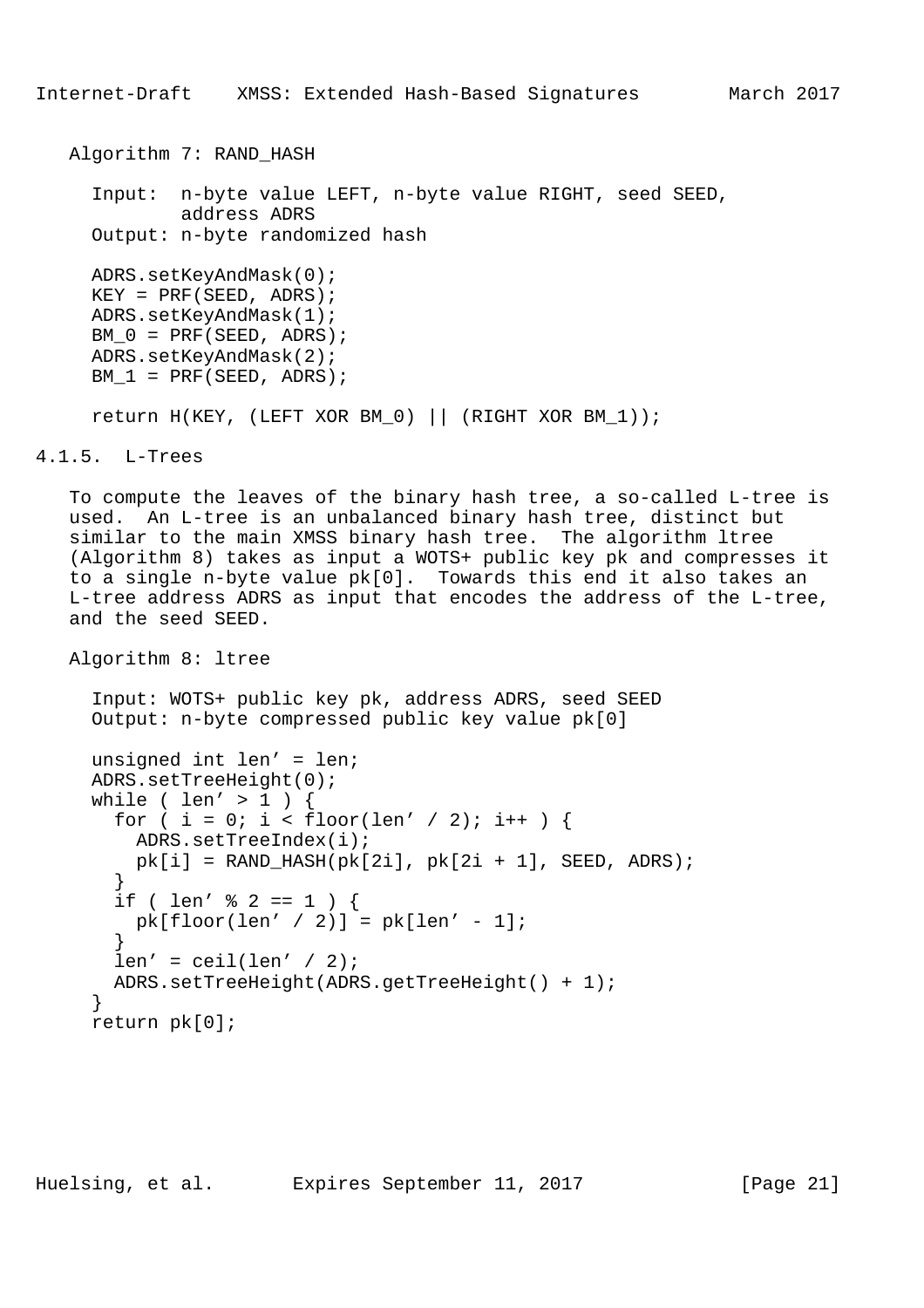### 4.1.6. TreeHash

 For the computation of the internal n-byte nodes of a Merkle tree, the subroutine treeHash (Algorithm 9) accepts an XMSS private key SK (including seed SEED), an unsigned integer s (the start index), an unsigned integer t (the target node height), and an address ADRS that encodes the address of the containing tree. For the height of a node within a tree counting starts with the leaves at height zero. The treeHash algorithm returns the root node of a tree of height t with the leftmost leaf being the hash of the WOTS+ pk with index s. It is REQUIRED that  $s \t3'$ t = 0, i.e. that the leaf at index s is a left most leaf of a sub-tree of height t. Otherwise the hash-addressing scheme fails. The treeHash algorithm described here uses a stack holding up to  $(t - 1)$  nodes, with the usual stack functions  $push()$  and pop(). We furthermore assume that the height of a node (an unsigned integer) is stored alongside a node's value (an n-byte string) on the stack.

```
 Algorithm 9: treeHash
```

```
 Input: XMSS private key SK, start index s, target node height t,
             address ADRS
     Output: n-byte root node - top node on Stack
     if( s \text{ } 8 \text{ } (1 \text{ } < t) != 0 ) return -1;
     for ( i = 0; i < 2^t; i++ ) {
       SEED = getSEED(SK);ADRS.setType(0); // Type = OTS hash address
       ADRS.setOTSAddress(s + i);
       pk = WOTS_genPK (getWOTS_SK(SK, s + i), SEED, ADRS);
      ADRS.setType(1); // Type = L-tree address ADRS.setLTreeAddress(s + i);
       node = ltree(pk, SEED, ADRS);
       ADRS.setType(2); // Type = hash tree address
      ADRS.setTreeHeight(0);
       ADRS.setTreeIndex(i + s);
        while ( Top node on Stack has same height t' as node ) {
           ADRS.setTreeIndex((ADRS.getTreeIndex() - 1) / 2);
           node = RAND_HASH(Stack.pop(), node, SEED, ADRS);
           ADRS.setTreeHeight(ADRS.getTreeHeight() + 1);
 }
        Stack.push(node);
      }
     return Stack.pop();
```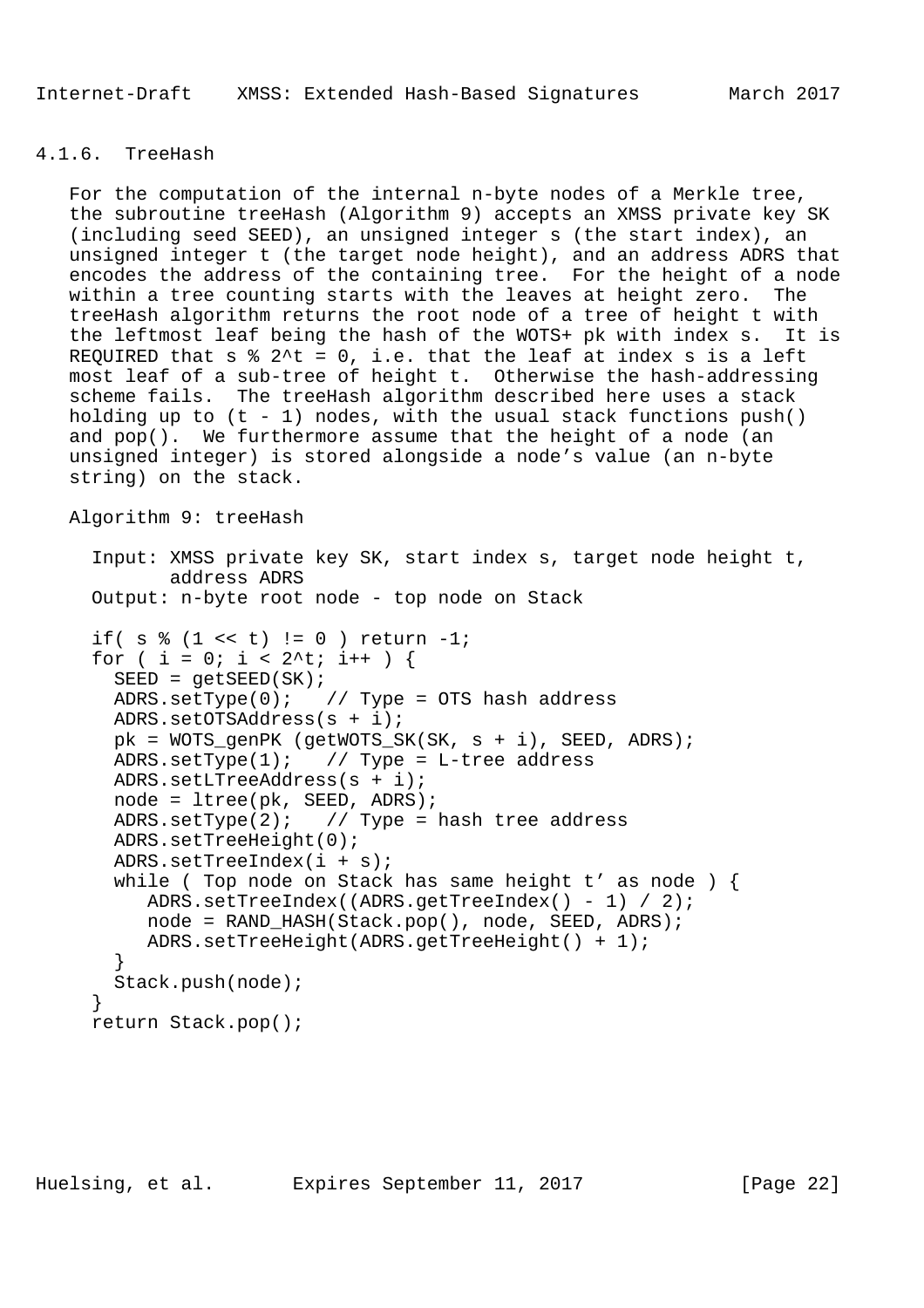```
4.1.7. XMSS Key Generation
```
 The XMSS key pair is computed as described in XMSS\_keyGen (Algorithm 10). The XMSS public key PK consists of the root of the binary hash tree and the seed SEED, both also stored in SK. The root is computed using treeHash. For XMSS, there is only a single main tree. Hence, the used address is set to the all-zero string in the beginning. Note that we do not define any specific format or handling for the XMSS private key SK by introducing this algorithm. It relates to requirements described earlier and simply shows a basic but very inefficient example to initialize a private key.

Algorithm 10: XMSS\_keyGen - Generate an XMSS key pair

```
 Input: /
 Output: XMSS private key SK, XMSS public key PK
 // Example initialization for SK-specific contents
idx = 0;for ( i = 0; i < 2^h; i++ ) {
  wots\_sk[i] = WOTS\_gensK();
 }
 initialize SK_PRF with a uniformly random n-byte string;
 setSK_PRF(SK, SK_PRF);
 // Initialization for common contents
 initialize SEED with a uniformly random n-byte string;
 setSEED(SK, SEED);
 setWOTS_SK(SK, wots_sk));
ADRS = toByte(0, 32);
root = treeHash(SK, 0, h, ADRS);SK = idx || wots_s k || SK_PRF || root || SEED;PK = OID \mid \text{root} \mid \text{SEED}; return (SK || PK);
```
 The above is just an example algorithm. It is strongly RECOMMENDED to use pseudorandom key generation to reduce the private key size. Public and private key generation MAY be interleaved to save space. Especially, when a pseudorandom method is used to generate the private key, generation MAY be done when the respective WOTS+ key pair is needed by treeHash.

The format of an XMSS public key is given below.

Huelsing, et al. Expires September 11, 2017 [Page 23]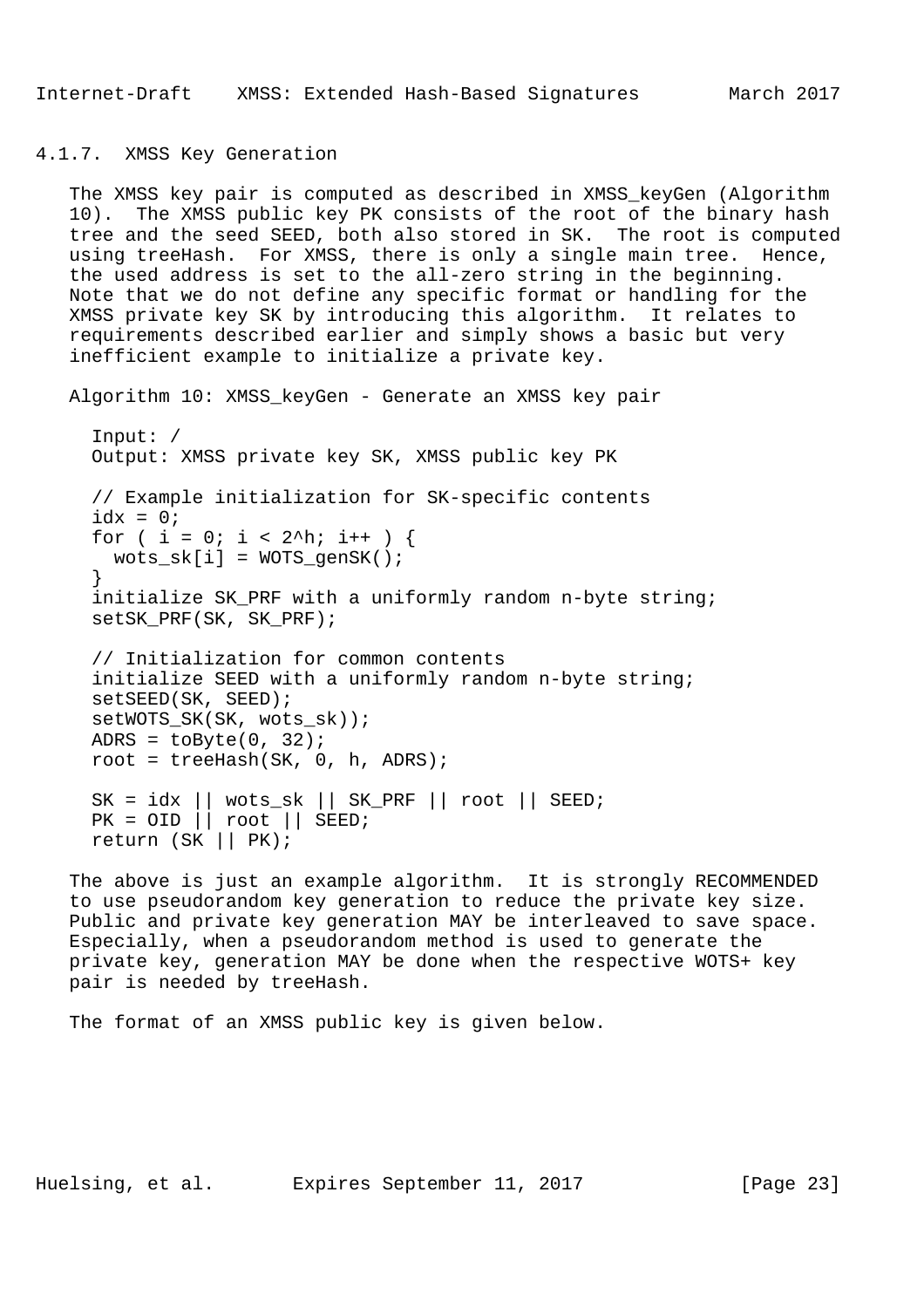XMSS Public Key



#### 4.1.8. XMSS Signature

An XMSS signature is a  $(4 + n + (len + h) * n)$ -byte string consisting of

the index idx\_sig of the used WOTS+ key pair (4 bytes),

a byte string r used for randomized message hashing (n bytes),

a WOTS+ signature sig\_ots (len \* n bytes),

 the so-called authentication path 'auth' for the leaf associated with the used WOTS+ key pair (h  $*$  n bytes).

 The authentication path is an array of h n-byte strings. It contains the siblings of the nodes on the path from the used leaf to the root. It does not contain the nodes on the path itself. These nodes are needed by a verifier to compute a root node for the tree from the WOTS+ public key. A node Node is addressed by its position in the tree. Node(x, y) denotes the y^th node on level x with  $y = 0$  being the leftmost node on a level. The leaves are on level 0, the root is on level h. An authentication path contains exactly one node on every layer  $0 \le x \le h - 1$ . For the i^th WOTS+ key pair, counting from zero, the j^th authentication path node is

Node(j, floor(i /  $(2^{\wedge}j)$ ) XOR 1)

 The computation of the authentication path is discussed in Section 4.1.9.

The data format for a signature is given below.

Huelsing, et al. Expires September 11, 2017 [Page 24]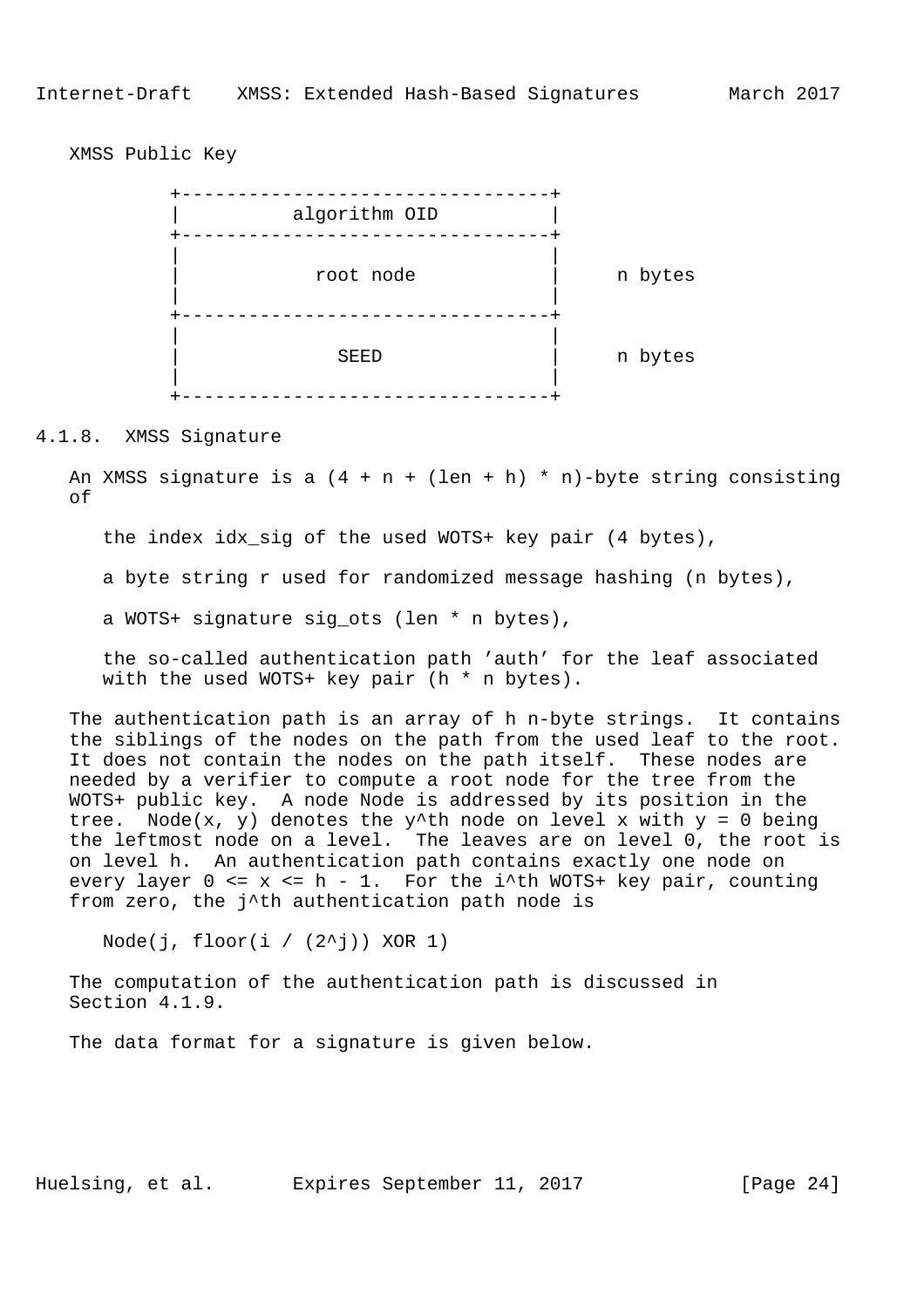+---------------------------------+ | | | index idx\_sig | 4 bytes | | +---------------------------------+ | | | randomness r | n bytes | | +---------------------------------+ | | | WOTS+ signature sig\_ots | len \* n bytes | | +---------------------------------+ | | auth[0] | n bytes | | +---------------------------------+ | |  $\sim$  . The contract of the contract of the contract of the contract of the contract of the contract of the contract of the contract of the contract of the contract of the contract of the contract of the contract of the co | | +---------------------------------+ | |  $\text{auth}[h - 1]$  | n bytes | | +---------------------------------+

#### XMSS Signature

### 4.1.9. XMSS Signature Generation

 To compute the XMSS signature of a message M with an XMSS private key, the signer first computes a randomized message digest using a random value r, idx\_sig, the index of the WOTS+ key pair to be used, and the root value from the public key as key. Then a WOTS+ signature of the message digest is computed using the next unused WOTS+ private key. Next, the authentication path is computed. Finally, the private key is updated, i.e. idx is incremented. An implementation MUST NOT output the signature before the private key is updated.

 The node values of the authentication path MAY be computed in any way. This computation is assumed to be performed by the subroutine buildAuth for the function XMSS\_sign, as below. The fastest alternative is to store all tree nodes and set the array in the signature by copying the respective nodes. The least storage intensive alternative is to recompute all nodes for each signature online using the treeHash algorithm (Algorithm 9). There exist several algorithms in between, with different time/storage trade-

Huelsing, et al. Expires September 11, 2017 [Page 25]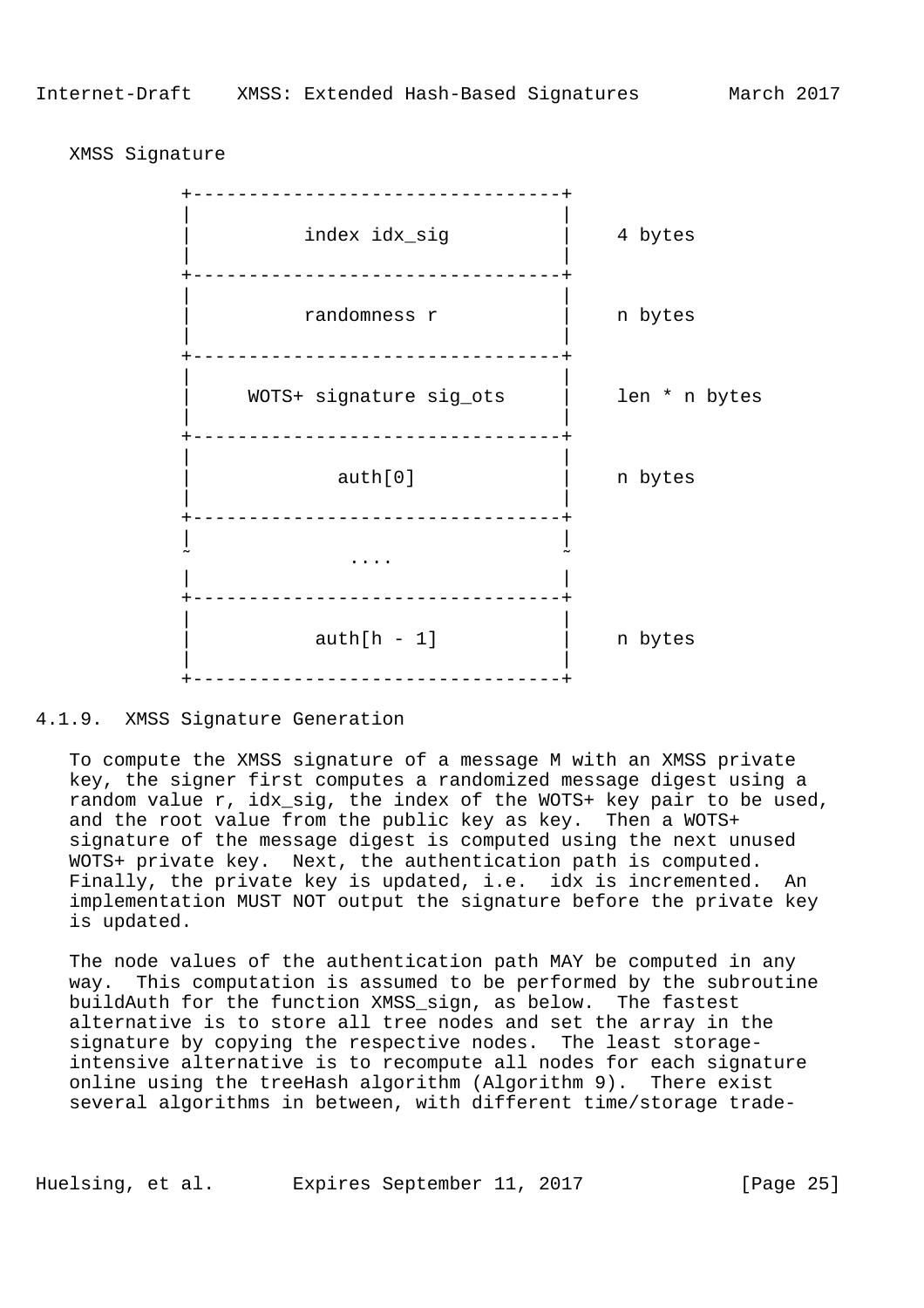offs. For an overview, see [BDS09]. A further approach can be found in [KMN14]. Note that the details of this procedure are not relevant to interoperability; it is not necessary to know any of these details in order to perform the signature verification operation. The following version of buildAuth is given for completeness. It is a simple example for understanding, but extremely inefficient. The use of one of the alternative algorithms is strongly RECOMMENDED.

 Given an XMSS private key SK, all nodes in a tree are determined. Their value is defined in terms of treeHash (Algorithm 9). Hence, one can compute the authentication path as follows:

 (Example) buildAuth - Compute the authentication path for the i^th WOTS+ key pair

 Input: XMSS private key SK, WOTS+ key pair index i, ADRS Output: Authentication path auth

```
for ( j = 0; j < h; j++) {
 k = \text{floor}(i / (2^i)) XOR 1;
 auth[j] = treeHash(SK, k * 2^jj, j, ADRS);
 }
```
 We split the description of the signature generation into two main algorithms. The first one, treeSig (Algorithm 11), generates the main part of an XMSS signature and is also used by the multi-tree version XMSS^MT. XMSS\_sign (Algorithm 12) calls treeSig but handles message compression before and the private key update afterwards.

 The algorithm treeSig (Algorithm 11) described below calculates the WOTS+ signature on an n-byte message and the corresponding authentication path. treeSig takes as inputs an n-byte message M', an XMSS private key SK, and an address ADRS. It returns the concatenation of the WOTS+ signature sig\_ots and authentication path auth.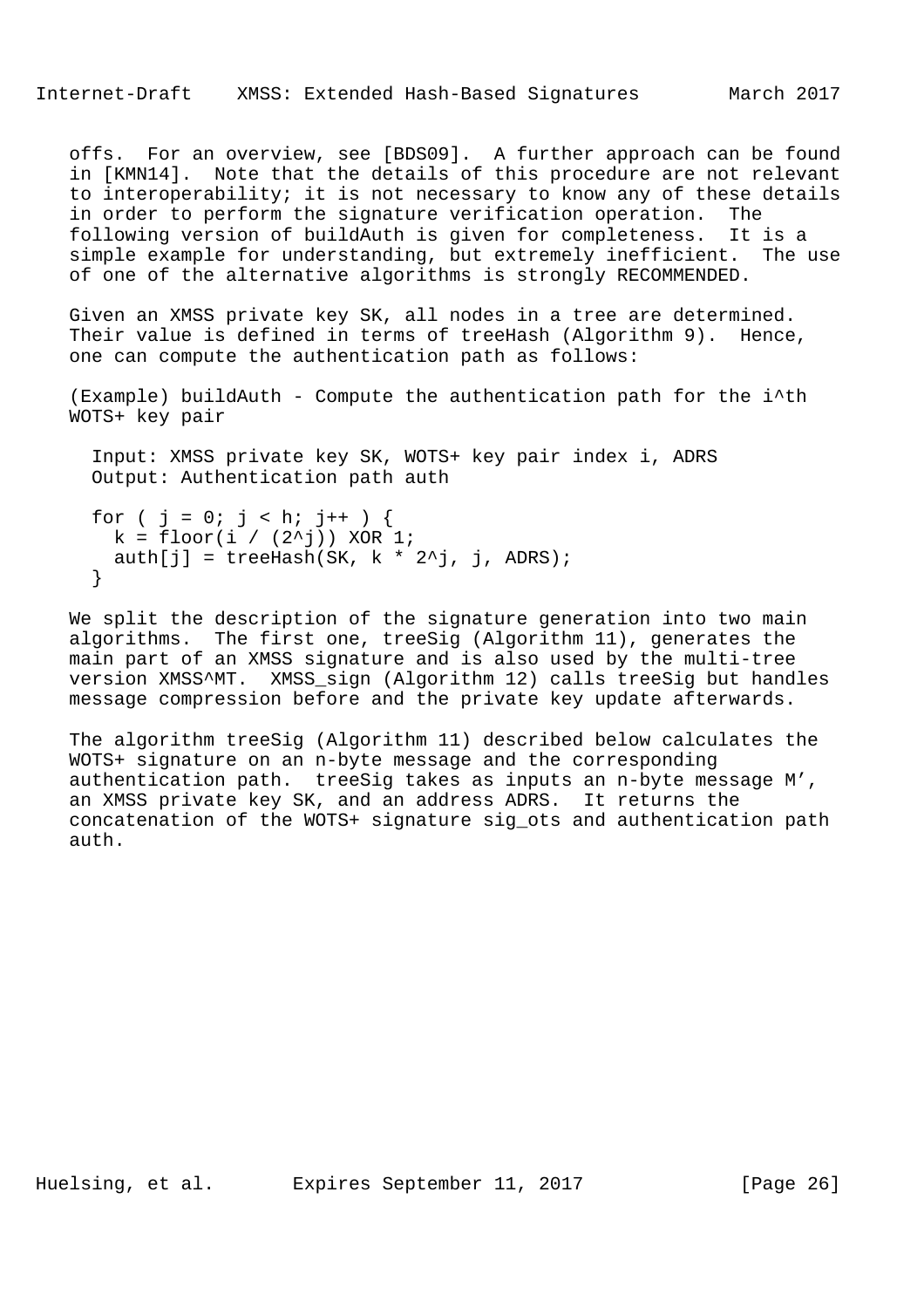Algorithm 11: treeSig - Generate a WOTS+ signature on a message with corresponding authentication path

 Input: n-byte message M', XMSS private key SK, ADRS Output: Concatenation of WOTS+ signature sig\_ots and authentication path auth

 $idx\_sig = getIdx(SK);$  $auth = buildAuthor(SK, idx_sig, ADRS);$ ADRS.setType(0);  $// Type = OTS hash address$  ADRS.setOTSAddress(idx\_sig); sig\_ots = WOTS\_sign(getWOTS\_SK(SK, idx\_sig), M', getSEED(SK), ADRS); Sig = sig ots  $||$  auth; return Sig;

 The algorithm XMSS\_sign (Algorithm 12) described below calculates an updated private key SK and a signature on a message M. XMSS\_sign takes as inputs a message M of arbitrary length, and an XMSS private key SK. It returns the byte string containing the concatenation of the updated private key SK and the signature Sig.

 Algorithm 12: XMSS\_sign - Generate an XMSS signature and update the XMSS private key

 Input: Message M, XMSS private key SK Output: Updated SK, XMSS signature Sig

 $idx\_sig = getIdx(SK);$ ADRS =  $toByte(0, 32)$ ; byte[n]  $r = PRF(getSK\_PRF(SK)$ , toByte( $idx\_sig$ , 32)); byte[n]  $M' = H_m s g(r || getRoot(SK) || (toByte(idx_sig, n)), M);$  $\text{Sig} = \text{idx\_sig}$  || r || treeSig(M', SK, ADRS);  $setIdx(SK, idx_isig + 1);$ return (SK || Sig);

4.1.10. XMSS Signature Verification

 An XMSS signature is verified by first computing the message digest using randomness r, index idx\_sig, the root from PK and message M. Then the used WOTS+ public key pk ots is computed from the WOTS+ signature using WOTS pkFromSig. The WOTS+ public key in turn is used to compute the corresponding leaf using an L-tree. The leaf, together with index idx\_sig and authentication path auth is used to compute an alternative root value for the tree. The verification succeeds if and only if the computed root value matches the one in the XMSS public key. In any other case it MUST return fail.

Huelsing, et al. Expires September 11, 2017 [Page 27]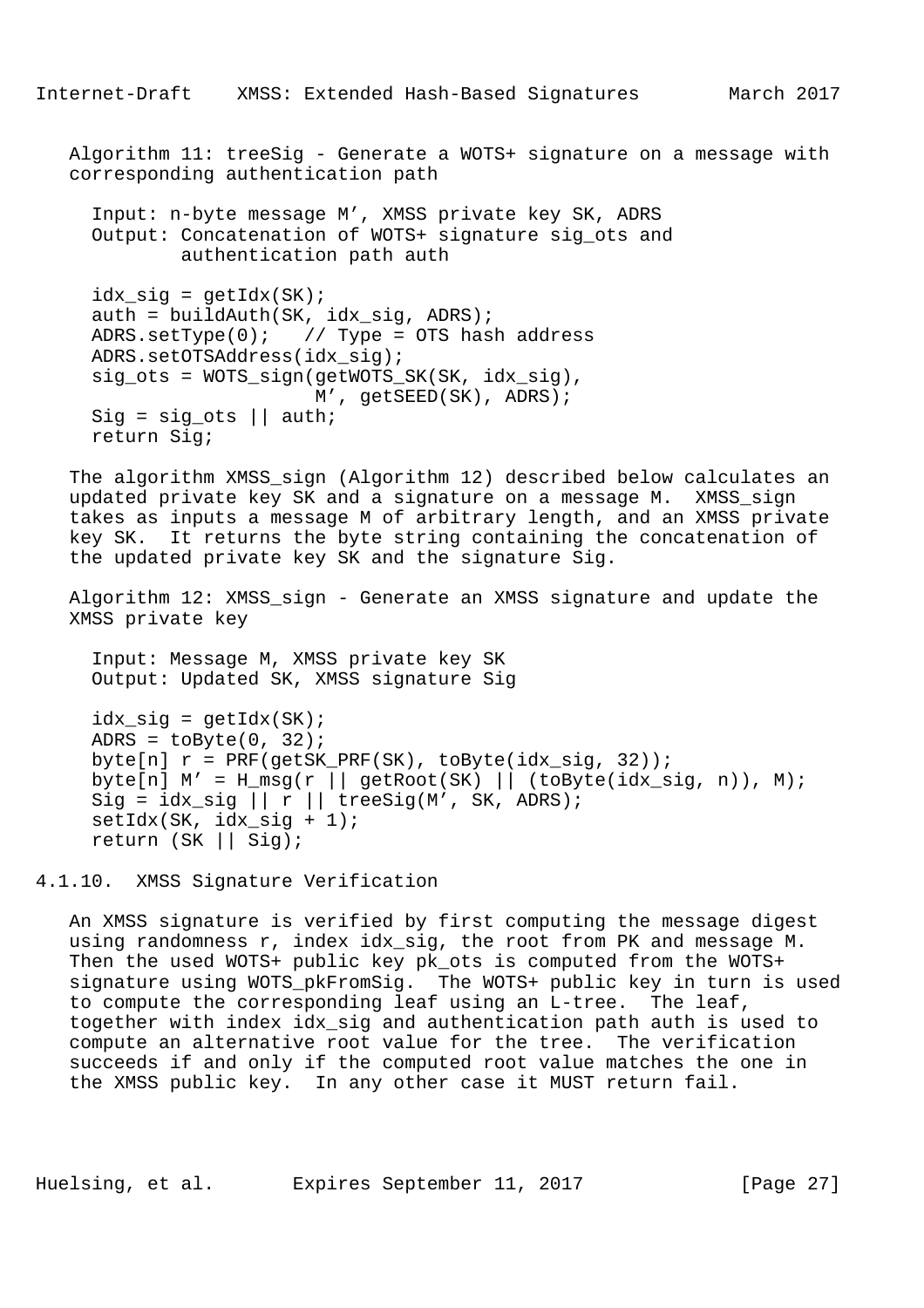Internet-Draft XMSS: Extended Hash-Based Signatures March 2017

 As for signature generation, we split verification into two parts to allow for reuse in the XMSS^MT description. The steps also needed for XMSS^MT are done by the function XMSS\_rootFromSig (Algorithm 13). XMSS\_verify (Algorithm 14) calls XMSS\_rootFromSig as a subroutine and handles the XMSS-specific steps.

 The main part of XMSS signature verification is done by the function XMSS\_rootFromSig (Algorithm 13) described below. XMSS\_rootFromSig takes as inputs an index idx\_sig, a WOTS+ signature sig\_ots, an authentication path auth, an n-byte message M', seed SEED, and address ADRS. XMSS\_rootFromSig returns an n-byte string holding the value of the root of a tree defined by the input data.

 Algorithm 13: XMSS\_rootFromSig - Compute a root node from a tree signature

 Input: index idx\_sig, WOTS+ signature sig\_ots, authentication path auth, n-byte message M', seed SEED, address ADRS Output: n-byte root value node[0]

```
 ADRS.setType(0); // Type = OTS hash address
 ADRS.setOTSAddress(idx_sig);
 pk_ots = WOTS_pkFromSig(sig_ots, M', SEED, ADRS);
ADRS.setType(1); // Type = L-tree address ADRS.setLTreeAddress(idx_sig);
 byte[n][2] node;
 node[0] = ltree(pk_ots, SEED, ADRS);
ADRS.setType(2); // Type = hash tree address ADRS.setTreeIndex(idx_sig);
for ( k = 0; k < h; k++ ) {
 ADRS.setTreeHeight(k);
  if ( (floor_idx_isig / (2^k)) % 2) == 0 ) {
     ADRS.setTreeIndex(ADRS.getTreeIndex() / 2);
   node[1] = RAND_HASH(node[0], author[k], SEED, ADRS); } else {
    ADRS.setTreeIndex(ADRS.getTreeIndex() - 1 / 2);
   node[1] = RAND_HASH(auth[k], node[0], SEED, ADRS); }
 node[0] = node[1]; }
 return node[0];
```
 The full XMSS signature verification is depicted below (Algorithm 14). It handles message compression, delegates the root computation to XMSS\_rootFromSig, and compares the result to the value in the public key. XMSS\_verify takes an XMSS signature Sig, a message M, and an XMSS public key PK. XMSS\_verify returns true if and only if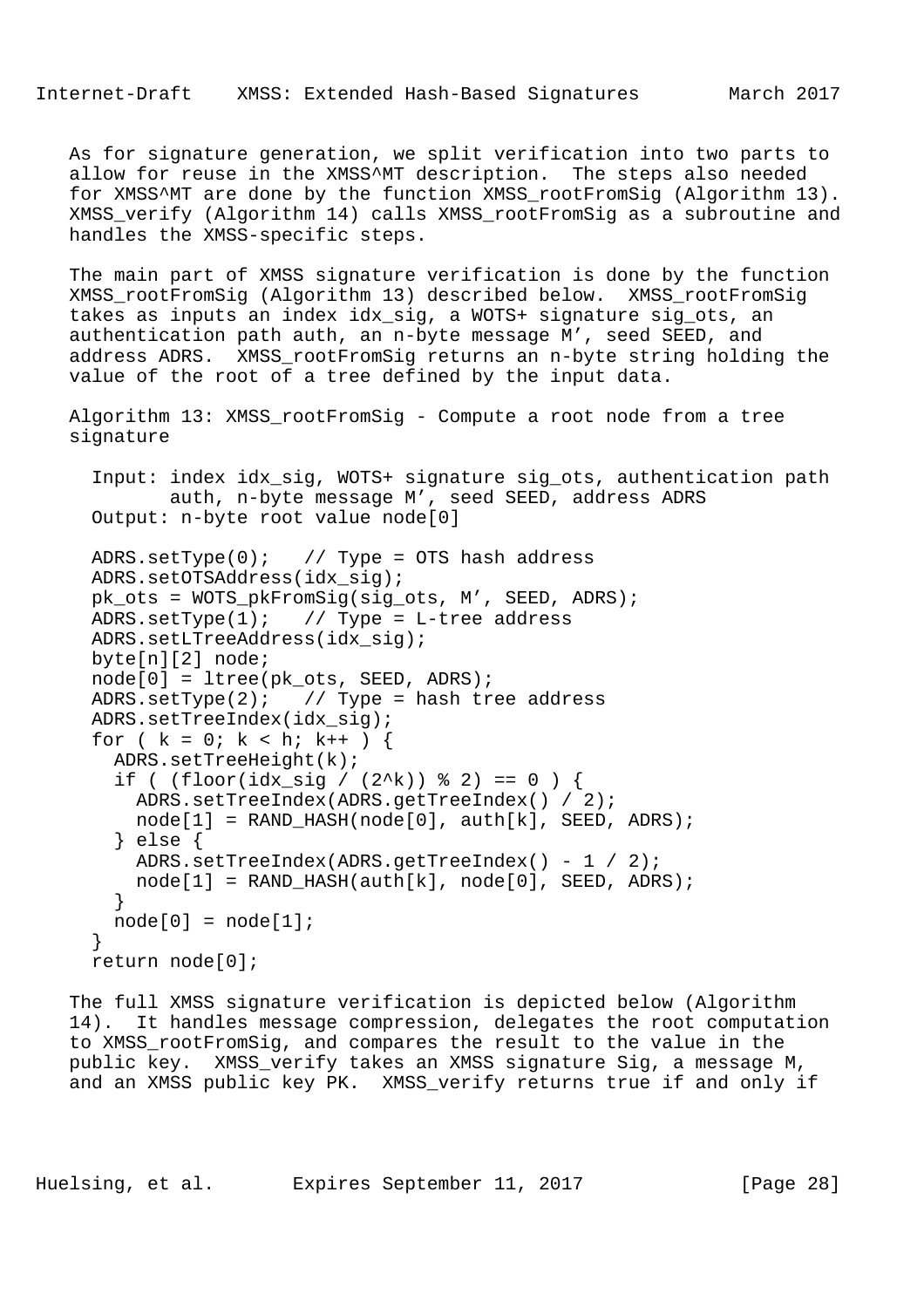```
Internet-Draft XMSS: Extended Hash-Based Signatures March 2017
   Sig is a valid signature on M under public key PK. Otherwise, it
   returns false.
  Algorithm 14: XMSS verify - Verify an XMSS signature using the
   corresponding XMSS public key and a message
      Input: XMSS signature Sig, message M, XMSS public key PK
     Output: Boolean
    ADRS = toByte(0, 32);
    byte[n] M' = H_m s g(r || getRoot(PK) || (toByte(idx_sig, n)), M);byte[n] node = XMSS rootFromSig(idx sig, sig ots, auth, M',
                                      getSEED(PK), ADRS);
    if ( node == qetRoot(PK) ) {
       return true;
      } else {
      return false;
      }
```
### 4.1.11. Pseudorandom Key Generation

 An implementation MAY use a cryptographically secure pseudorandom method to generate the XMSS private key from a single n-byte value. For example, the method suggested in [BDH11] and explained below MAY be used. Other methods, such as the one in [HRS16], MAY be used. The choice of a pseudorandom method does not affect interoperability, but the cryptographic strength MUST match that of the used XMSS parameters.

 For XMSS a similar method than the one used for WOTS+ can be used. The suggested method from [BDH11] can be described using PRF. During key generation a uniformly random n-byte string S is sampled from a secure source of randomness. This seed S MUST NOT be confused with the public seed SEED. The seed S MUST be independent of SEED and as it is the main secret, it MUST be kept secret. This seed S is used to generate an n-byte value S\_ots for each WOTS+ key pair. The n-byte value S\_ots can then be used to compute the respective WOTS+ private key using the method described in Section 3.1.7. The seeds for the WOTS+ key pairs are computed as  $S_{\text{obs}}[i] = PRF(S, toByte(i,$  32)) where i is the index of the WOTS+ key pair. An advantage of this method is that a WOTS+ key can be computed using only len + 1 evaluations of PRF when S is given.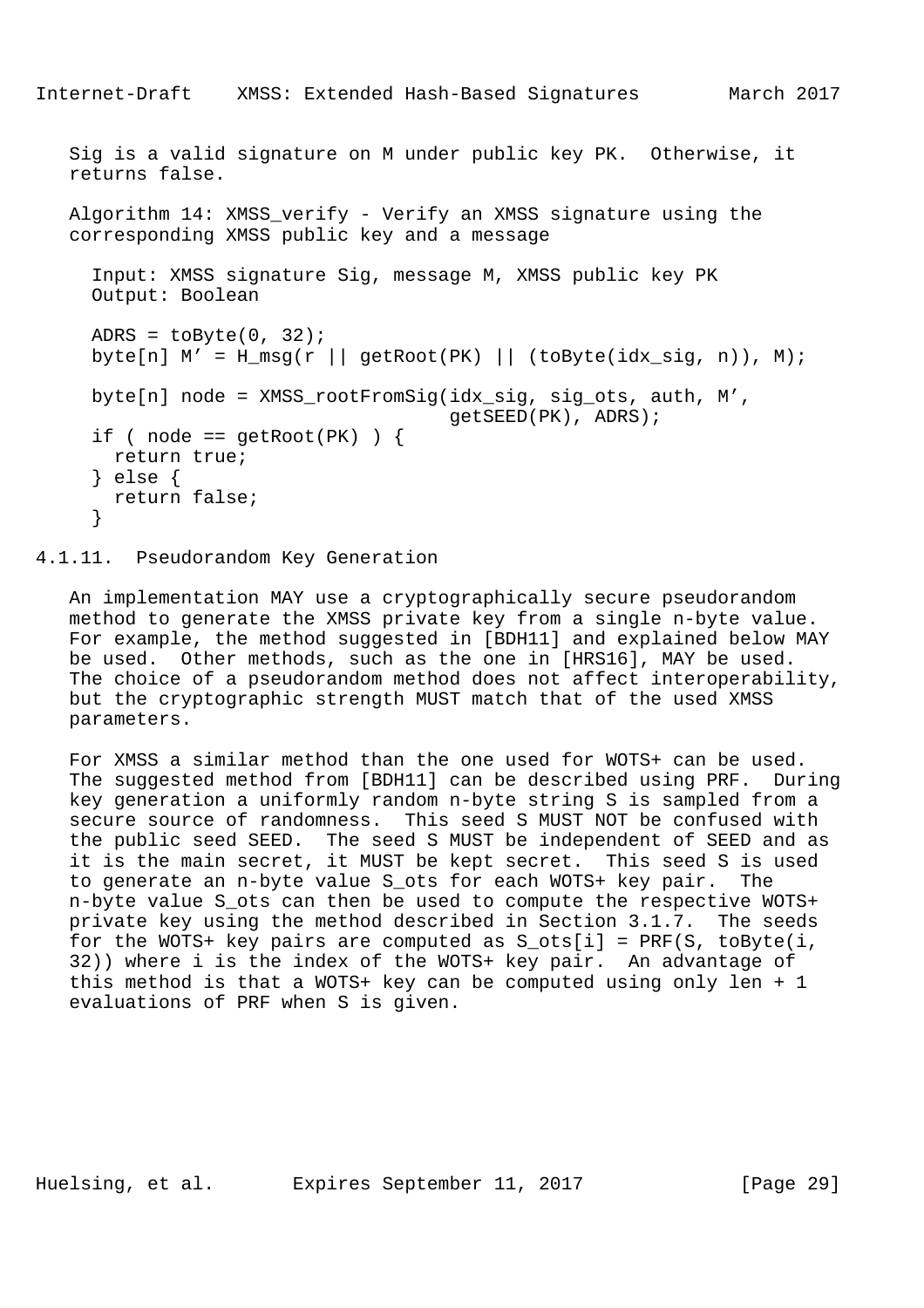### 4.1.12. Free Index Handling and Partial Private Keys

 Some applications might require to work with partial private keys or copies of private keys. Examples include delegation of signing rights / proxy signatures, and load balancing. Such applications MAY use their own key format and MAY use a signing algorithm different from the one described above. The index in partial private keys or copies of a private key MAY be manipulated as required by the applications. However, applications MUST establish means that guarantee that each index and thereby each WOTS+ key pair is used to sign only a single message.

### 4.2. XMSS^MT: Multi-Tree XMSS

 XMSS^MT is a method for signing a large but fixed number of messages. It was first described in [HRB13]. It builds on XMSS. XMSS^MT uses a tree of several layers of XMSS trees, a so-called hypertree. The trees on top and intermediate layers are used to sign the root nodes of the trees on the respective layer below. Trees on the lowest layer are used to sign the actual messages. All XMSS trees have equal height.

 Consider an XMSS^MT tree of total height h that has d layers of XMSS trees of height h  $/$  d. Then layer d - 1 contains one XMSS tree, layer  $d - 2$  contains  $2^{(h)}/d$ ) XMSS trees, and so on. Finally, layer 0 contains  $2^{(h - h / d)}$  XMSS trees.

# 4.2.1. XMSS^MT Parameters

 In addition to all XMSS parameters, an XMSS^MT system requires the number of tree layers d, specified as an integer value that divides h without remainder. The same tree height h / d and the same Winternitz parameter w are used for all tree layers.

 All the trees on higher layers sign root nodes of other trees which are n-byte strings. Hence, no message compression is needed and WOTS+ is used to sign the root nodes themselves instead of their hash values.

### 4.2.2. XMSS^MT Key generation

An XMSS^MT private key SK MT (S for secret) consists of one reduced XMSS private key for each XMSS tree. These reduced XMSS private keys just contain the WOTS+ private keys corresponding to that XMSS key pair and no pseudorandom function key, no index, no public seed, no root node. Instead, SK\_MT contains a single n-byte pseudorandom function key SK\_PRF, a single (ceil(h / 8))-byte index idx\_MT, a single n-byte seed SEED, and a single root value root which is the

Huelsing, et al. Expires September 11, 2017 [Page 30]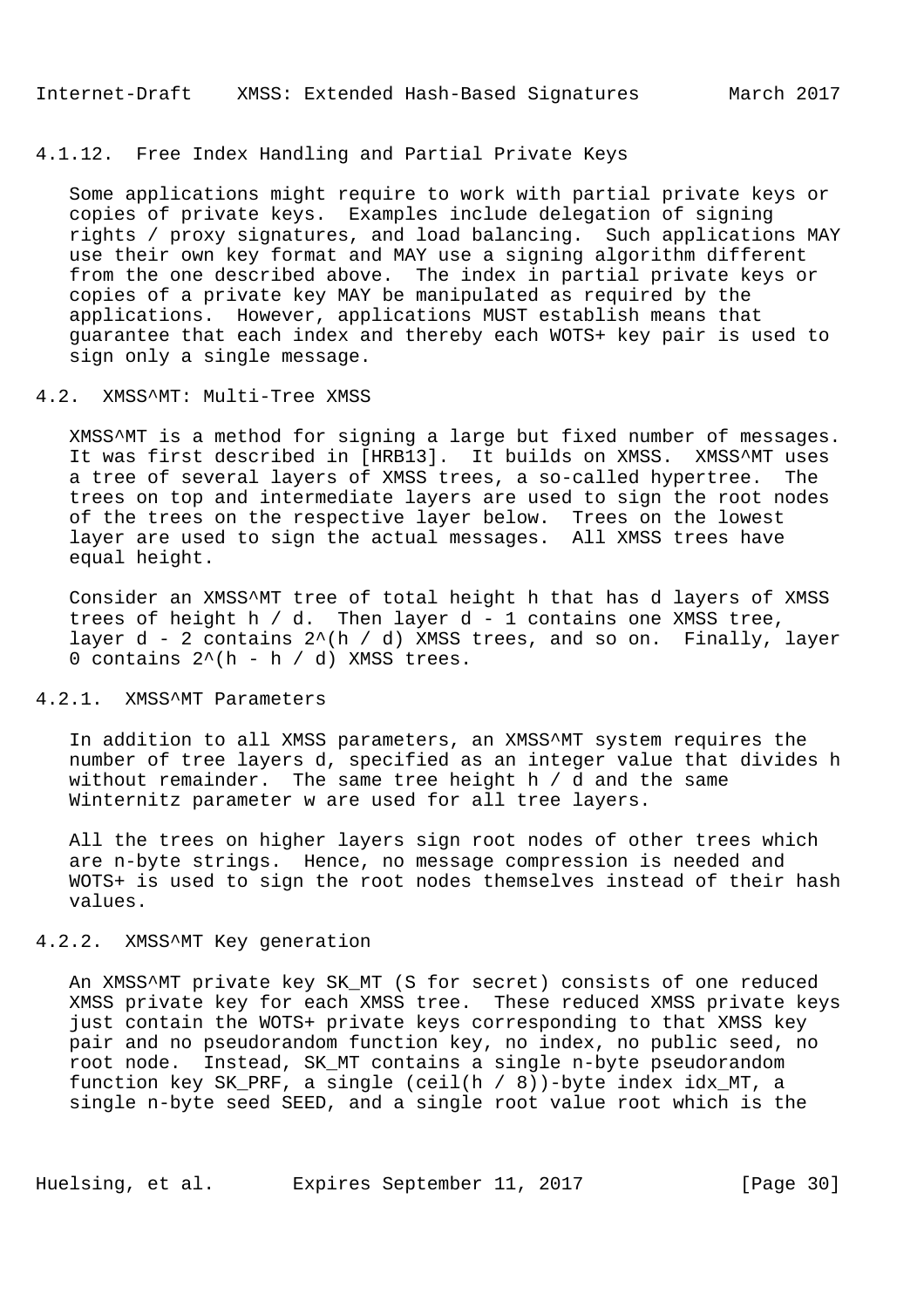root of the single tree on the top layer. The index is a global index over all WOTS+ key pairs of all XMSS trees on layer 0. It is initialized with 0. It stores the index of the last used WOTS+ key pair on the bottom layer, i.e. a number between 0 and 2^h - 1.

 The reduced XMSS private keys MUST either be generated as described in Section 4.1.3 or using a cryptographic pseudorandom method as discussed in xref Section 4.2.6. As for XMSS, the PRF key SK\_PRF MUST be sampled from a secure source of randomness that follows the uniform distribution. SEED is generated as a uniformly random n-byte string. Although SEED is public, it is critical for security that it is generated using a good entropy source. The root is the root node of the single XMSS tree on the top layer. Its computation is explained below. As for XMSS, root and SEED are public information and would classically be considered part of the public key. However, as both are needed for signing, which only takes the private key, they are also part of SK\_MT.

This document does not define any specific format for the XMSS^MT private key SK\_MT as it is not required for interoperability. The algorithm descriptions below use a function getXMSS\_SK(SK, x, y) that outputs the reduced private key of the x^th XMSS tree on the y^th layer.

The XMSS^MT public key PK\_MT contains the root of the single XMSS tree on layer d - 1 and the seed SEED. These are the same values as in the private key SK\_MT. The pseudorandom function PRF keyed with SEED is used to generate the bitmasks and keys for all XMSS trees. XMSSMT\_keyGen (Algorithm 15) shows example pseudocode to generate SK\_MT and PK\_MT. The n-byte root node of the top layer tree is computed using treeHash. The algorithm XMSSMT\_keyGen outputs an XMSS^MT private key SK\_MT and an XMSS^MT public key PK\_MT. The algorithm below gives an example of how the reduced XMSS private keys can be generated. However, any of the above mentioned ways is acceptable as long as the cryptographic strength of the used method matches or superseeds that of the used XMSS^MT parameter set.

Huelsing, et al. Expires September 11, 2017 [Page 31]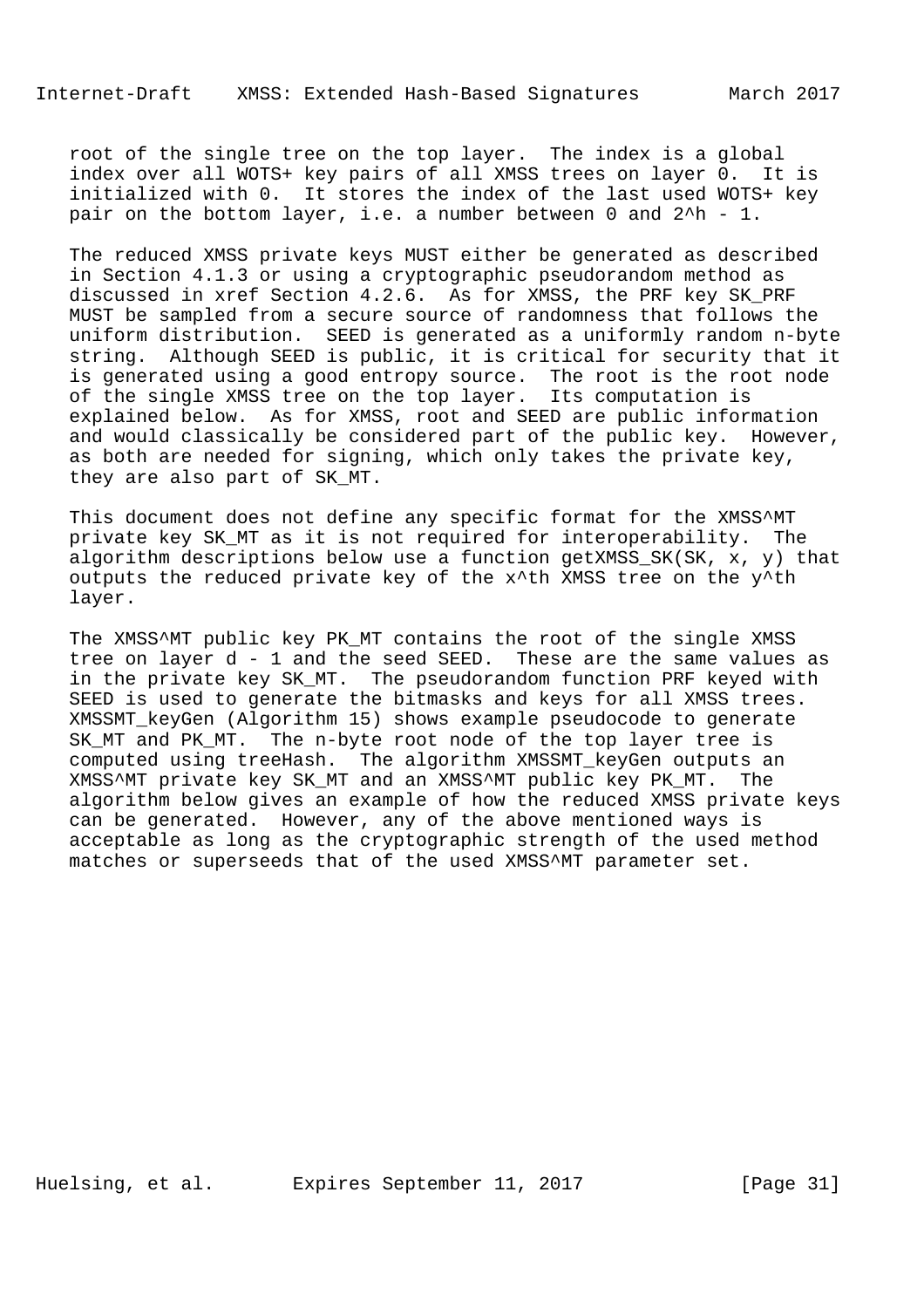```
 Algorithm 15: XMSSMT_keyGen - Generate an XMSS^MT key pair
      Input: /
      Output: XMSS^MT private key SK_MT, XMSS^MT public key PK_MT
      // Example initialization
     idx_MT = 0; setIdx(SK_MT, idx_MT);
      initialize SK_PRF with a uniformly random n-byte string;
     setSK_PRF(SK_MT, SK_PRF);
      initialize SEED with a uniformly random n-byte string;
      setSEED(SK_MT, SEED);
      // generate reduced XMSS private keys
     ADRS = \text{toByte}(0, 32);
     for ( layer = 0; layer < di layer ++ ) {
         ADRS.setLayerAddress(layer);
        for ( tree = 0; tree <(1 \le (d - 1 - layer) * (h / d)));
               tree++ ) {
            ADRS.setTreeAddress(tree);
           for ( i = 0; i < 2^h; i++ ) {
               WOTS_genSK(wots_sk[i]);
 }
            setXMSS_SK(SK_MT, wots_sk, tree, layer);
         }
      }
     SK = getXMSS_SKK(SK_MTT, 0, d - 1); setSEED(SK, SEED);
     root = treeHash(SK, 0, h / d, ADRS);
      setRoot(SK_MT, root);
    PK_MT = OID \mid \text{root} \mid \text{SEED}; return (SK_MT || PK_MT);
```
 The above is just an example algorithm. It is strongly RECOMMENDED to use pseudorandom key generation to reduce the private key size. Public and private key generation MAY be interleaved to save space. Especially, when a pseudorandom method is used to generate the private key, generation MAY be delayed to the point when the respective WOTS+ key pair is needed by another algorithm.

The format of an XMSS^MT public key is given below.

Huelsing, et al. Expires September 11, 2017 [Page 32]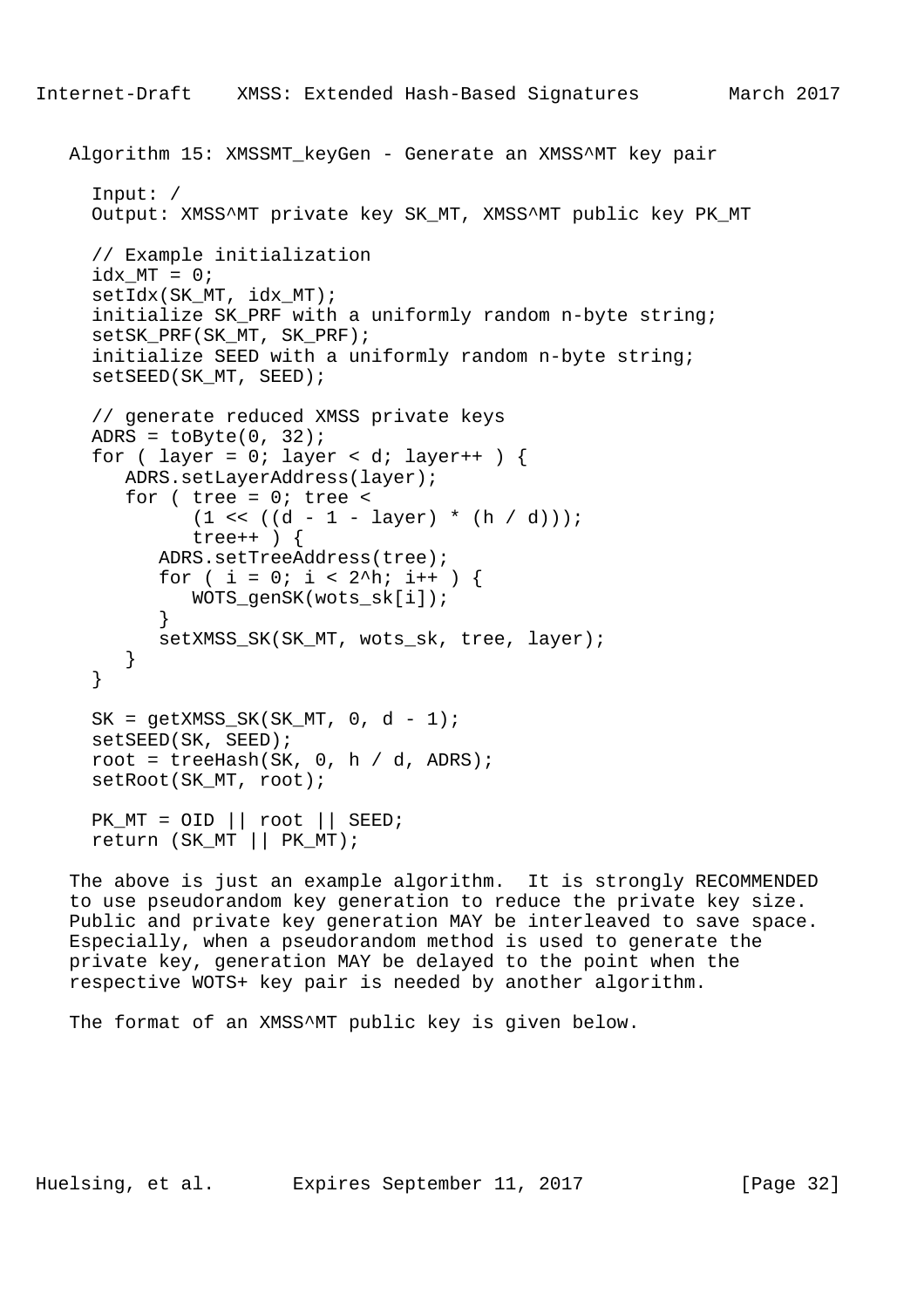XMSS^MT Public Key



4.2.3. XMSS^MT Signature

 An XMSS^MT signature Sig\_MT is a byte string of length (ceil(h / 8) +  $n + (h + d * len) * n$ . It consists of

 the index idx\_sig of the used WOTS+ key pair on the bottom layer  $(ceil(h / 8)$  bytes),

a byte string r used for randomized message hashing (n bytes),

d reduced XMSS signatures ((h / d + len) \* n bytes each).

 The reduced XMSS signatures only contain a WOTS+ signature sig\_ots and an authentication path auth. They contain no index idx and no byte string r.

The data format for a signature is given below.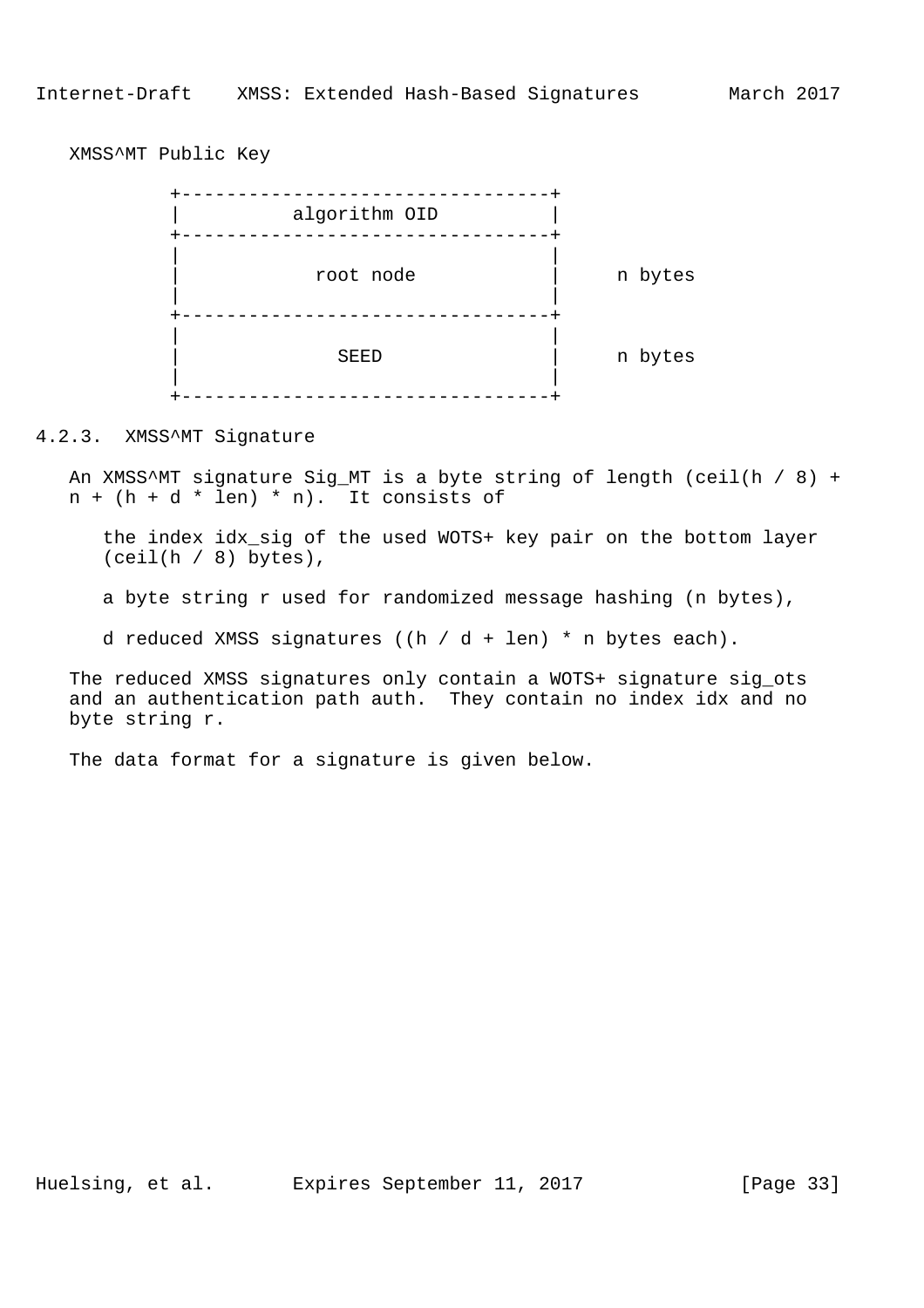XMSS^MT signature

 +---------------------------------+ | | index idx\_sig  $|$  ceil(h / 8) bytes | | +---------------------------------+ | | | randomness r | n bytes | | +---------------------------------+ | | (reduced) XMSS signature Sig  $|$  (h / d + len) \* n bytes (bottom layer 0) | | .<br>+-----------------------------------+ | | | (reduced) XMSS signature Sig | (h / d + len) \* n bytes (layer 1) | | +---------------------------------+ | |  $\sim$  . The contract of the contract of the contract of the contract of the contract of the contract of the contract of the contract of the contract of the contract of the contract of the contract of the contract of the co | | .<br>+--------------------------------- | | | (reduced) XMSS signature Sig | (h / d + len) \* n bytes | (layer d - 1) | | | .<br>+-----------------------------------+

4.2.4. XMSS^MT Signature Generation

 To compute the XMSS^MT signature Sig\_MT of a message M using an XMSS^MT private key SK\_MT, XMSSMT\_sign (Algorithm 16) described below uses treeSig as defined in Section 4.1.9. First, the signature index is set to idx\_sig. Next, PRF is used to compute a pseudorandom n-byte string r. This n-byte string, idx\_sig, and the root node from PK\_MT are then used to compute a randomized message digest of length n. The message digest is signed using the WOTS+ key pair on the bottom layer with absolute index idx. The authentication path for the WOTS+ key pair is computed as well as the root of the containing XMSS tree. The root is signed by the parent XMSS tree. This is repeated until the top tree is reached.

Huelsing, et al. Expires September 11, 2017 [Page 34]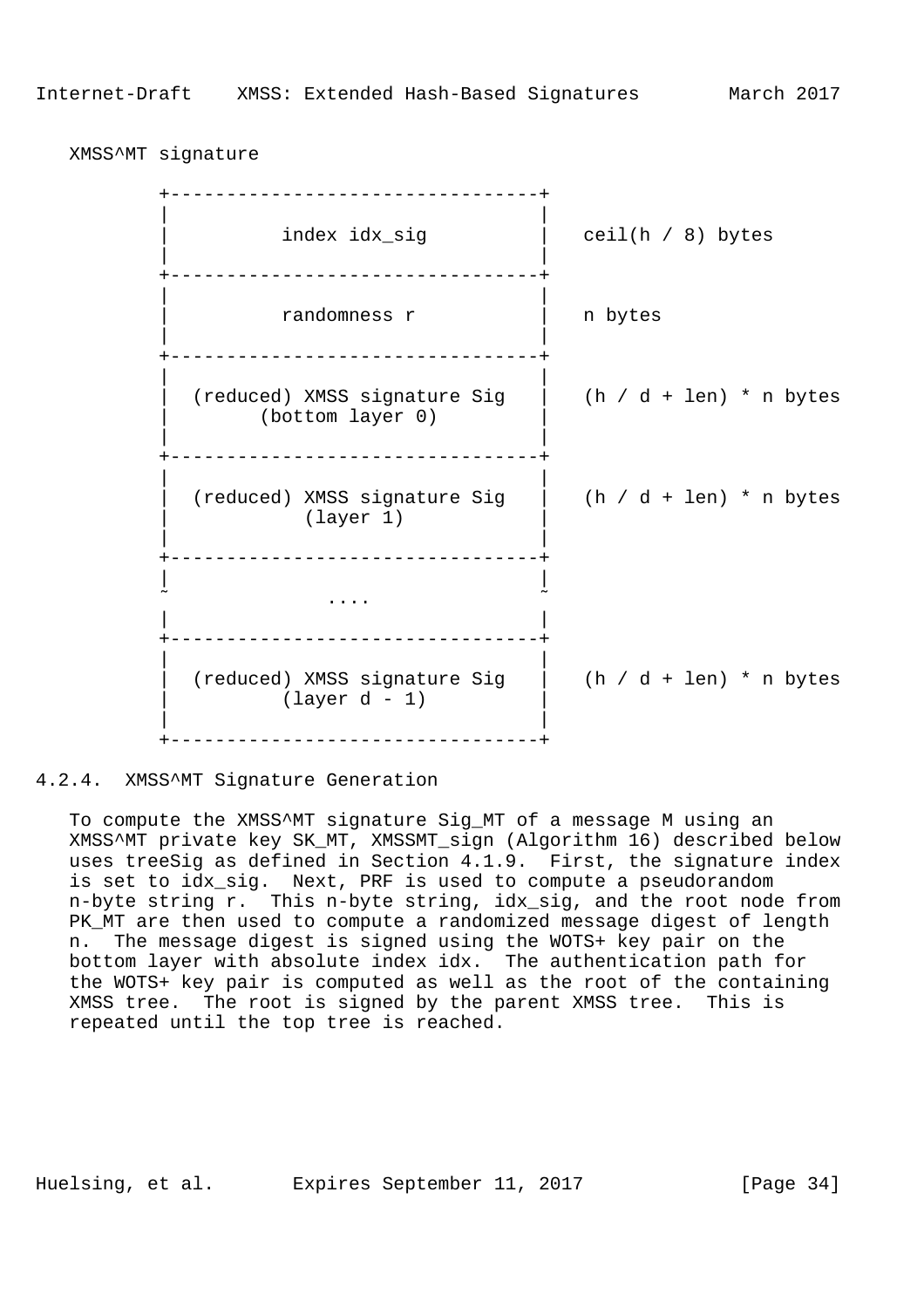```
 Algorithm 16: XMSSMT_sign - Generate an XMSS^MT signature and update
 the XMSS^MT private key
   Input: Message M, XMSS^MT private key SK_MT
   Output: Updated SK_MT, signature Sig_MT
   // Init
  ADRS = \text{toByte}(0, 32);
  SEED = qetsEED(SKMT);SK PRF = qetsK PRF(SK MT);
  idx\_sig = getIdx(SK_MT); // Update SK_MT
  setIdx(SK_MT, idx_sig + 1);
   // Message compression
  byte[n] r = PRF(SK_PRF, toByte(idx_sig, 32));byte[n] M' = H_m s g(r || getRoot(SK_MT) || (toByte(idx_sig, n)), M); // Sign
   Sig_MT = idx_sig;
   unsigned int idx_tree
                 = (h - h / d) most significant bits of idx_sig;
  unsigned int idx\_leaf = (h / d) least significant bits of idx\_sig;
   SK = idx_leaf || getXMSS_SK(SK_MT, idx_tree, 0) || SK_PRF
        || to By te (0, n) || SEED;
   ADRS.setLayerAddress(0);
   ADRS.setTreeAddress(idx_tree);
   Sig_tmp = treeSig(M', SK, ADRS);
  Sig_MT = Sig_MT || r || Sig_tmp;for ( j = 1; j < di j++) {
     root = treeHash(SK, 0, h / d, ADRS);
      idx_leaf = (h / d) least significant bits of idx_tree;
     idx\_tree = (h - j * (h / d)) most significant bits of idx\_tree;
      SK = idx_leaf || getXMSS_SK(SK_MT, idx_tree, j) || SK_PRF
             || to By te (0, n) || SEED;
      ADRS.setLayerAddress(j);
      ADRS.setTreeAddress(idx_tree);
      Sig_tmp = treeSig(root, SK, ADRS);
     Sig_MT = Sig_MT || Sig_tmp; }
   return SK_MT || Sig_MT;
```
 Algorithm 16 is only one method to compute XMSS^MT signatures. Especially, there exist time-memory trade-offs that allow to reduce the signing time to less than the signing time of an XMSS scheme with tree height h / d. These trade-offs prevent certain values from being recomputed several times by keeping a state and distribute all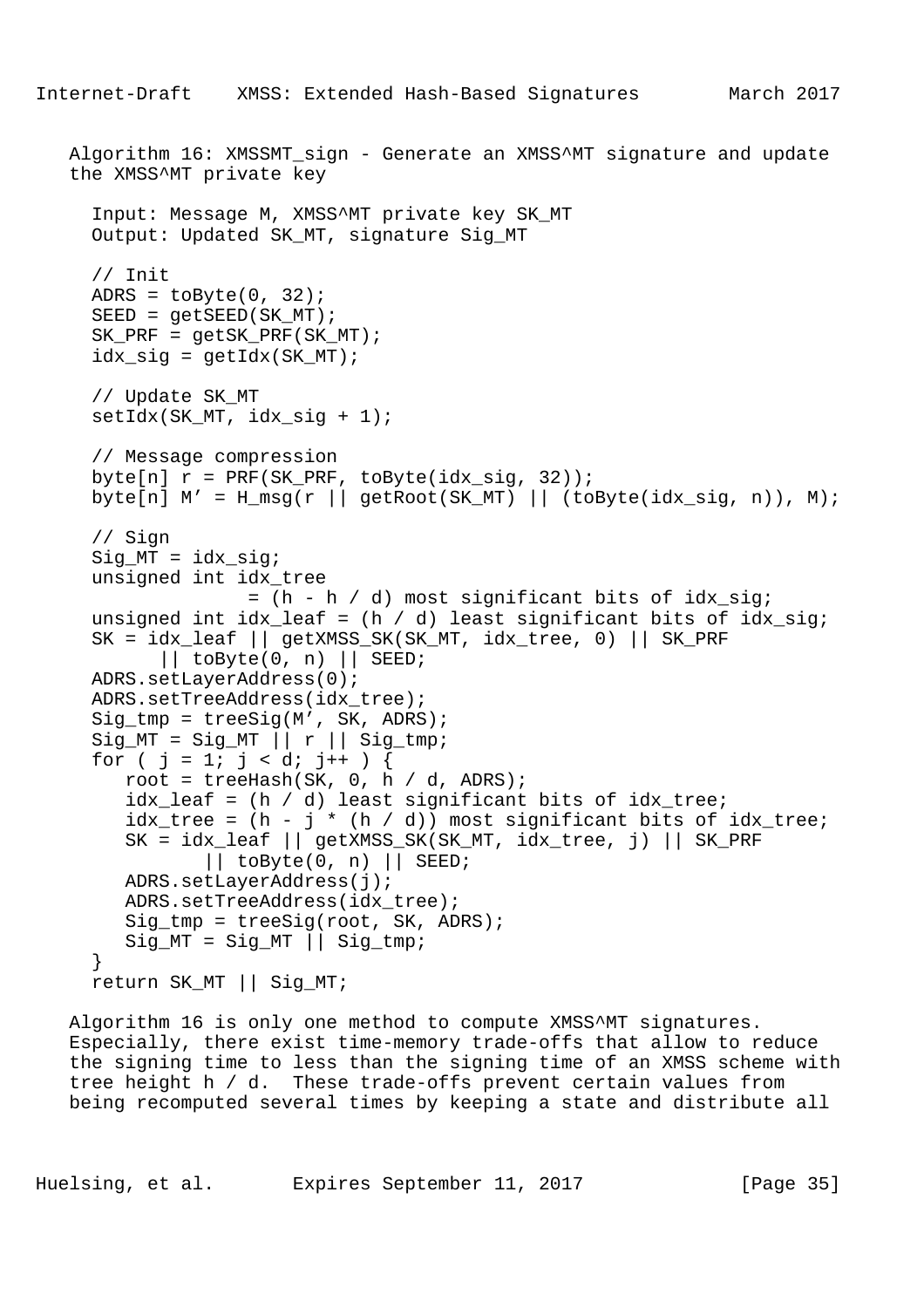computations over all signature generations. Details can be found in [Huelsing13a].

## 4.2.5. XMSS^MT Signature Verification

 XMSS^MT signature verification (Algorithm 17) can be summarized as d XMSS signature verifications with small changes. First, the message is hashed. The XMSS signatures are then all on n-byte values. Second, instead of comparing the computed root node to a given value, a signature on this root node is verified. Only the root node of the top tree is compared to the value in the XMSS^MT public key. XMSSMT\_verify uses XMSS\_rootFromSig. The function getXMSSSignature(Sig\_MT, i) returns the ith reduced XMSS signature from the XMSS^MT signature Sig\_MT. XMSSMT\_verify takes as inputs an XMSS^MT signature Sig\_MT, a message M and a public key PK\_MT. XMSSMT verify returns true if and only if Sig MT is a valid signature on M under public key PK\_MT. Otherwise, it returns false.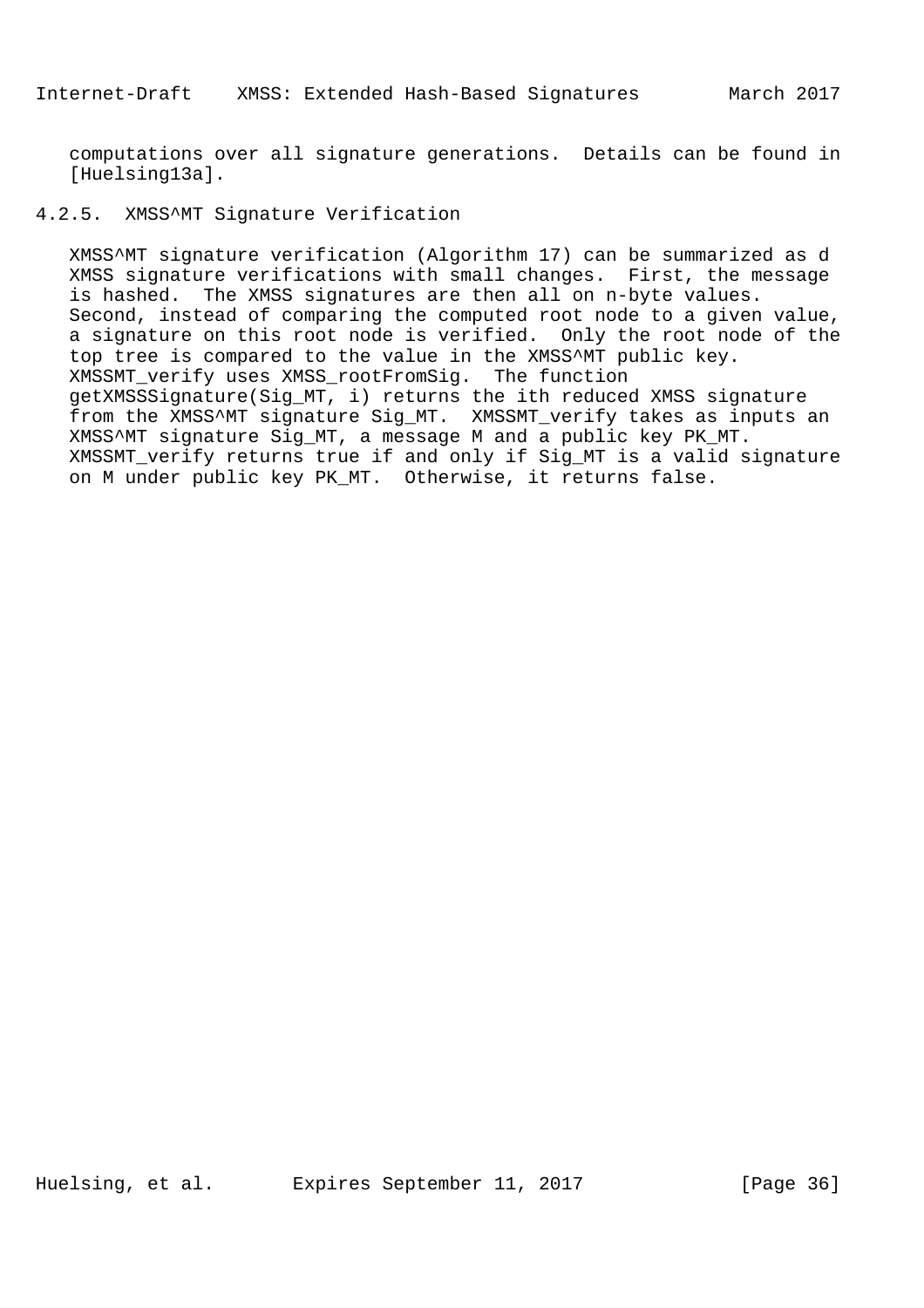```
Algorithm 17: XMSSMT verify - Verify an XMSS^MT signature Sig MT on a
   message M using an XMSS^MT public key PK_MT
      Input: XMSS^MT signature Sig_MT, message M,
             XMSS^MT public key PK_MT
     Output: Boolean
     idx\_sig = getIdx(Sig_MT);SEED = qetsEED(PKMT);ADRS = toByte(0, 32);
    byte[n] M' = H_m s g (get R(Sig_MT) || getRoot(PK_MT) || (toByte(idx_sig, n)), M);
     unsigned int idx_leaf
                   = (h / d) least significant bits of idx sig;
     unsigned int idx_tree
                    = (h - h / d) most significant bits of idx_sig;
    Sig' = getXMSSSignature(Siq MT, 0); ADRS.setLayerAddress(0);
    ADRS.setTreeAddress(idx_tree);
     byte[n] node = XMSS_rootFromSig(idx_leaf, getSig_ots(Sig'),
                                        getAuth(Sig'), M', SEED, ADRS);
     for ( j = 1; j < di + ) {
        idx\_leaf = (h / d) least significant bits of idx\_tree;
        idx\_tree = (h - j * h / d) most significant bits of idx\_tree;
        Sig' = getXMSSSignature(Sig_MT, j); ADRS.setLayerAddress(j);
        ADRS.setTreeAddress(idx_tree);
         node = XMSS_rootFromSig(idx_leaf, getSig_ots(Sig'),
                               getAuth(Sig'), node, SEED, ADRS);
 }
     if ( node == getRoot(PK_MT) ) {
       return true;
      } else {
       return false;
      }
```
4.2.6. Pseudorandom Key Generation

 Like for XMSS, an implementation MAY use a cryptographically secure pseudorandom method to generate the XMSS^MT private key from a single n-byte value. For example, the method explained below MAY be used. Other methods, such as the one in [HRS16], MAY be used. The choice of a pseudorandom method does not affect interoperability, but the cryptographic strength MUST match that of the used XMSS^MT parameters.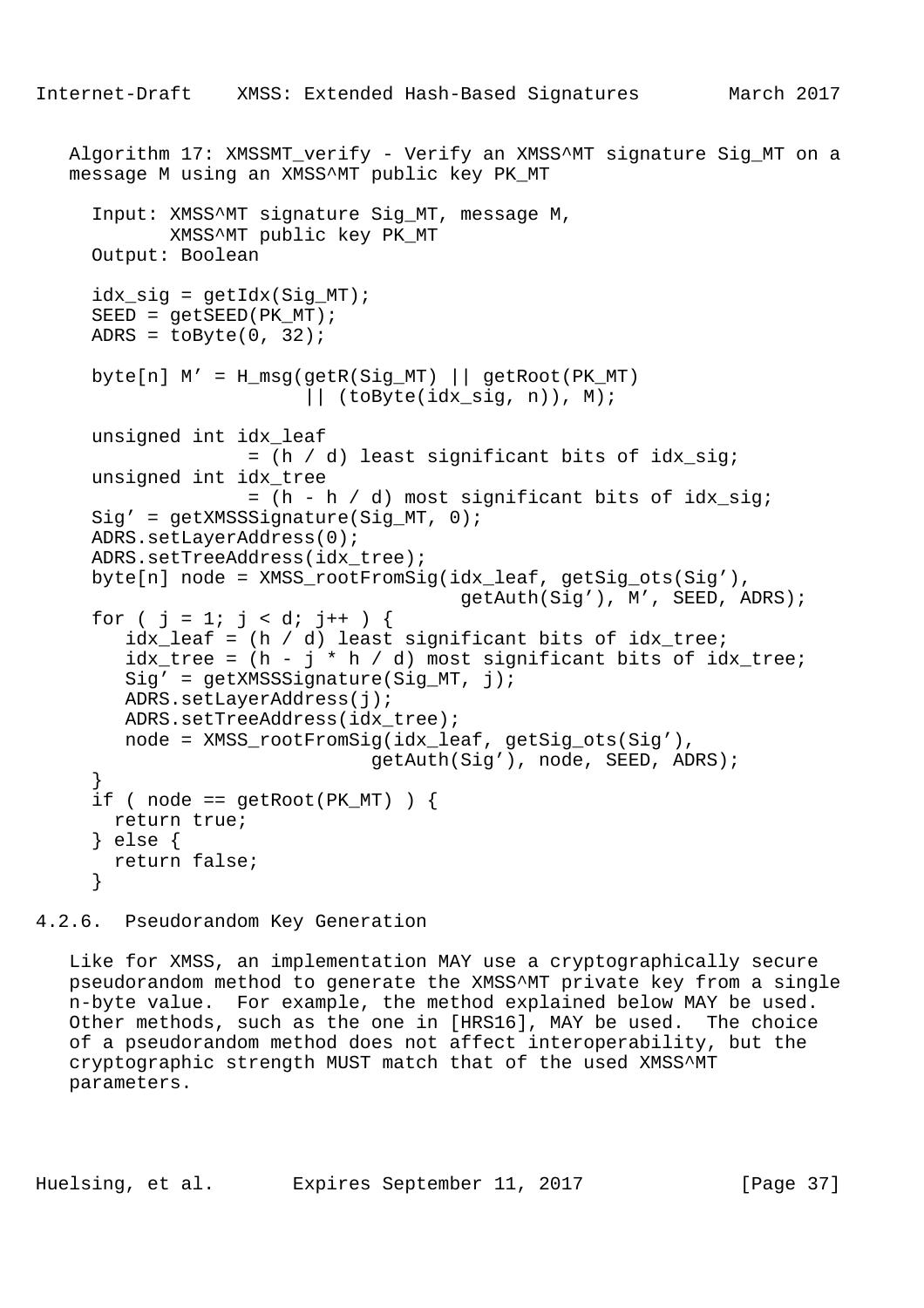For XMSS^MT a method similar to that for XMSS and WOTS+ can be used. The method uses PRF. During key generation a uniformly random n-byte string S\_MT is sampled from a secure source of randomness. This seed S MT is used to generate one n-byte value S for each XMSS key pair. This n-byte value can be used to compute the respective XMSS private key using the method described in Section 4.1.11. Let S[x][y] be the seed for the x<sup>^</sup>th XMSS private key on layer y. The seeds are computed as  $S[x][y] = PRF(PRF(S, toByte(y, 32)), toByte(x, 32)).$ 

4.2.7. Free Index Handling and Partial Private Keys

The content of Section 4.1.12 also applies to XMSS^MT.

5. Parameter Sets

 This section provides a basic set of parameter sets which are assumed to cover most relevant applications. Parameter sets for two classical security levels are defined. Parameters with n = 32 provide a classical security level of 256 bits. Parameters with n = 64 provide a classical security level of 512 bits. Considering quantum-computer-aided attacks, these output sizes yield post-quantum security of 128 and 256 bits, respectively.

For the  $n = 32$  and  $n = 64$  settings, we give parameters that use SHA2-256, SHA2-512 as defined in [FIPS180], and the SHA3/Keccak-based extendable output functions SHAKE-128, SHAKE-256 as defined in [FIPS202]. The parameter sets using SHA2-256 are mandatory for deployment and therefore MUST be provided by any implementation. The remaining parameter sets specified in this document are OPTIONAL.

 SHA2 does not provide a keyed-mode itself. To implement the keyed hash functions the following is used for SHA2 with n = 32:

F: SHA2-256(toByte(0, 32) || KEY || M),

H: SHA2-256(toByte(1, 32) || KEY || M),

H\_msg: SHA2-256(toByte(2, 32) || KEY || M),

PRF: SHA2-256(toByte(3, 32) || KEY || M).

Accordingly, for SHA2 with  $n = 64$  we use:

F: SHA2-512(toByte(0, 64) || KEY || M),

H: SHA2-512(toByte(1, 64) || KEY || M),

H msq: SHA2-512(toByte(2, 64) || KEY || M),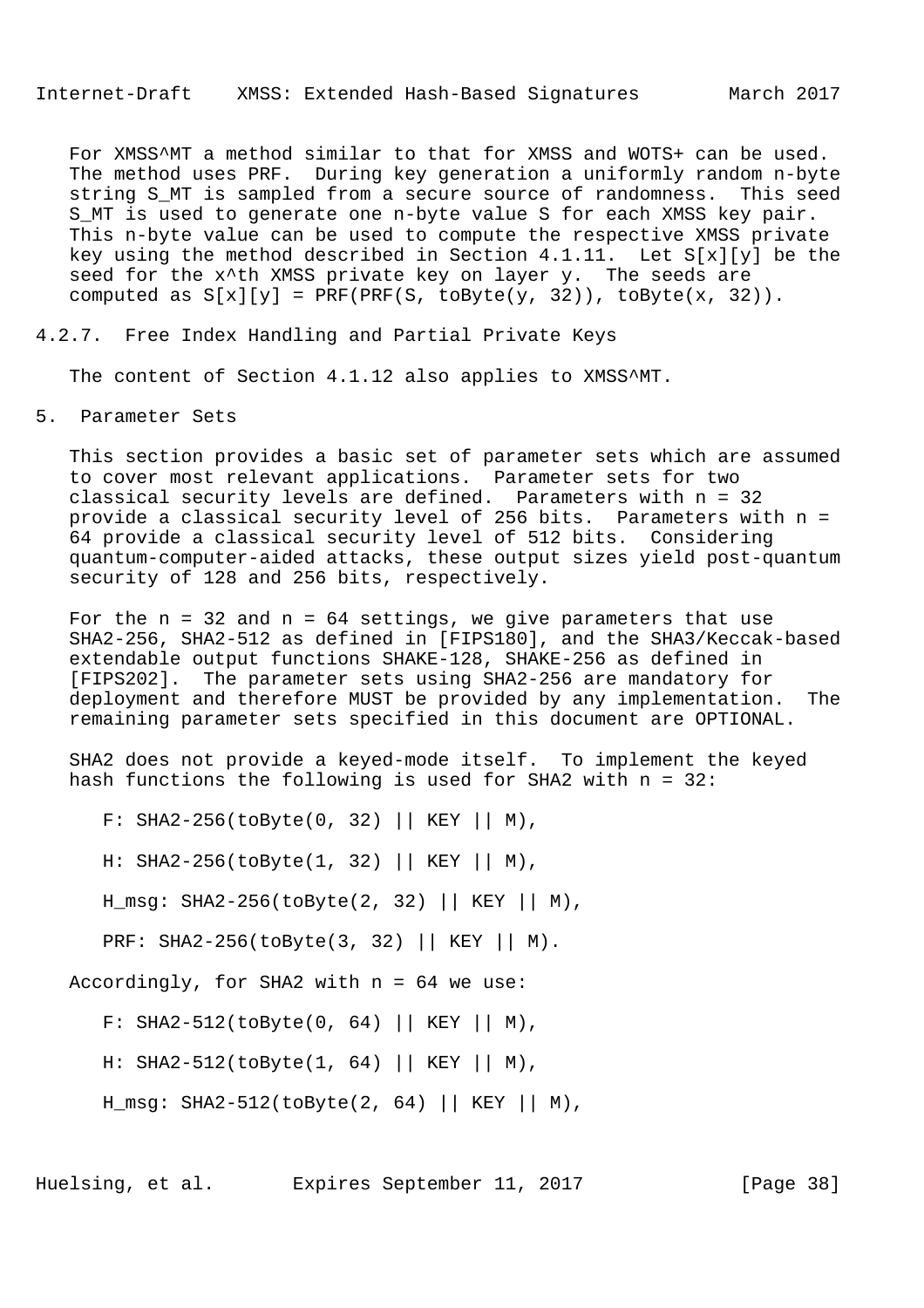PRF: SHA2-512(toByte(3, 64) || KEY || M).

 The n-byte padding is used for two reasons. First, it is necessary that the internal compression function takes 2n-byte blocks but keys are n and 3n bytes long. Second, the padding is used to achieve independence of the different function families. Finally, for the PRF no full-fledged HMAC is needed as the message length is fixed, meaning that standard length extension attacks are not a concern here. For that reason, the simpler construction above suffices.

 Similar constructions are used with SHA3. To implement the keyed hash functions the following is used for SHA3 with n = 32:

F: SHAKE128(toByte(0, 32) || KEY || M, 256),

H: SHAKE128(toByte(1, 32) || KEY || M, 256),

H\_msg: SHAKE128(toByte(2, 32) || KEY || M, 256),

PRF: SHAKE128(toByte(3, 32) || KEY || M, 256).

Accordingly, for SHA3 with n = 64 we use:

F: SHAKE256(toByte(0, 64) || KEY || M, 512),

H: SHAKE256(toByte(1, 64) || KEY || M, 512),

H\_msg: SHAKE256(toByte(2, 64) || KEY || M, 512),

PRF: SHAKE256(toByte(3, 64) || KEY || M, 512).

 As for SHA2, an initial n-byte identifier is used to achieve independence of the different function families. While a shorter identifier could be used in case of SHA3, we use n bytes for consistency with the SHA2 implementations.

## 5.1. WOTS+ Parameters

 To fully describe a WOTS+ signature method, the parameters n, and w, as well as the functions F and PRF MUST be specified. This section defines several WOTS+ signature systems, each of which is identified by a name. Values for len are provided for convenience.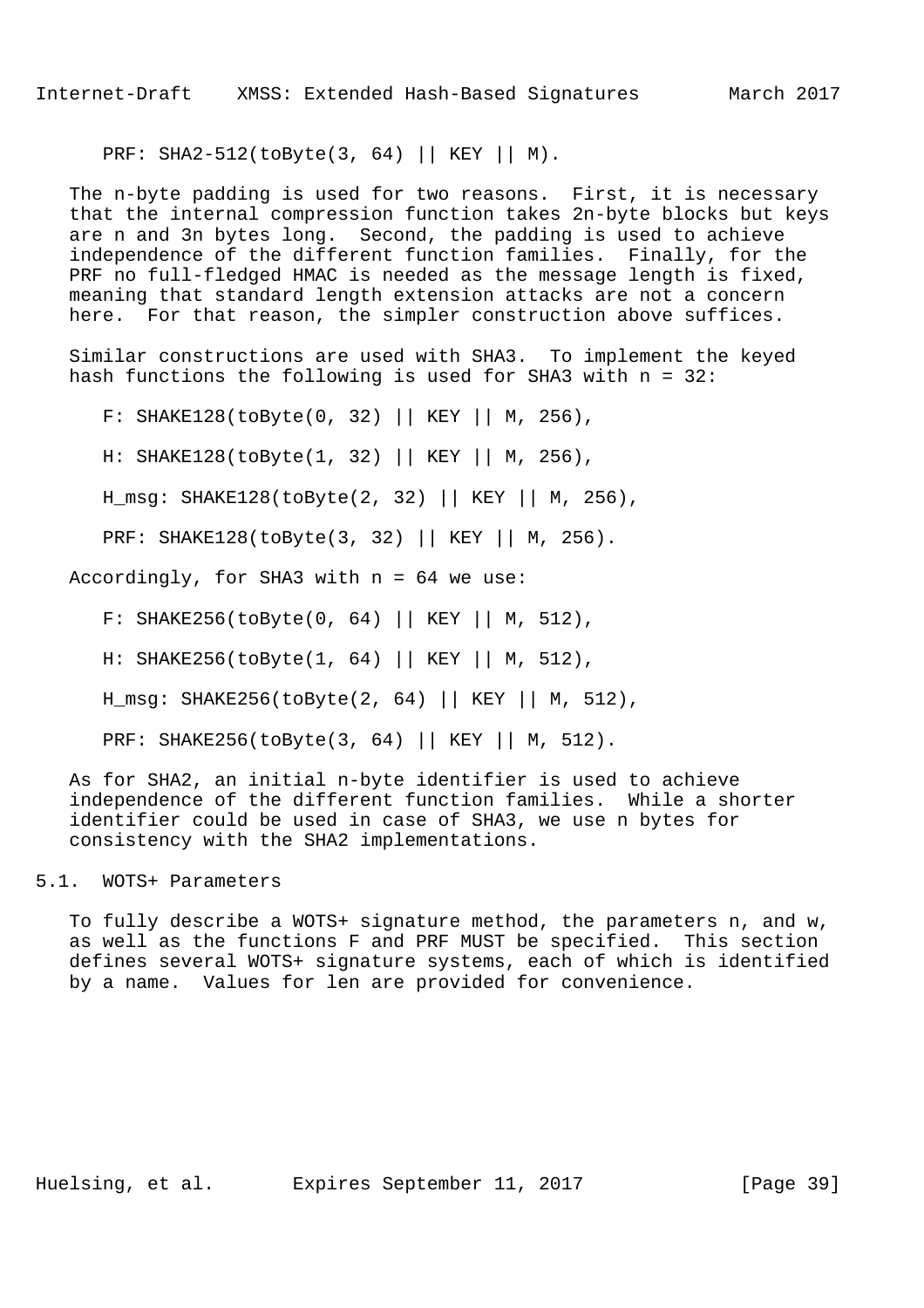| Name               | F<br>PRF | n  | W  | len |  |
|--------------------|----------|----|----|-----|--|
| REQUIRED:          |          |    |    |     |  |
| WOTSP SHA2-256 W16 | SHA2-256 | 32 | 16 | 67  |  |
| OPTIONAL:          |          |    |    |     |  |
| WOTSP SHA2-512 W16 | SHA2-512 | 64 | 16 | 131 |  |
| WOTSP SHAKE128 W16 | SHAKE128 | 32 | 16 | 67  |  |
| WOTSP SHAKE256 W16 | SHAKE256 | 64 | 16 | 131 |  |

### Table 1

 The implementation of the single functions is done as described above. XDR formats for WOTS+ are listed in Appendix A.

# 5.2. XMSS Parameters

 To fully describe an XMSS signature method, the parameters n, w, and h, as well as the functions F, H, H\_msg, and PRF MUST be specified. This section defines different XMSS signature systems, each of which is identified by a name. We define parameter sets that implement the functions using SHA2 and SHA3 for  $n = 32$  and  $n = 64$  as described above.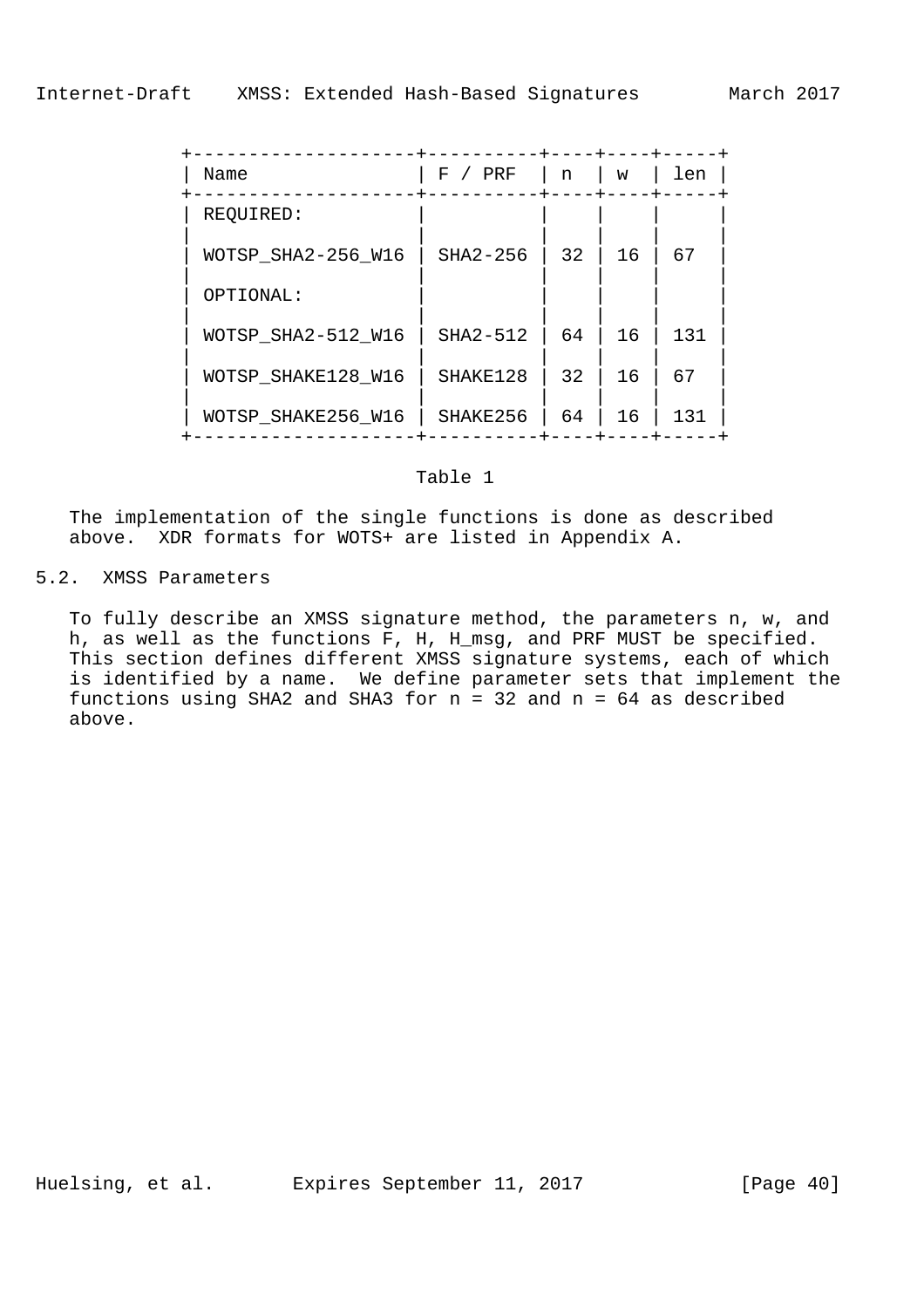| Name                  | Functions | n  | W  | len | h  |
|-----------------------|-----------|----|----|-----|----|
| REQUIRED:             |           |    |    |     |    |
| XMSS_SHA2-256_W16_H10 | SHA2-256  | 32 | 16 | 67  | 10 |
| XMSS_SHA2-256_W16_H16 | SHA2-256  | 32 | 16 | 67  | 16 |
| XMSS_SHA2-256_W16_H20 | SHA2-256  | 32 | 16 | 67  | 20 |
| OPTIONAL:             |           |    |    |     |    |
| XMSS_SHA2-512_W16_H10 | SHA2-512  | 64 | 16 | 131 | 10 |
| XMSS_SHA2-512_W16_H16 | SHA2-512  | 64 | 16 | 131 | 16 |
| XMSS_SHA2-512_W16_H20 | SHA2-512  | 64 | 16 | 131 | 20 |
| XMSS_SHAKE128_W16_H10 | SHAKE128  | 32 | 16 | 67  | 10 |
| XMSS_SHAKE128_W16_H16 | SHAKE128  | 32 | 16 | 67  | 16 |
| XMSS_SHAKE128_W16_H20 | SHAKE128  | 32 | 16 | 67  | 20 |
| XMSS_SHAKE256_W16_H10 | SHAKE256  | 64 | 16 | 131 | 10 |
| XMSS_SHAKE256_W16_H16 | SHAKE256  | 64 | 16 | 131 | 16 |
| XMSS_SHAKE256_W16_H20 | SHAKE256  | 64 | 16 | 131 | 20 |
|                       |           |    |    |     |    |

#### Table 2

The XDR formats for XMSS are listed in Appendix B.

## 5.3. XMSS^MT Parameters

 To fully describe an XMSS^MT signature method, the parameters n, w, h, and d, as well as the functions F, H, H\_msg, and PRF MUST be specified. This section defines several XMSS^MT signature systems, each of which is identified by a name. We define parameter sets that implement the functions using SHA2 and SHA3 for n = 32 and n = 64 as described above.

| Name | Functions   n   w   len   h   d |  |  |  |
|------|---------------------------------|--|--|--|
|      |                                 |  |  |  |

Huelsing, et al. Expires September 11, 2017 [Page 41]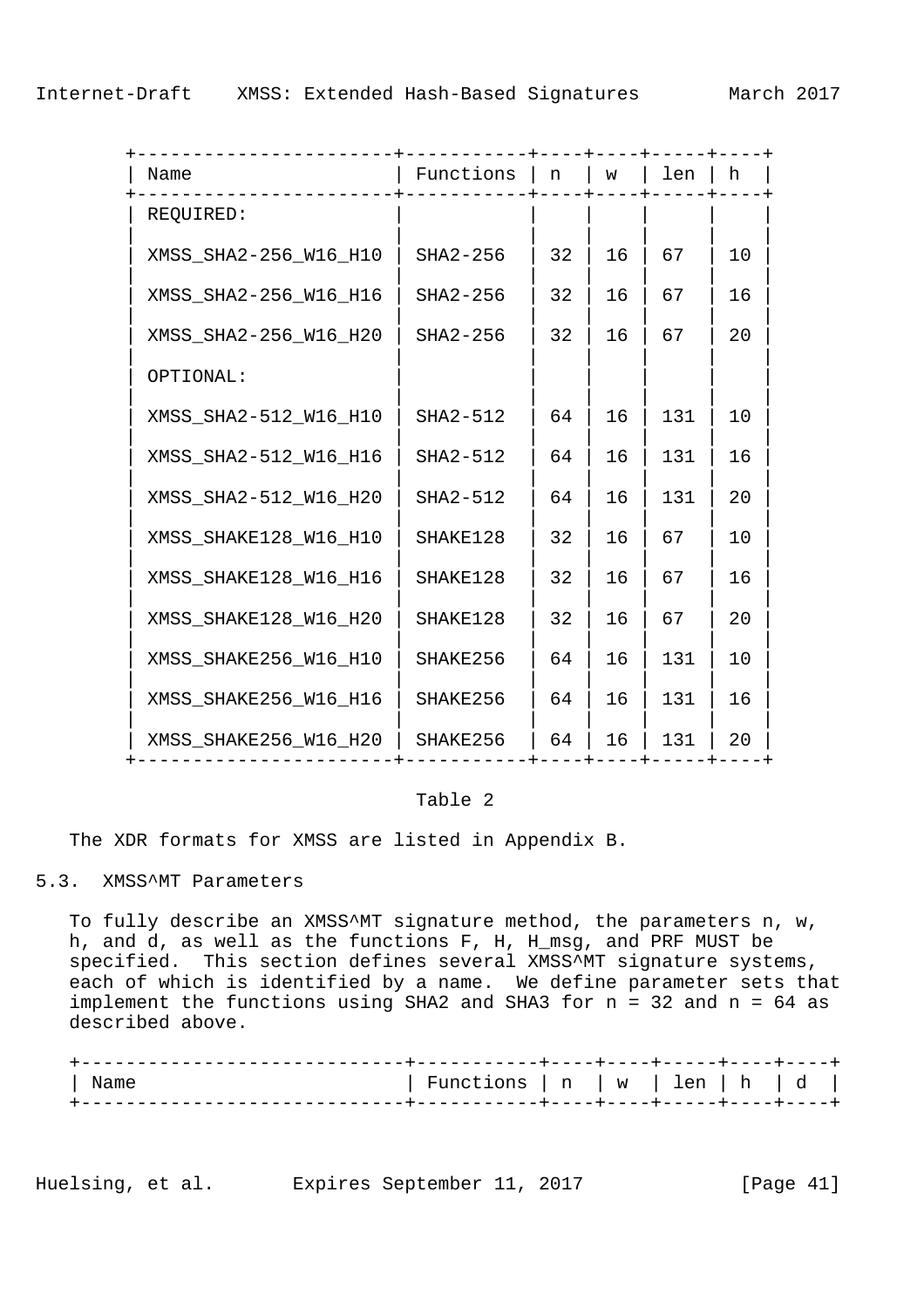| REQUIRED:                   |          |    |    |     |    |                |
|-----------------------------|----------|----|----|-----|----|----------------|
| XMSSMT_SHA2-256_W16_H20_D2  | SHA2-256 | 32 | 16 | 67  | 20 | $\overline{2}$ |
| XMSSMT_SHA2-256_W16_H20_D4  | SHA2-256 | 32 | 16 | 67  | 20 | $\overline{4}$ |
| XMSSMT_SHA2-256_W16_H40_D2  | SHA2-256 | 32 | 16 | 67  | 40 | 2              |
| XMSSMT_SHA2-256_W16_H40_D4  | SHA2-256 | 32 | 16 | 67  | 40 | $\overline{4}$ |
| XMSSMT_SHA2-256_W16_H40_D8  | SHA2-256 | 32 | 16 | 67  | 40 | 8              |
| XMSSMT_SHA2-256_W16_H60_D3  | SHA2-256 | 32 | 16 | 67  | 60 | $\mathfrak{Z}$ |
| XMSSMT_SHA2-256_W16_H60_D6  | SHA2-256 | 32 | 16 | 67  | 60 | 6              |
| XMSSMT_SHA2-256_W16_H60_D12 | SHA2-256 | 32 | 16 | 67  | 60 | 12             |
| OPTIONAL:                   |          |    |    |     |    |                |
| XMSSMT_SHA2-512_W16_H20_D2  | SHA2-512 | 64 | 16 | 131 | 20 | $\overline{2}$ |
| XMSSMT_SHA2-512_W16_H20_D4  | SHA2-512 | 64 | 16 | 131 | 20 | $\overline{4}$ |
| XMSSMT_SHA2-512_W16_H40_D2  | SHA2-512 | 64 | 16 | 131 | 40 | 2              |
| XMSSMT_SHA2-512_W16_H40_D4  | SHA2-512 | 64 | 16 | 131 | 40 | $\overline{4}$ |
| XMSSMT_SHA2-512_W16_H40_D8  | SHA2-512 | 64 | 16 | 131 | 40 | 8              |
| XMSSMT_SHA2-512_W16_H60_D3  | SHA2-512 | 64 | 16 | 131 | 60 | $\mathfrak{Z}$ |
| XMSSMT_SHA2-512_W16_H60_D6  | SHA2-512 | 64 | 16 | 131 | 60 | 6              |
| XMSSMT_SHA2-512_W16_H60_D12 | SHA2-512 | 64 | 16 | 131 | 60 | 12             |
| XMSSMT_SHAKE128_W16_H20_D2  | SHAKE128 | 32 | 16 | 67  | 20 | $\overline{a}$ |
| XMSSMT_SHAKE128_W16_H20_D4  | SHAKE128 | 32 | 16 | 67  | 20 | $\overline{4}$ |
| XMSSMT_SHAKE128_W16_H40_D2  | SHAKE128 | 32 | 16 | 67  | 40 | $\overline{2}$ |
| XMSSMT_SHAKE128_W16_H40_D4  | SHAKE128 | 32 | 16 | 67  | 40 | $\overline{4}$ |
| XMSSMT_SHAKE128_W16_H40_D8  | SHAKE128 | 32 | 16 | 67  | 40 | 8              |
| XMSSMT_SHAKE128_W16_H60_D3  | SHAKE128 | 32 | 16 | 67  | 60 | 3              |
|                             |          |    |    |     |    |                |

Huelsing, et al. Expires September 11, 2017 [Page 42]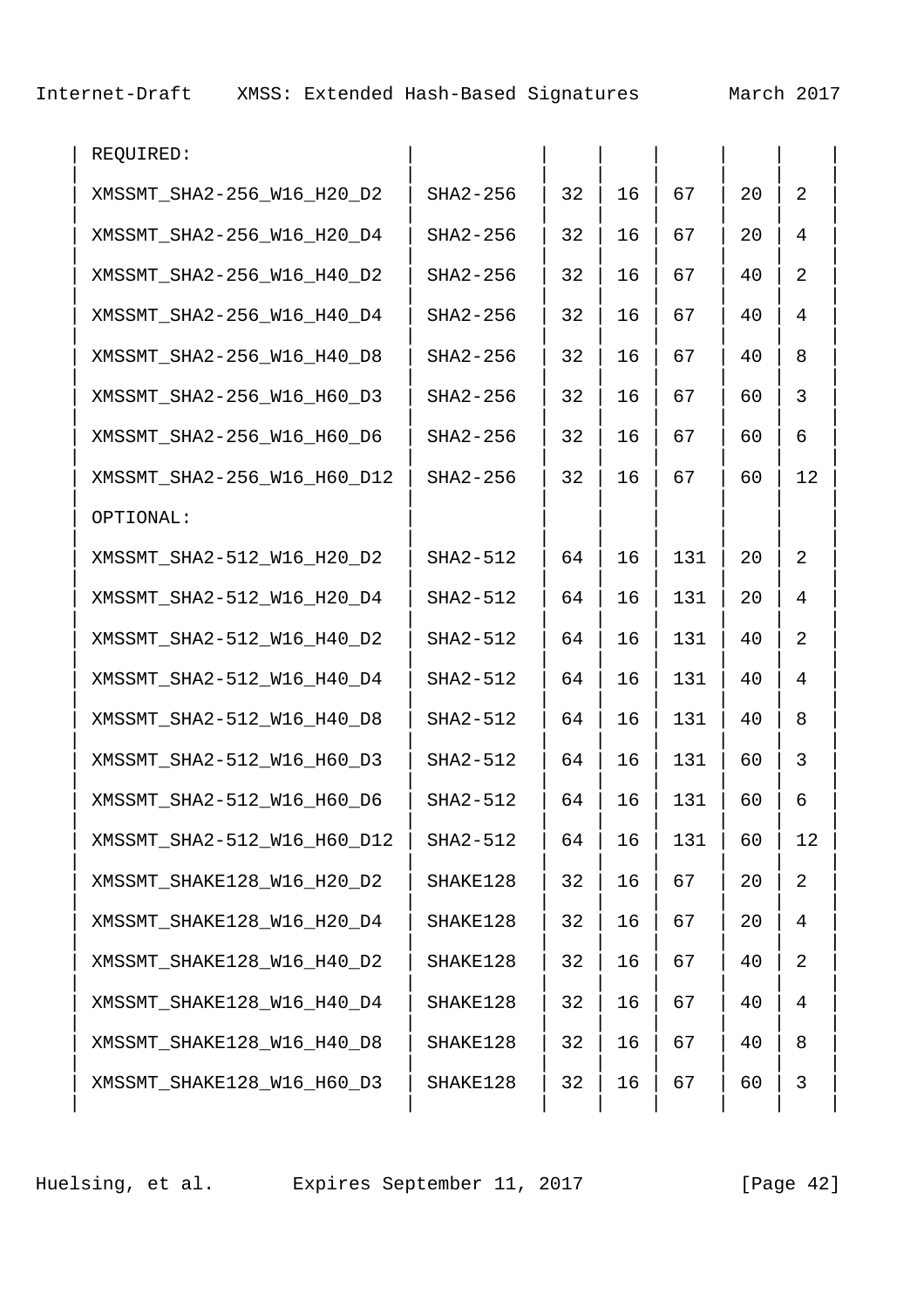| XMSSMT SHAKE128 W16 H60 D6  | SHAKE128 | 32 | 16 | 67  | 60 | 6  |  |
|-----------------------------|----------|----|----|-----|----|----|--|
| XMSSMT_SHAKE128_W16_H60_D12 | SHAKE128 | 32 | 16 | 67  | 60 | 12 |  |
| XMSSMT_SHAKE256_W16_H20_D2  | SHAKE256 | 64 | 16 | 131 | 20 | 2  |  |
| XMSSMT_SHAKE256_W16_H20_D4  | SHAKE256 | 64 | 16 | 131 | 20 | 4  |  |
| XMSSMT_SHAKE256_W16_H40_D2  | SHAKE256 | 64 | 16 | 131 | 40 | 2  |  |
| XMSSMT_SHAKE256_W16_H40_D4  | SHAKE256 | 64 | 16 | 131 | 40 | 4  |  |
| XMSSMT SHAKE256 W16 H40 D8  | SHAKE256 | 64 | 16 | 131 | 40 | 8  |  |
| XMSSMT SHAKE256 W16 H60 D3  | SHAKE256 | 64 | 16 | 131 | 60 | 3  |  |
| XMSSMT_SHAKE256_W16_H60_D6  | SHAKE256 | 64 | 16 | 131 | 60 | 6  |  |
| XMSSMT SHAKE256 W16 H60 D12 | SHAKE256 | 64 | 16 | 131 | 60 | 12 |  |
|                             |          |    |    |     |    |    |  |

### Table 3

XDR formats for XMSS^MT are listed in Appendix C.

# 6. Rationale

 The goal of this note is to describe the WOTS+, XMSS and XMSS^MT algorithms following the scientific literature. The description is done in a modular way that allows to base a description of stateless hash-based signature algorithms like SPHINCS [BHH15] on it.

 This note slightly deviates from the scientific literature using a tweak that prevents multi-user / multi-target attacks against H\_msg. To this end, the public key as well as the index of the used one-time key pair become part of the hash function key. Thereby we achieve a domain separation that forces an attacker to decide which hash value to attack.

 For the generation of the randomness used for randomized message hashing, we apply a PRF, keyed with a secret value, to the index of the used one-time key pair instead of the message. The reason is that this requires to process the message only once instead of twice. For long messages this improves speed and simplifies implementations on resource constrained devices that cannot hold the entire message in storage.

Huelsing, et al. Expires September 11, 2017 [Page 43]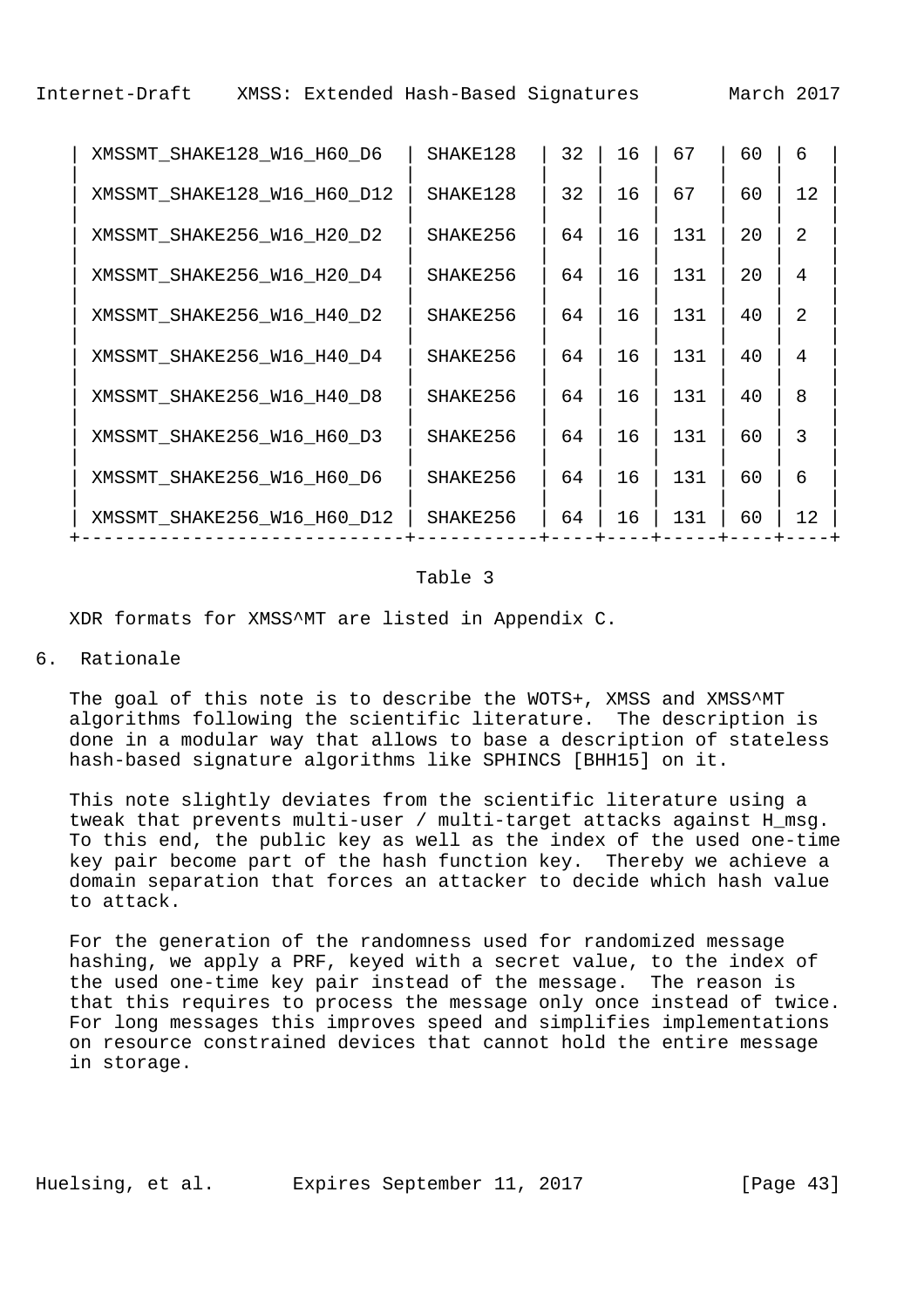We give one mandatory set of parameters using SHA2-256. The reasons are twofold. On the one hand, SHA2-256 is part of most cryptographic libraries. On the other hand, a 256-bit hash function leads to parameters that provide 128 bit of security even against quantum computer-aided attacks. A post-quantum security level of 256 bit seems overly conservative. However, to prepare for possible cryptanalytic breakthroughs, we also provide OPTIONAL parameter sets using the less widely supported SHA2-512, SHAKE-256, and SHAKE-512 functions.

We suggest the value  $w = 16$  for the Winternitz parameter. No bigger values are included since the decrease in signature size then becomes less significant. Furthermore, the value w = 16 considerably simplifies the implementations of some of the algorithms. Please note that we do allow  $w = 4$ , but limit the specified parameter sets to w = 16 for efficiency reasons.

 The signature and public key formats are designed so that they are easy to parse. Each format starts with a 32-bit enumeration value that indicates all of the details of the signature algorithm and hence defines all of the information that is needed in order to parse the format.

 The enumeration values used in this note are palindromes, which have the same byte representation in either host order or network order. This fact allows an implementation to omit the conversion between byte order for those enumerations. Note however that the idx field used in XMSS and XMSS^MT signatures and private keys MUST be properly converted to and from network byte order; this is the only field that requires such conversion. There are 2^32 XDR enumeration values, 2^16 of which are palindromes, which is adequate for the foreseeable future. If there is a need for further assignments, non-palindromes can be assigned.

#### 7. IANA Considerations

 The Internet Assigned Numbers Authority (IANA) is requested to create three registries: one for WOTS+ signatures as defined in Section 3, one for XMSS signatures and one for XMSS^MT signatures; the latter two being defined in Section 4. For the sake of clarity and convenience, the first sets of WOTS+, XMSS, and XMSS^MT parameter sets are defined in Section 5. Additions to these registries require that a specification be documented in an RFC or another permanent and readily available reference in sufficient detail to make interoperability between independent implementations possible. Each entry in the registry contains the following elements:

a short name, such as "XMSS\_SHA2-256\_W16\_H20",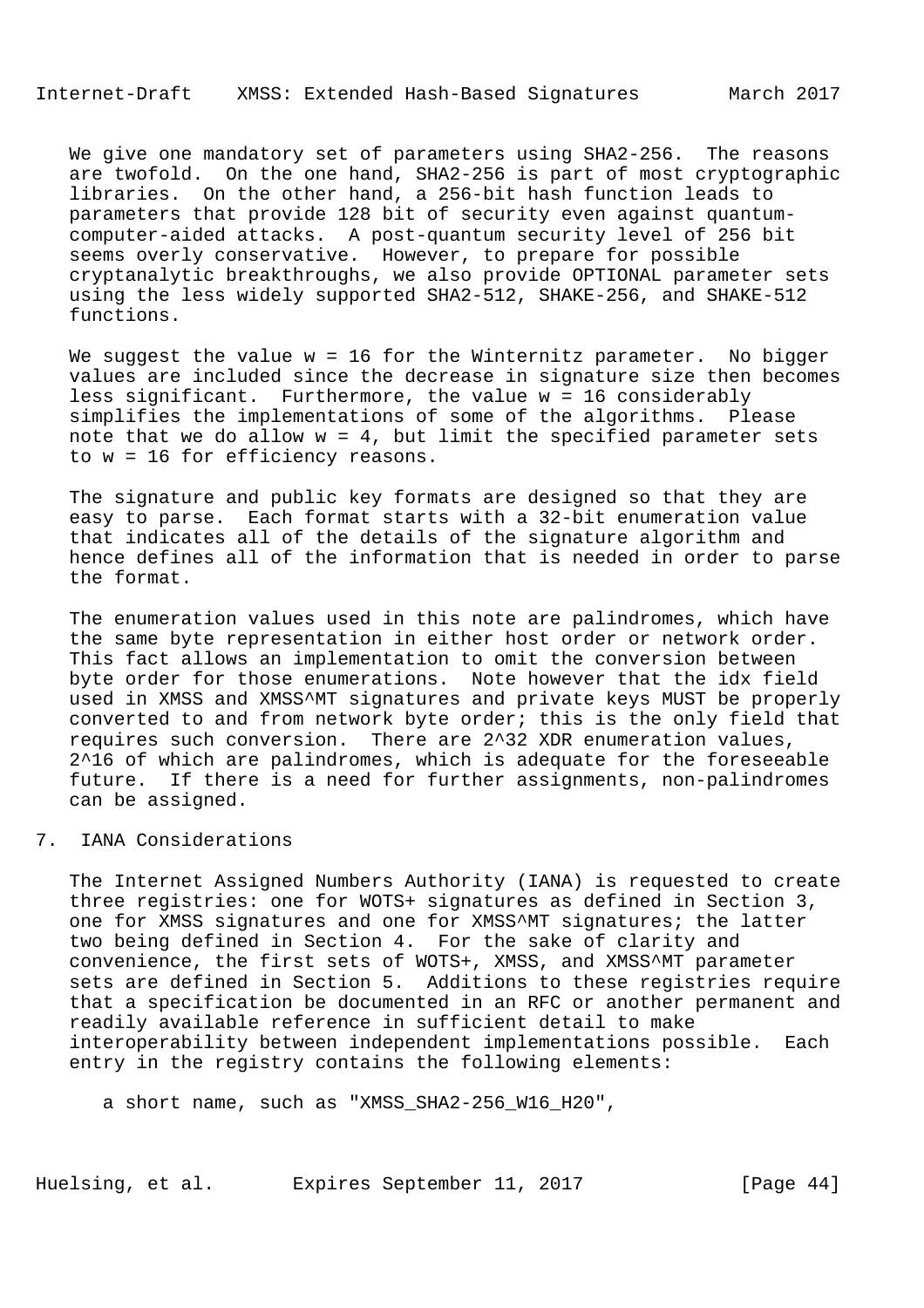a positive number, and

 a reference to a specification that completely defines the signature method test cases that can be used to verify the correctness of an implementation.

 Requests to add an entry to the registry MUST include the name and the reference. The number is assigned by IANA. These number assignments SHOULD use the smallest available palindromic number. Submitters SHOULD have their requests reviewed by the IRTF Crypto Forum Research Group (CFRG) at cfrg@ietf.org. Interested applicants that are unfamiliar with IANA processes should visit http://www.iana.org.

 The numbers between 0xDDDDDDDD (decimal 3,722,304,989) and 0xFFFFFFFF (decimal 4,294,967,295) inclusive, will not be assigned by IANA, and are reserved for private use; no attempt will be made to prevent multiple sites from using the same value in different (and incompatible) ways [RFC5226].

The WOTS+ registry is as follows.

| Name               | Reference   | Numeric Identifier  |
|--------------------|-------------|---------------------|
| WOTSP_SHA2-256_W16 | Section 5.1 | 0x01000001          |
| WOTSP SHA2-512 W16 | Section 5.1 | $0 \times 02000002$ |
| WOTSP SHAKE128 W16 | Section 5.1 | $0 \times 03000003$ |
| WOTSP_SHAKE256_W16 | Section 5.1 | 0x04000004          |

#### Table 4

The XMSS registry is as follows.

Huelsing, et al. Expires September 11, 2017 [Page 45]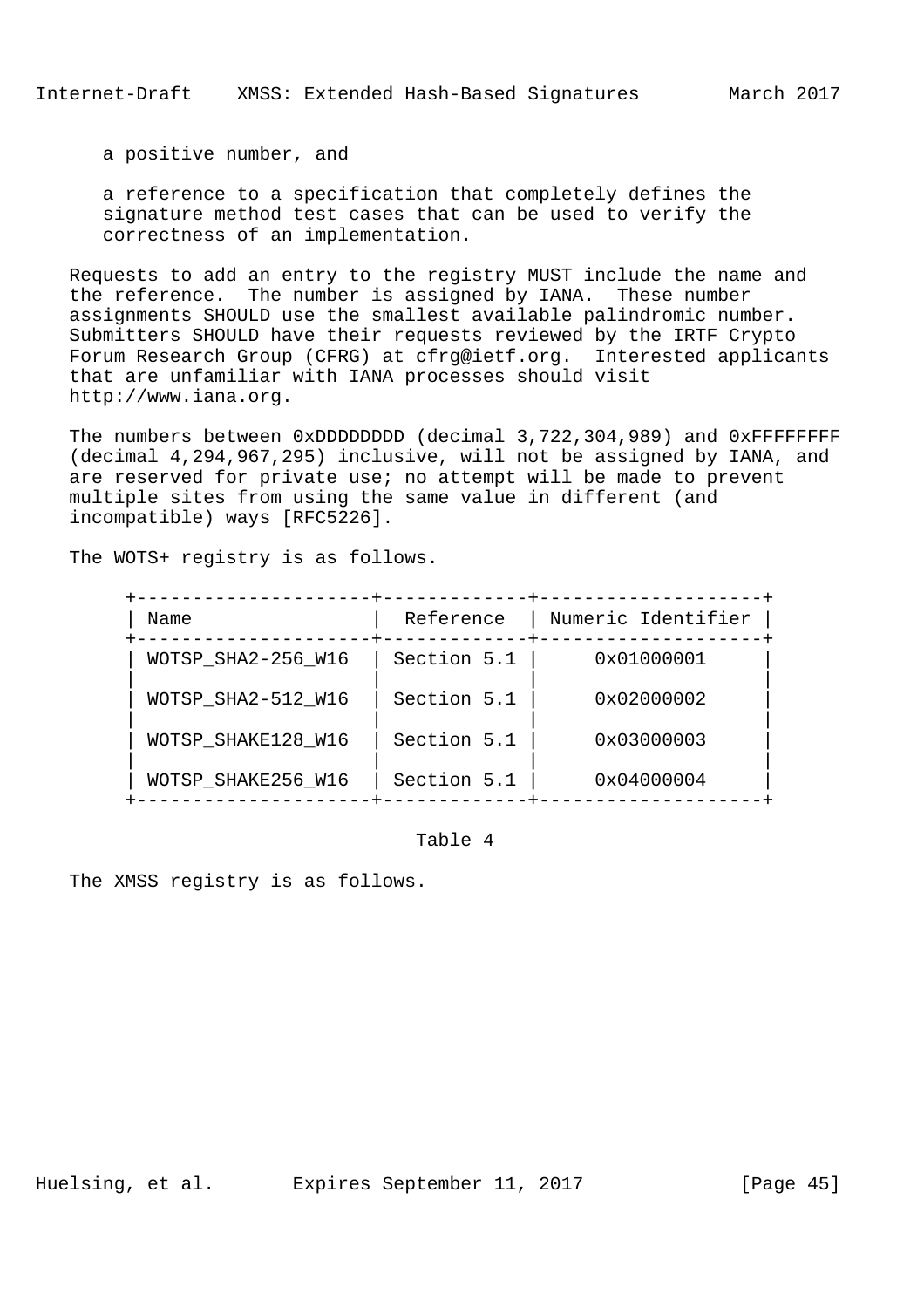| Name                  | Reference   | Numeric Identifier |
|-----------------------|-------------|--------------------|
| XMSS_SHA2-256_W16_H10 | Section 5.2 | 0x01000001         |
| XMSS_SHA2-256_W16_H16 | Section 5.2 | 0x02000002         |
| XMSS_SHA2-256_W16_H20 | Section 5.2 | 0x03000003         |
| XMSS_SHA2-512_W16_H10 | Section 5.2 | 0x04000004         |
| XMSS_SHA2-512_W16_H16 | Section 5.2 | 0x05000005         |
| XMSS_SHA2-512_W16_H20 | Section 5.2 | 0x06000006         |
| XMSS_SHAKE128_W16_H10 | Section 5.2 | 0x07000007         |
| XMSS_SHAKE128_W16_H16 | Section 5.2 | 0x08000008         |
| XMSS_SHAKE128_W16_H20 | Section 5.2 | 0x09000009         |
| XMSS_SHAKE256_W16_H10 | Section 5.2 | 0x0a00000a         |
| XMSS_SHAKE256_W16_H16 | Section 5.2 | 0x0b00000b         |
| XMSS_SHAKE256_W16_H20 | Section 5.2 | 0x0c00000c         |

## Table 5

The XMSS^MT registry is as follows.

| Name                       | Reference   | Numeric Identifier  |  |
|----------------------------|-------------|---------------------|--|
| XMSSMT_SHA2-256_W16_H20_D2 | Section 5.3 | $0 \times 01000001$ |  |
| XMSSMT SHA2-256 W16 H20 D4 | Section 5.3 | 0x02000002          |  |
| XMSSMT SHA2-256 W16 H40 D2 | Section 5.3 | 0x03000003          |  |
| XMSSMT SHA2-256 W16 H40 D4 | Section 5.3 | 0x04000004          |  |
| XMSSMT SHA2-256 W16 H40 D8 | Section 5.3 | 0x05000005          |  |
| XMSSMT SHA2-256 W16 H60 D3 | Section 5.3 | 0x06000006          |  |
| XMSSMT SHA2-256 W16 H60 D6 | Section 5.3 | 0x07000007          |  |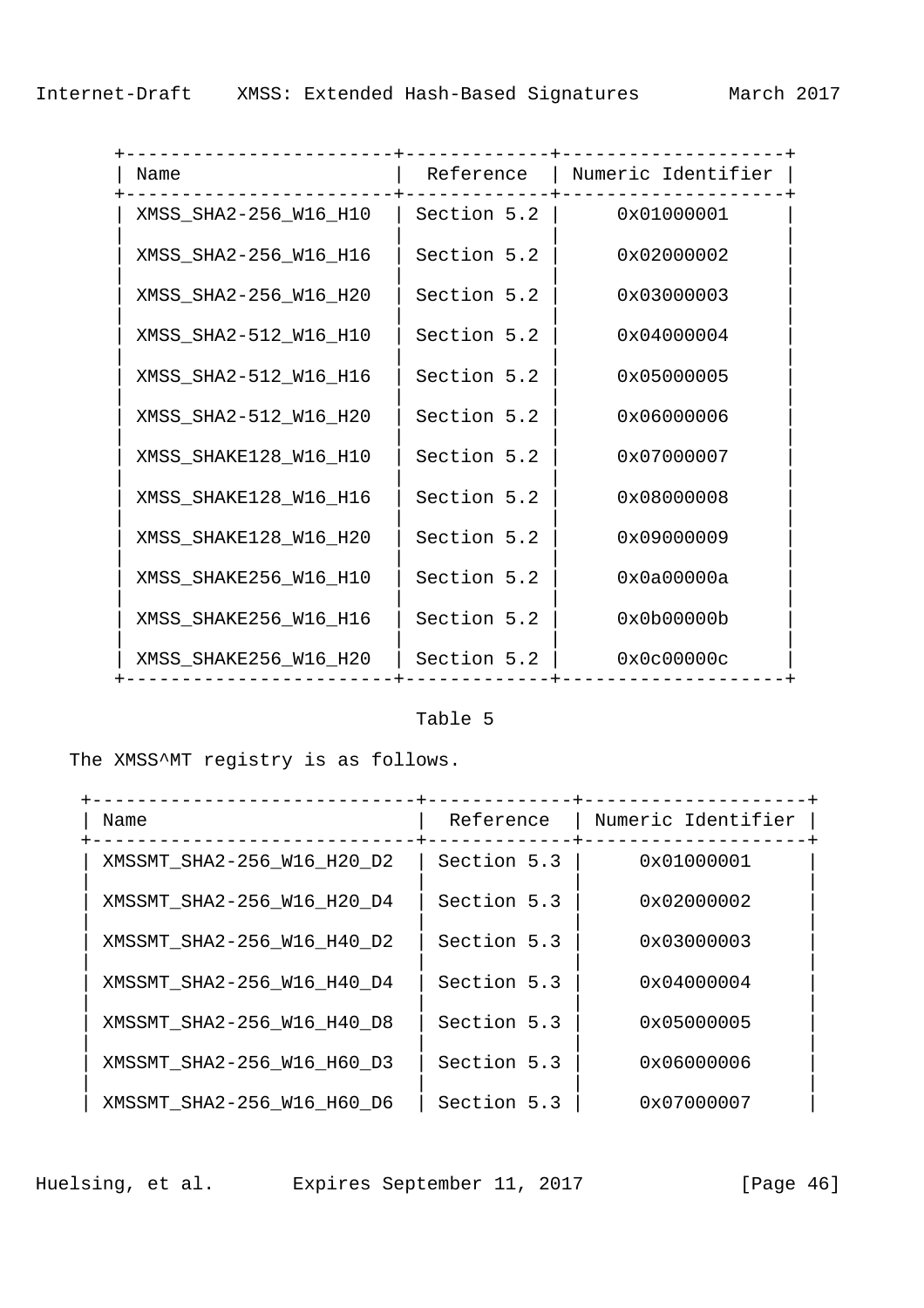| XMSSMT_SHA2-256_W16_H60_D12 | Section 5.3 | 0x08000008 |
|-----------------------------|-------------|------------|
| XMSSMT_SHA2-512_W16_H20_D2  | Section 5.3 | 0x09000009 |
| XMSSMT_SHA2-512_W16_H20_D4  | Section 5.3 | 0x0a00000a |
| XMSSMT_SHA2-512_W16_H40_D2  | Section 5.3 | 0x0b00000b |
| XMSSMT_SHA2-512_W16_H40_D4  | Section 5.3 | 0x0c00000c |
| XMSSMT_SHA2-512_W16_H40_D8  | Section 5.3 | 0x0d00000d |
| XMSSMT_SHA2-512_W16_H60_D3  | Section 5.3 | 0x0e00000e |
| XMSSMT_SHA2-512_W16_H60_D6  | Section 5.3 | 0x0f00000f |
| XMSSMT_SHA2-512_W16_H60_D12 | Section 5.3 | 0x01010101 |
| XMSSMT_SHAKE128_W16_H20_D2  | Section 5.3 | 0x02010102 |
| XMSSMT_SHAKE128_W16_H20_D4  | Section 5.3 | 0x03010103 |
| XMSSMT_SHAKE128_W16_H40_D2  | Section 5.3 | 0x04010104 |
| XMSSMT_SHAKE128_W16_H40_D4  | Section 5.3 | 0x05010105 |
| XMSSMT_SHAKE128_W16_H40_D8  | Section 5.3 | 0x06010106 |
| XMSSMT_SHAKE128_W16_H60_D3  | Section 5.3 | 0x07010107 |
| XMSSMT_SHAKE128_W16_H60_D6  | Section 5.3 | 0x08010108 |
| XMSSMT_SHAKE128_W16_H60_D12 | Section 5.3 | 0x09010109 |
| XMSSMT_SHAKE256_W16_H20_D2  | Section 5.3 | 0x0a01010a |
| XMSSMT_SHAKE256_W16_H20_D4  | Section 5.3 | 0x0b01010b |
| XMSSMT_SHAKE256_W16_H40_D2  | Section 5.3 | 0x0c01010c |
| XMSSMT_SHAKE256_W16_H40_D4  | Section 5.3 | 0x0d01010d |
| XMSSMT_SHAKE256_W16_H40_D8  | Section 5.3 | 0x0e01010e |
| XMSSMT_SHAKE256_W16_H60_D3  | Section 5.3 | 0x0f01010f |
| XMSSMT_SHAKE256_W16_H60_D6  | Section 5.3 | 0x01020201 |

Huelsing, et al. Expires September 11, 2017 [Page 47]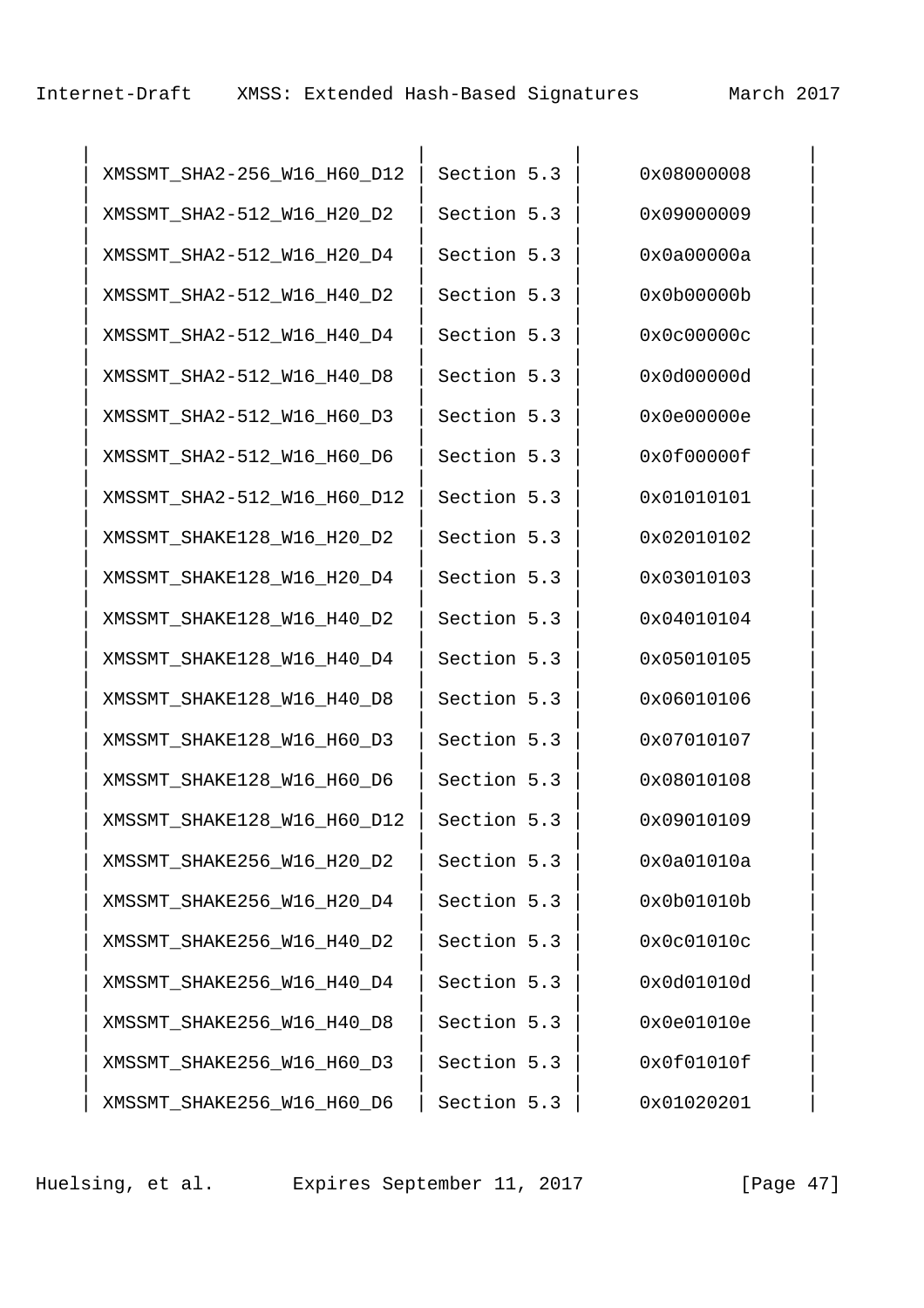| SHAKE256_W16_H60_D12   Section 5.3<br>XMSSMT | ひ立ひフロクロクロク |
|----------------------------------------------|------------|
|                                              |            |

Table 6

 An IANA registration of a signature system does not constitute an endorsement of that system or its security.

8. Security Considerations

 A signature system is considered secure if it prevents an attacker from forging a valid signature. More specifically, consider a setting in which an attacker gets a public key and can learn signatures on arbitrary messages of his choice. A signature system is secure if, even in this setting, the attacker can not produce a new message, signature pair of his choosing such that the verification algorithm accepts.

 Preventing an attacker from mounting an attack means that the attack is computationally too expensive to be carried out. There exist various estimates for when a computation is too expensive to be done. For that reason, this note only describes how expensive it is for an attacker to generate a forgery. Parameters are accompanied by a bit security value. The meaning of bit security is as follows. A parameter set grants b bits of security if the best attack takes at least  $2^{(b - 1)}$  bit operations to achieve a success probability of 1/2. Hence, to mount a successful attack, an attacker needs to perform 2^b bit operations on average. The given values for bit security were estimated according to [HRS16].

8.1. Security Proofs

 A full security proof for all schemes described in this document can be found in [HRS16]. This proof shows that an attacker has to break at least one out of certain security properties of the used hash functions and PRFs to forge a signature in any of the described schemes. The proof in [HRS16] considers a different initial message compression than the randomized hashing used here. We comment on this below. For the original schemes, these proofs show that an attacker has to break certain minimal security properties. In particular, it is not sufficient to break the collision resistance of the hash functions to generate a forgery.

 More specifically, the requirements on the used functions are that F and H are post-quantum multi-function multi-target second-preimage resistant keyed functions, F fulfills an additional statistical requirement that roughly says that most images have at least two

Huelsing, et al. Expires September 11, 2017 [Page 48]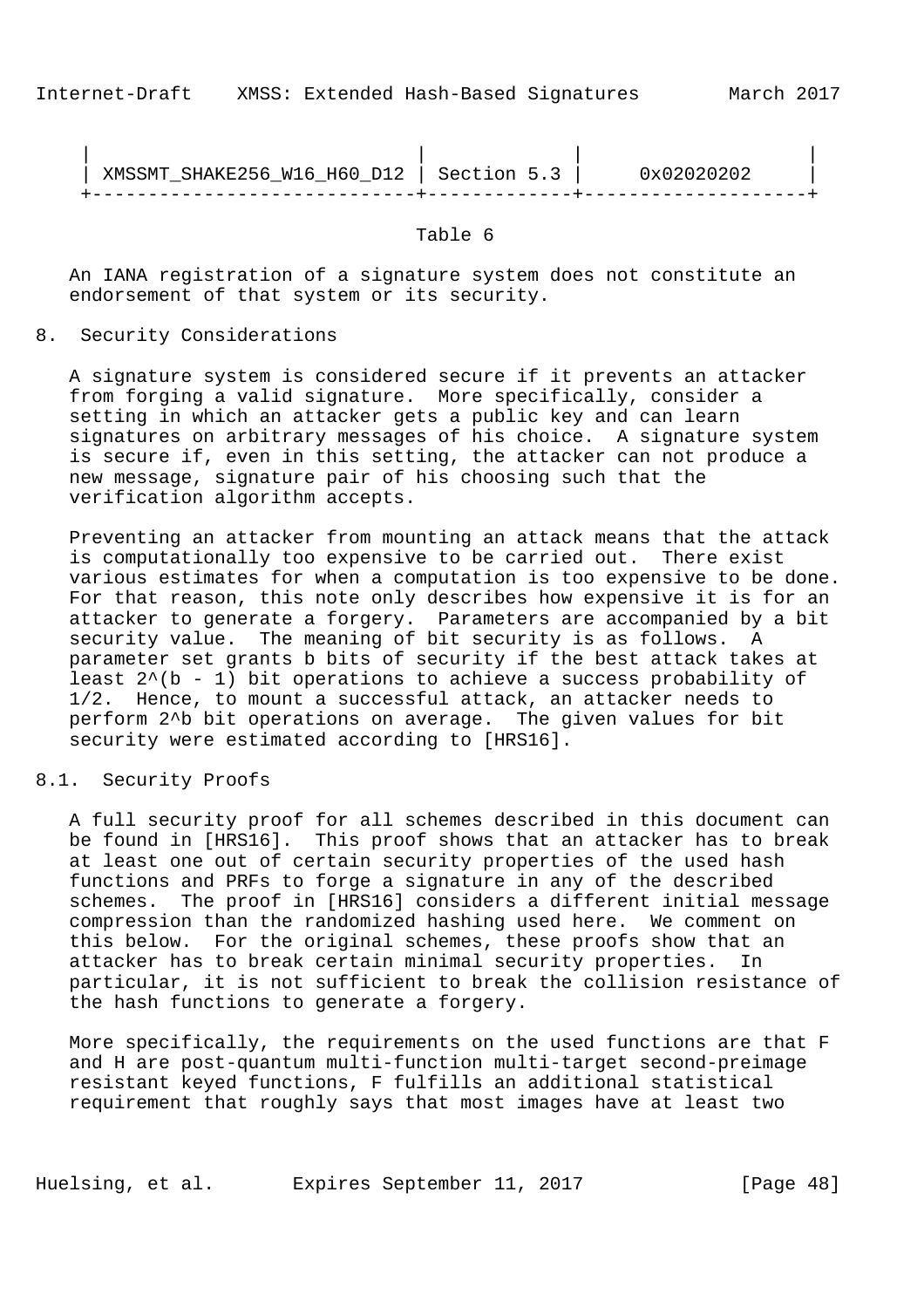preimages, PRF is a post-quantum pseudorandom function, H\_msg is a post-quantum multi-target extended target collision resistant keyed hash function. For detailed definitions of these properties see [HRS16]. To give some intuition: Multi-function multi-target second preimage resistance is an extension of second preimage resistance to keyed hash functions, covering the case where an adversary succeeds if it finds a second preimage for one out of many values. The same holds for multi-target extended target collision resistance which just lacks the multi-function identifier as target collision resistance already considers keyed hash functions. The proof in [HRS16] splits PRF into two functions. When PRF is used for pseudorandom key generation or generation of randomness for randomized message hashing it is still considered a pseudorandom function. Whenever PRF is used to generate bitmasks and hash function keys it is modeled as a random oracle. This is due to technical reasons in the proof and an implementation using a pseudorandom function is secure.

 The proof in [HRS16] considers classical randomized hashing for the initial message compression, i.e.,  $H(r, M)$  instead of  $H(r || r)$  getRoot(PK) || index, M). This classical randomized hashing allows to get a security reduction from extended target collision resistance [HRS16], a property that is conjectured to be strictly weaker than collision resistance. However, it turns out that in this case, an attacker could still launch a multi-target attack even against multiple users at the same time. The reason is that the adversary attacking u users at the same time learns u \* 2^h randomized hashes  $H(r_i_j | | M_i_j)$  with signature index i in [0, 2^h - 1] and user index j in [0, u]. It suffices to find a single pair (r\*, M\*) such that  $H(r^* \mid \mid M^*) = H(r_i \mid \mid M_i \mid u)$  for one out of the u \* 2<sup>^h</sup> learned hashes. Hence, an attacker can do a brute force search in time  $2^{\wedge}n$  / u \*  $2^{\wedge}h$  instead of  $2^{\wedge}n$ .

The indexed randomized hashing  $H(r ||$  getRoot(PK) || toByte(idx, n), M) used in this work makes the hash function calls position- and user-dependent. This thwarts the above attack because each hash function evaluation during an attack can only target one of the learned randomized hash values. More specifically, an attacker now has to decide which index idx and which root value to use for each query. If one assumes that the used hash function is a random function it can be shown that a multi user existential forgery attack that targets this message compression has a complexity of 2^n hash function calls.

 The given bit security values were estimated based on the complexity of the best known generic attacks against the required security properties of the used hash and pseudorandom functions assuming conventional and quantum adversaries. At the time of writing,

Huelsing, et al. Expires September 11, 2017 [Page 49]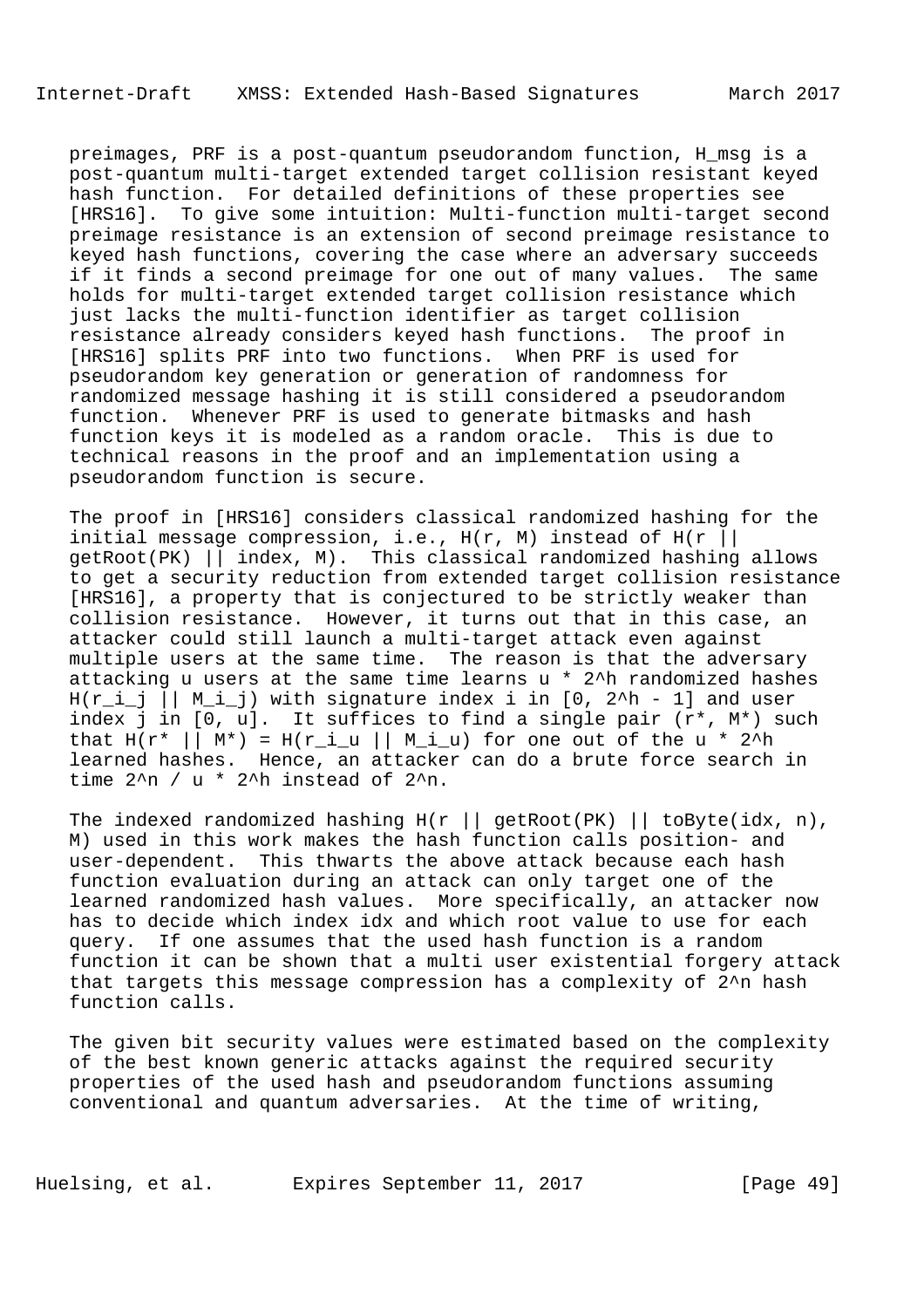generic attacks are the best known attacks for the parameters suggested in the classical setting. Also in the quantum setting there are no dedicated attacks known that perform better than generic attacks. Nevertheless, the topic of quantum cryptanalysis of hash functions is not as well understood as in the classical setting.

### 8.2. Minimal Security Assumptions

 The security assumptions made to argue for the security of the described schemes are minimal. Any signature algorithm that allows arbitrary size messages relies on the security of a cryptographic hash function, either on collision resistance or on extended target collision resistance if randomized hashing is used for message compression. For the schemes described here this is already sufficient to be secure. In contrast, common signature schemes like RSA, DSA, and ECDSA additionally rely on the conjectured hardness of certain mathematical problems.

## 8.3. Post-Quantum Security

 A post-quantum cryptosystem is a system that is secure against attackers with access to a reasonably sized quantum computer. At the time of writing this note, whether or not it is feasible to build such a machine is an open conjecture. However, significant progress was made over the last few years in this regard. Hence, we consider it a matter of risk assessment to prepare for this case.

 In contrast to RSA, DSA, and ECDSA, the described signature systems are post-quantum-secure if they are used with an appropriate cryptographic hash function. In particular, for post-quantum security, the size of n must be twice the size required for classical security. This is in order to protect against quantum square root attacks due to Grover's algorithm. It has been shown in [HRS16] that variants of Grover's algorithm are the optimal generic attacks against the security properties of hash functions required for the described scheme.

 As stated above, we only consider generic attacks here, as cryptographic hash functions should be deprecated as soon as there exist dedicated attacks that perform significantly better. This also applies for the quantum setting. As soon as there exist dedicated quantum attacks against the used hash function that perform significantly better than the described generic attacks these hash functions should not be used anymore for the described schemes or the computation of the security level has to be redone.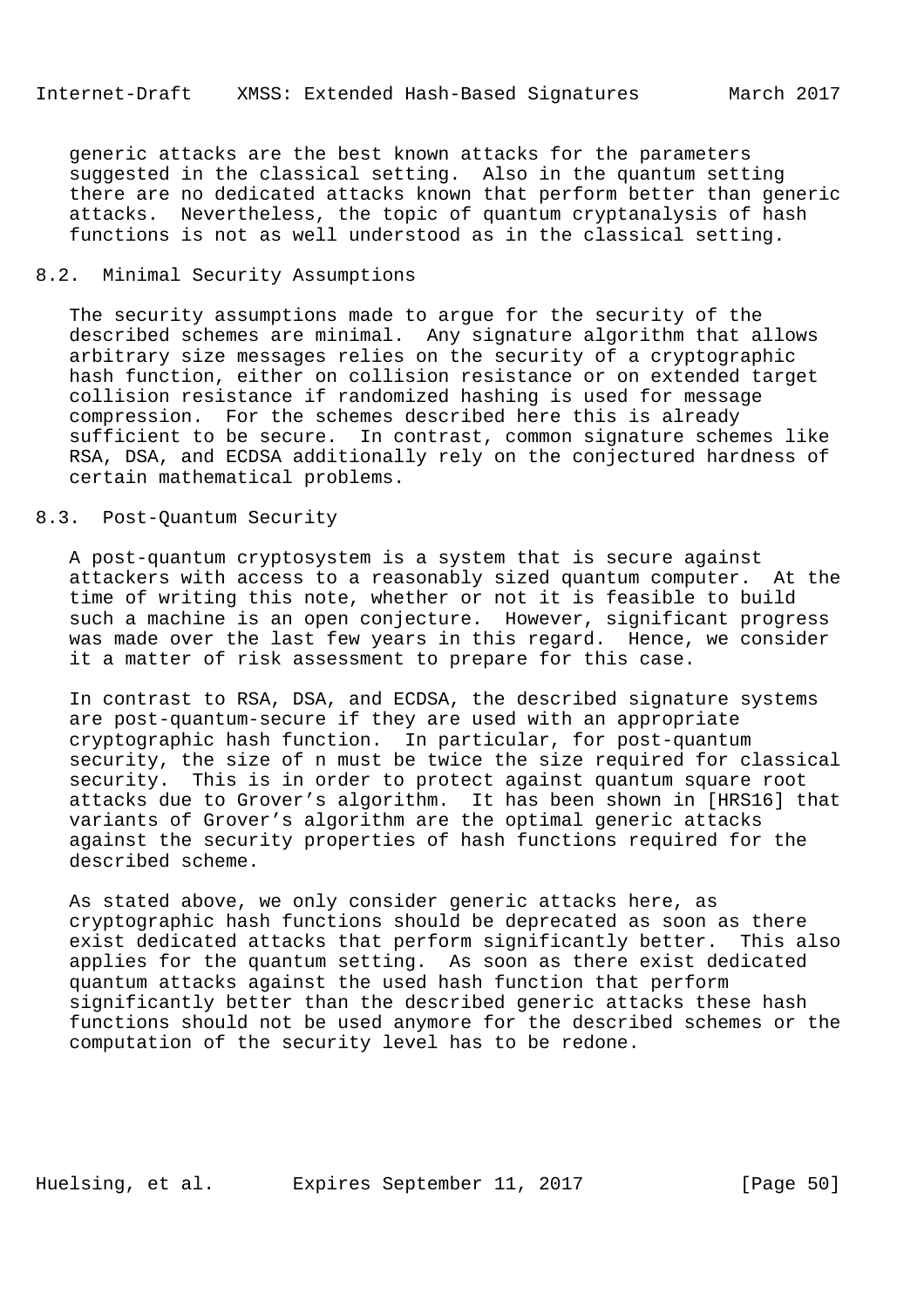### 9. Acknowledgements

 We would like to thank Johannes Braun, Peter Campbell, Scott Fluhrer, Burt Kaliski, Adam Langley, David McGrew, Rafael Misoczki, Sean Parkinson, Joost Rijneveld, Sebastian Roland, and the Keccak team for their help and comments.

- 10. References
- 10.1. Normative References
	- [FIPS180] National Institute of Standards and Technology, "Secure Hash Standard (SHS)", FIPS 180-4, 2012.
	- [FIPS202] National Institute of Standards and Technology, "SHA-3 Standard: Permutation-Based Hash and Extendable-Output Functions", FIPS 202, 2015.
	- [RFC2119] Bradner, S., "Key words for use in RFCs to Indicate Requirement Levels", BCP 14, RFC 2119, DOI 10.17487/RFC2119, March 1997, <http://www.rfc-editor.org/info/rfc2119>.
	- [RFC4506] Eisler, M., Ed., "XDR: External Data Representation Standard", STD 67, RFC 4506, DOI 10.17487/RFC4506, May 2006, <http://www.rfc-editor.org/info/rfc4506>.
	- [RFC5226] Narten, T. and H. Alvestrand, "Guidelines for Writing an IANA Considerations Section in RFCs", BCP 26, RFC 5226, DOI 10.17487/RFC5226, May 2008, <http://www.rfc-editor.org/info/rfc5226>.
- 10.2. Informative References
	- [BDH11] Buchmann, J., Dahmen, E., and A. Huelsing, "XMSS A Practical Forward Secure Signature Scheme Based on Minimal Security Assumptions", Lecture Notes in Computer Science volume 7071. Post-Quantum Cryptography, 2011.
	- [BDS09] Buchmann, J., Dahmen, E., and M. Szydlo, "Hash-based Digital Signature Schemes", Book chapter Post-Quantum Cryptography, Springer, 2009.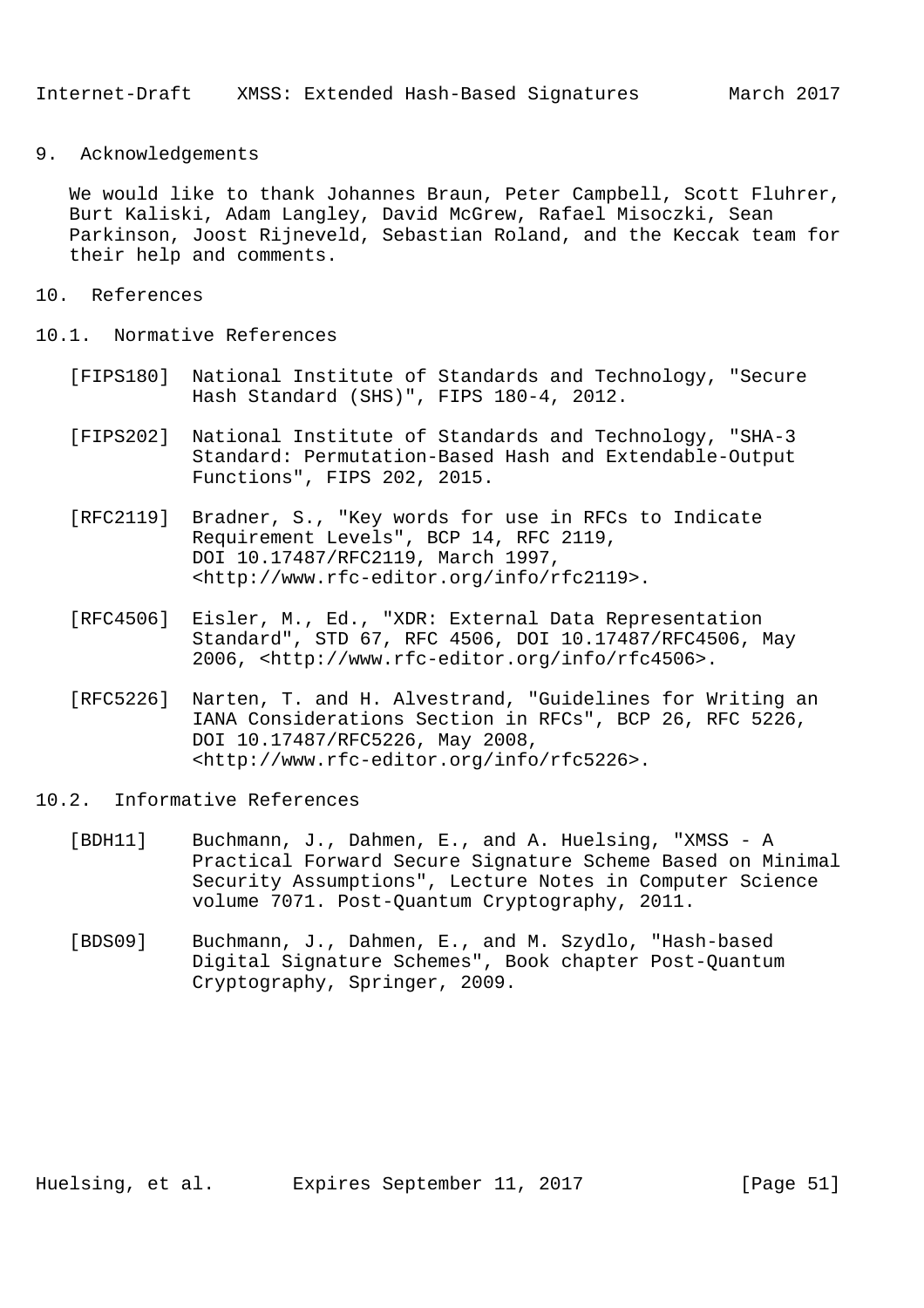Internet-Draft XMSS: Extended Hash-Based Signatures March 2017

- [BHH15] Bernstein, D., Hopwood, D., Huelsing, A., Lange, T., Niederhagen, R., Papachristodoulou, L., Schneider, M., Schwabe, P., and Z. Wilcox-O'Hearn, "SPHINCS: Practical Stateless Hash-Based Signatures", Lecture Notes in Computer Science volume 9056. Advances in Cryptology - EUROCRYPT, 2015.
- [HRB13] Huelsing, A., Rausch, L., and J. Buchmann, "Optimal Parameters for XMSS^MT", Lecture Notes in Computer Science volume 8128. CD-ARES, 2013.
- [HRS16] Huelsing, A., Rijneveld, J., and F. Song, "Mitigating Multi-Target Attacks in Hash-based Signatures", Lecture Notes in Computer Science volume 9614. Public-Key Cryptography - PKC 2016, 2016.

#### [Huelsing13]

 Huelsing, A., "W-OTS+ - Shorter Signatures for Hash-Based Signature Schemes", Lecture Notes in Computer Science volume 7918. Progress in Cryptology - AFRICACRYPT, 2013.

### [Huelsing13a]

 Huelsing, A., "Practical Forward Secure Signatures using Minimal Security Assumptions", PhD thesis TU Darmstadt, 2013, <http://tuprints.ulb.tu-darmstadt.de/3651/1/Thesis.pdf>.

#### [Kaliski15]

 Kaliski, B., "Panel: Shoring up the Infrastructure: A Strategy for Standardizing Hash Signatures", NIST Workshop on Cybersecurity in a Post-Quantum World, 2015.

- [KMN14] Knecht, M., Meier, W., and C. Nicola, "A space- and time efficient Implementation of the Merkle Tree Traversal Algorithm", Computing Research Repository (CoRR). arXiv:1409.4081, 2014.
- [MCF17] McGrew, D., Curcio, M., and S. Fluhrer, "Hash-Based Signatures", Work in Progress, draft-mcgrew-hash-sigs-06, March 2017, <http://www.ietf.org/archive/id/ draft-mcgrew-hash-sigs-06.txt>.

#### [Merkle79]

 Merkle, R., "Secrecy, Authentication, and Public Key Systems", Stanford University Information Systems Laboratory Technical Report 1979-1, 1979, <http://www.merkle.com/papers/Thesis1979.pdf>.

Huelsing, et al. Expires September 11, 2017 [Page 52]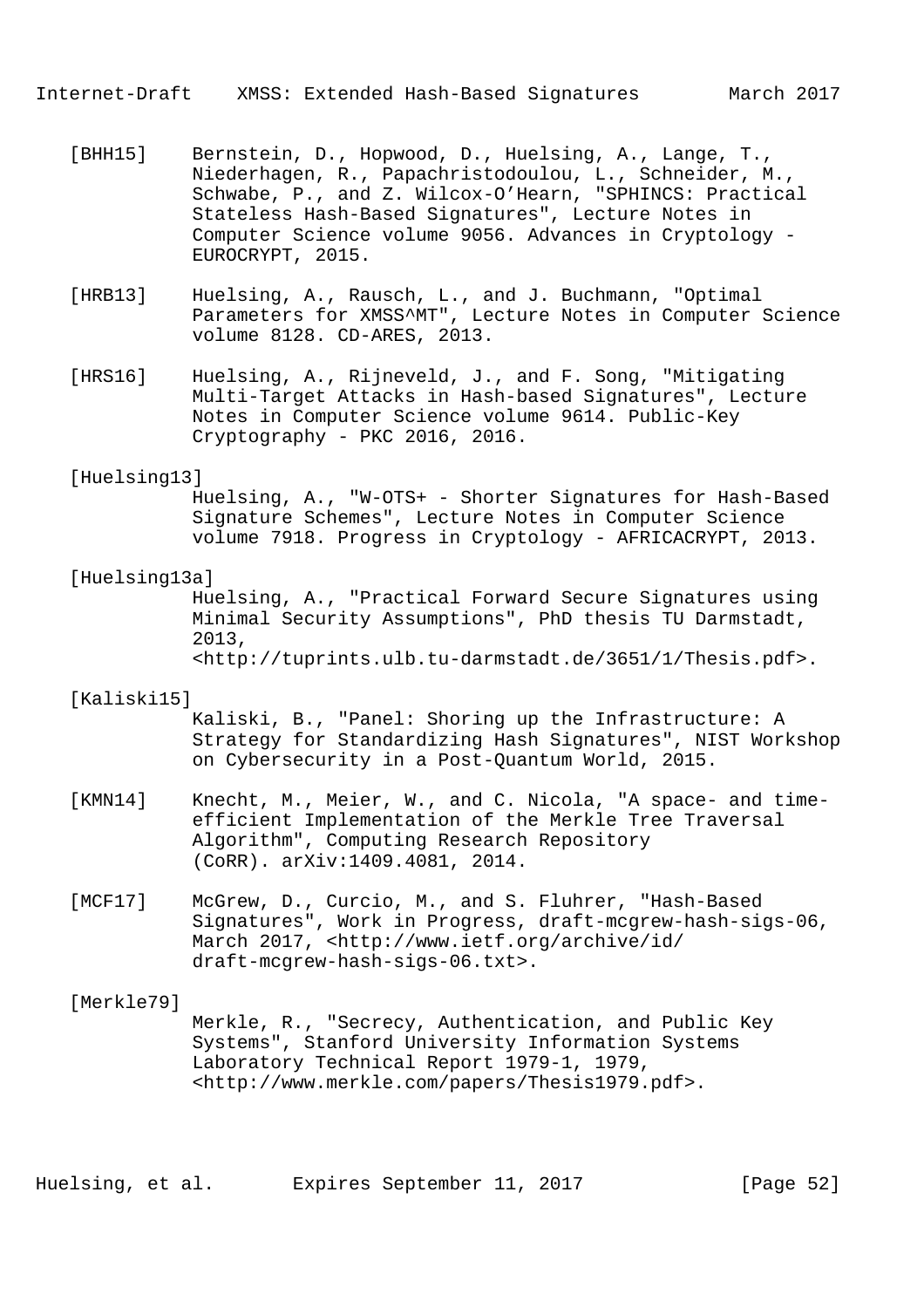Internet-Draft XMSS: Extended Hash-Based Signatures March 2017

Appendix A. WOTS+ XDR Formats

 The WOTS+ signature and public key formats are formally defined using XDR [RFC4506] in order to provide an unambiguous, machine readable definition. Though XDR is used, these formats are simple and easy to parse without any special tools. To avoid the need to convert to and from network / host byte order, the enumeration values are all palindromes. Note that this representation includes all optional parameter sets. The same applies for the XMSS and XMSS^MT formats below.

WOTS+ parameter sets are defined using XDR syntax as follows:

```
 /* ots_algorithm_type identifies a particular
    signature algorithm */
 enum ots_algorithm_type {
 wotsp reserved = 0x000000000,
  wotsp_sha2-256_w16 = 0x01000001,
  wotsp_sha2-512_w16 = 0x02000002,
 wotsp shake128 w16 = 0x03000003,
  wotsp_shake256_w16 = 0x04000004,
 };
```
WOTS+ signatures are defined using XDR syntax as follows:

```
 /* Byte strings */
 typedef opaque bytestring32[32];
 typedef opaque bytestring64[64];
 union ots_signature switch (ots_algorithm_type type) {
   case wotsp_sha2-256_w16:
   case wotsp_shake128_w16:
     bytestring32 ots_sig_n32_len67[67];
   case wotsp_sha2-512_w16:
   case wotsp_shake256_w16:
    bytestring64 ots sig n64 len18[131];
  default:
     void; /* error condition */
 };
```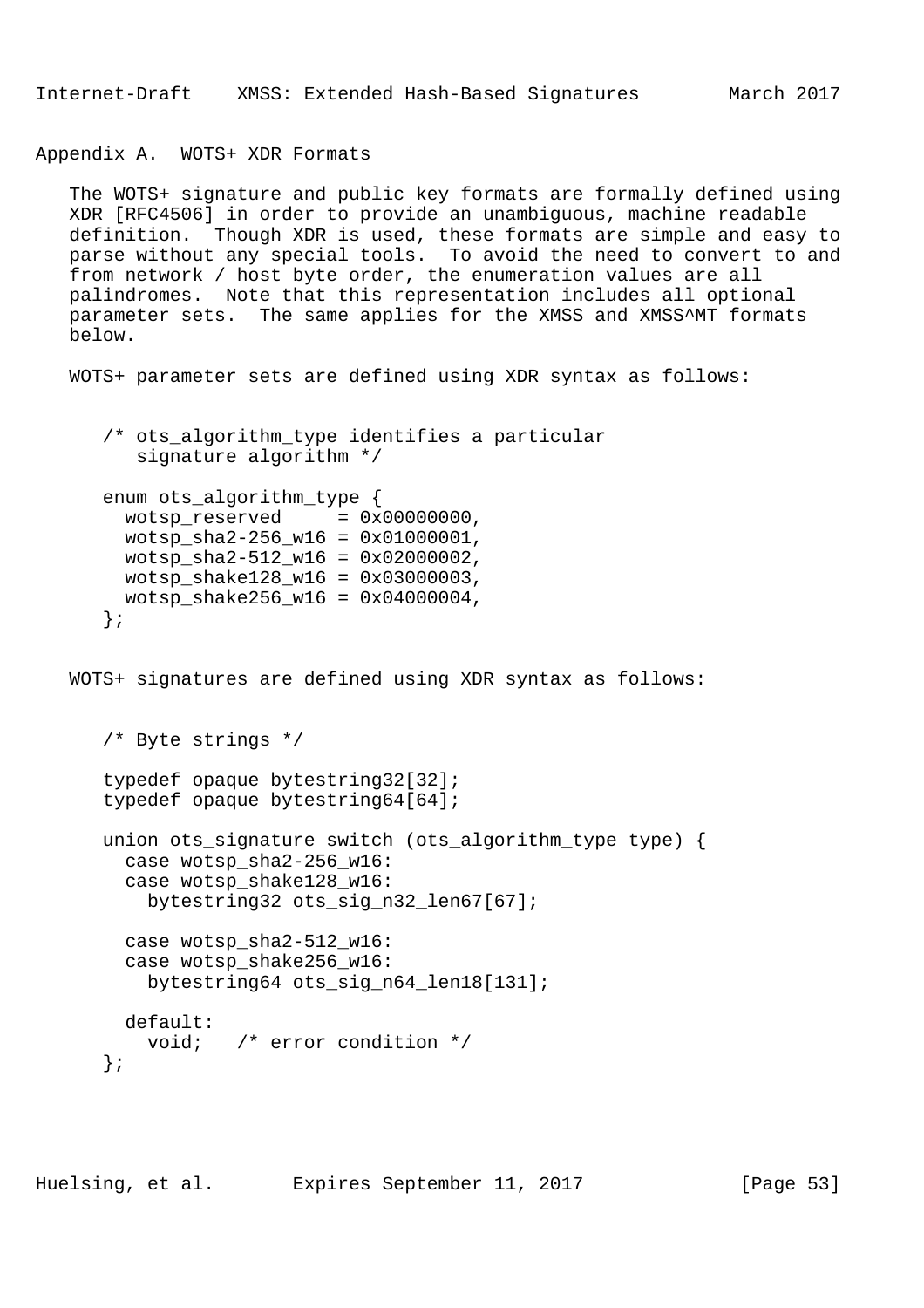WOTS+ public keys are defined using XDR syntax as follows:

```
 union ots_pubkey switch (ots_algorithm_type type) {
   case wotsp_sha2-256_w16:
  case wotsp_shake128_w16:
    bytestring32 ots_pubk_n32_len67[67];
  case wotsp_sha2-512_w16:
 case wotsp shake256 w16:
    bytestring64 ots_pubk_n64_len18[131];
  default:
    void; /* error condition */
 };
```
Appendix B. XMSS XDR Formats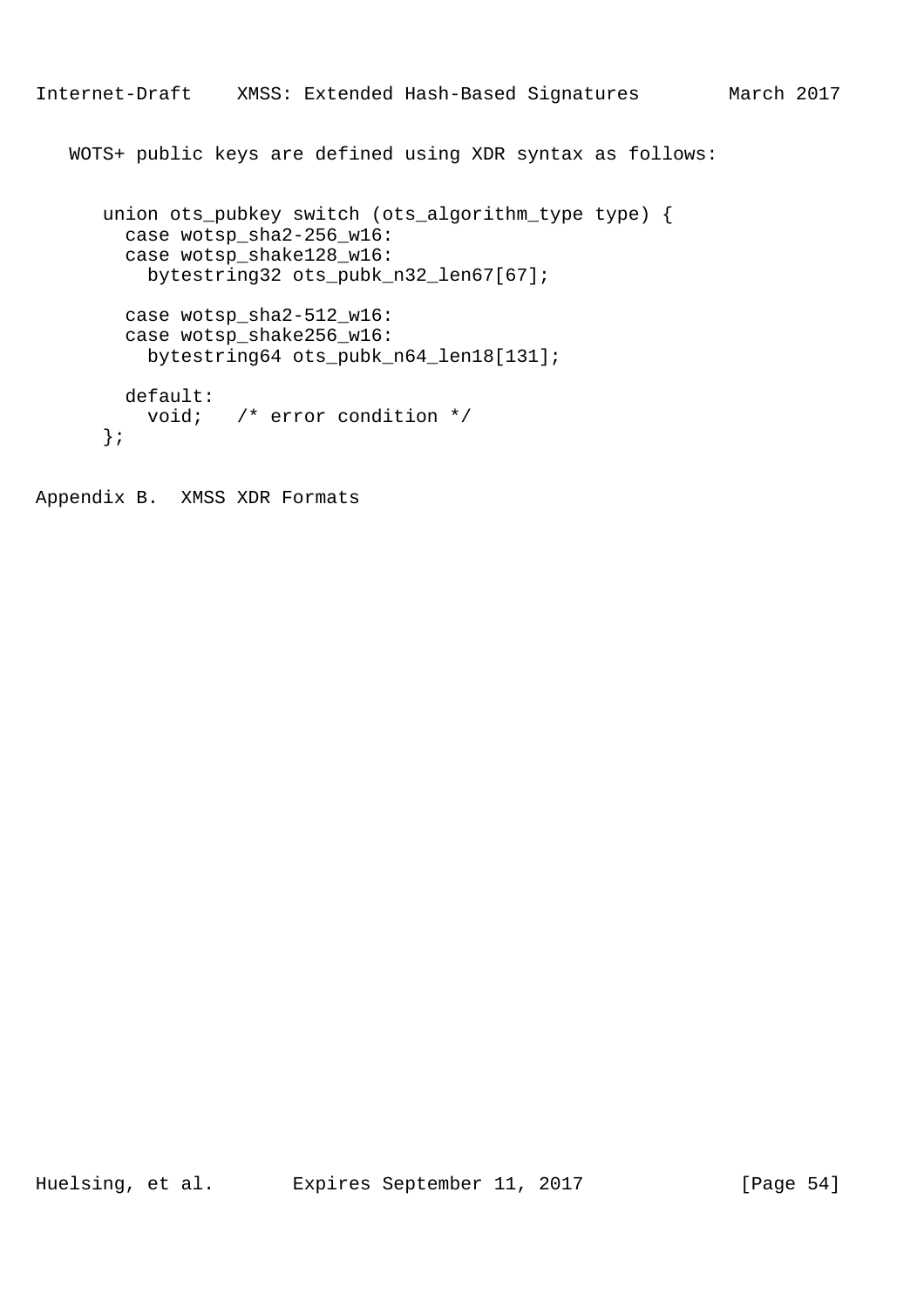XMSS parameter sets are defined using XDR syntax as follows:

```
 /* Byte strings */
    typedef opaque bytestring4[4];
    /* Definition of parameter sets */
   enum xmss algorithm type {
     x \text{mss} reserved = 0 \times 000000000,
      /* 256 bit classical security, 128 bit post-quantum security */
      xmss_sha2-256_w16_h10 = 0x01000001,
     xmss sha2-256 w16 h16 = 0x02000002,
      xmss_sha2-256_w16_h20 = 0x03000003,
      /* 512 bit classical security, 256 bit post-quantum security */
      xmss_sha2-512_w16_h10 = 0x04000004,
     xmss sha2-512 w16 h16 = 0x05000005,
      xmss_sha2-512_w16_h20 = 0x06000006,
      /* 256 bit classical security, 128 bit post-quantum security */
      xmss_shake128_w16_h10 = 0x07000007,
      xmss_shake128_w16_h16 = 0x08000008,
      xmss_shake128_w16_h20 = 0x09000009,
      /* 512 bit classical security, 256 bit post-quantum security */
      xmss_shake256_w16_h10 = 0x0a00000a,
      xmss_shake256_w16_h16 = 0x0b00000b,
      xmss_shake256_w16_h20 = 0x0c00000c,
    };
 XMSS signatures are defined using XDR syntax as follows:
```
 /\* Authentication path types \*/ union xmss\_path switch (xmss\_algorithm\_type type) { case xmss\_sha2-256\_w16\_h10: case xmss shake128 w16 h10: bytestring32 path\_n32\_t10[10];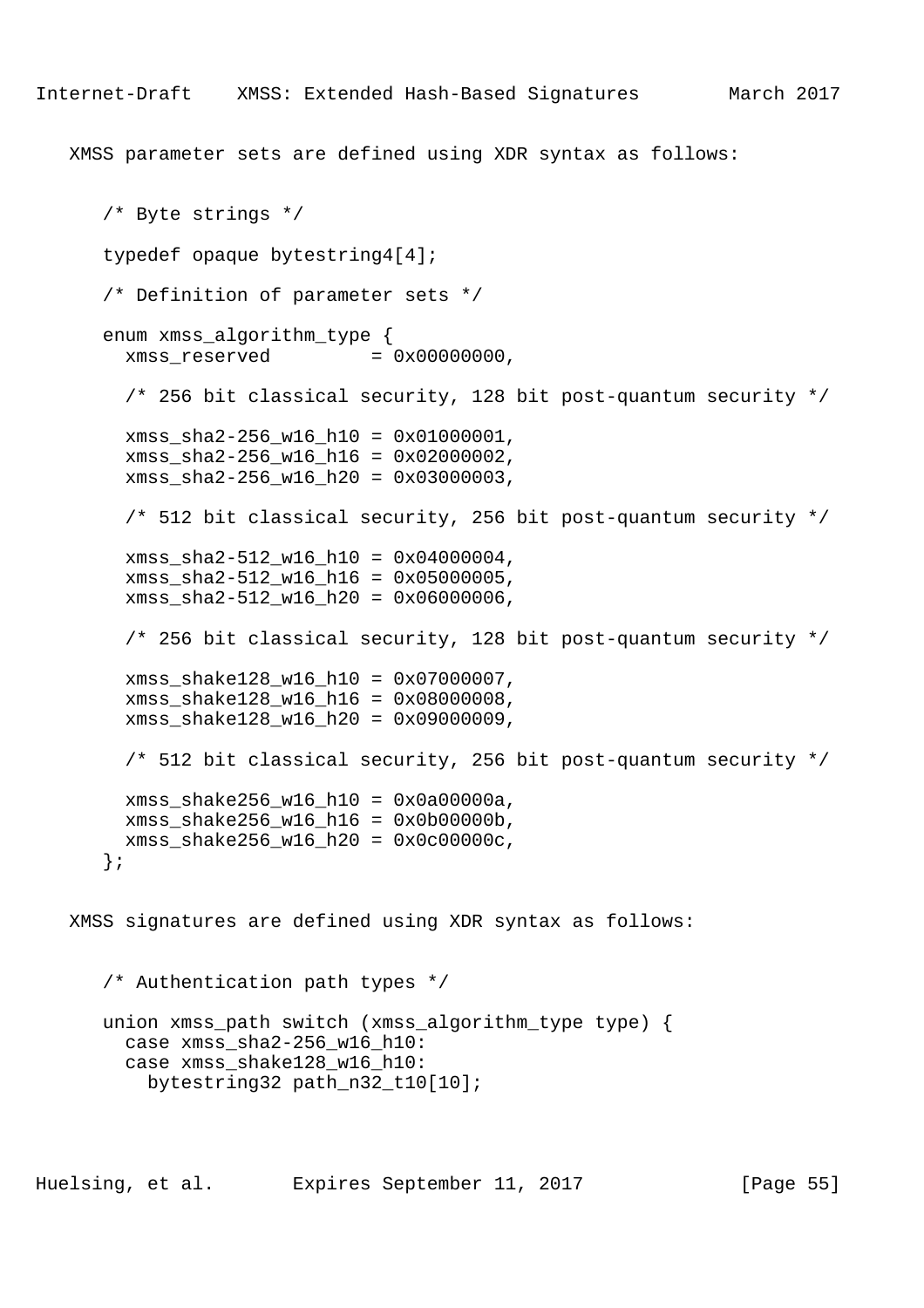```
case xmss sha2-256 w16 h16:
   case xmss_shake128_w16_h16:
    bytestring32 path_n32_t16[16];
   case xmss_sha2-256_w16_h20:
   case xmss_shake128_w16_h20:
     bytestring32 path_n32_t20[20];
 case xmss sha2-512 w16 h10:
  case xmss shake256 w16 h10:
     bytestring64 path_n64_t10[10];
  case xmss sha2-512 w16 h16:
  case xmss shake256 w16 h16:
     bytestring64 path_n64_t16[16];
   case xmss_sha2-512_w16_h20:
   case xmss_shake256_w16_h20:
     bytestring64 path_n64_t20[20];
   default:
     void; /* error condition */
 };
 /* Types for XMSS random strings */
 union random_string_xmss switch (xmss_algorithm_type type) {
   case xmss_sha2-256_w16_h10:
   case xmss_sha2-256_w16_h16:
   case xmss_sha2-256_w16_h20:
  case xmss_shake128_w16_h10:
   case xmss_shake128_w16_h16:
   case xmss_shake128_w16_h20:
    bytestring32 rand_n32;
  case xmss_sha2-512_w16_h10:
   case xmss_sha2-512_w16_h16:
   case xmss_sha2-512_w16_h20:
   case xmss_shake256_w16_h10:
   case xmss_shake256_w16_h16:
   case xmss_shake256_w16_h20:
    bytestring64 rand_n64;
  default:
     void; /* error condition */
 };
 /* Corresponding WOTS+ type for given XMSS type */
```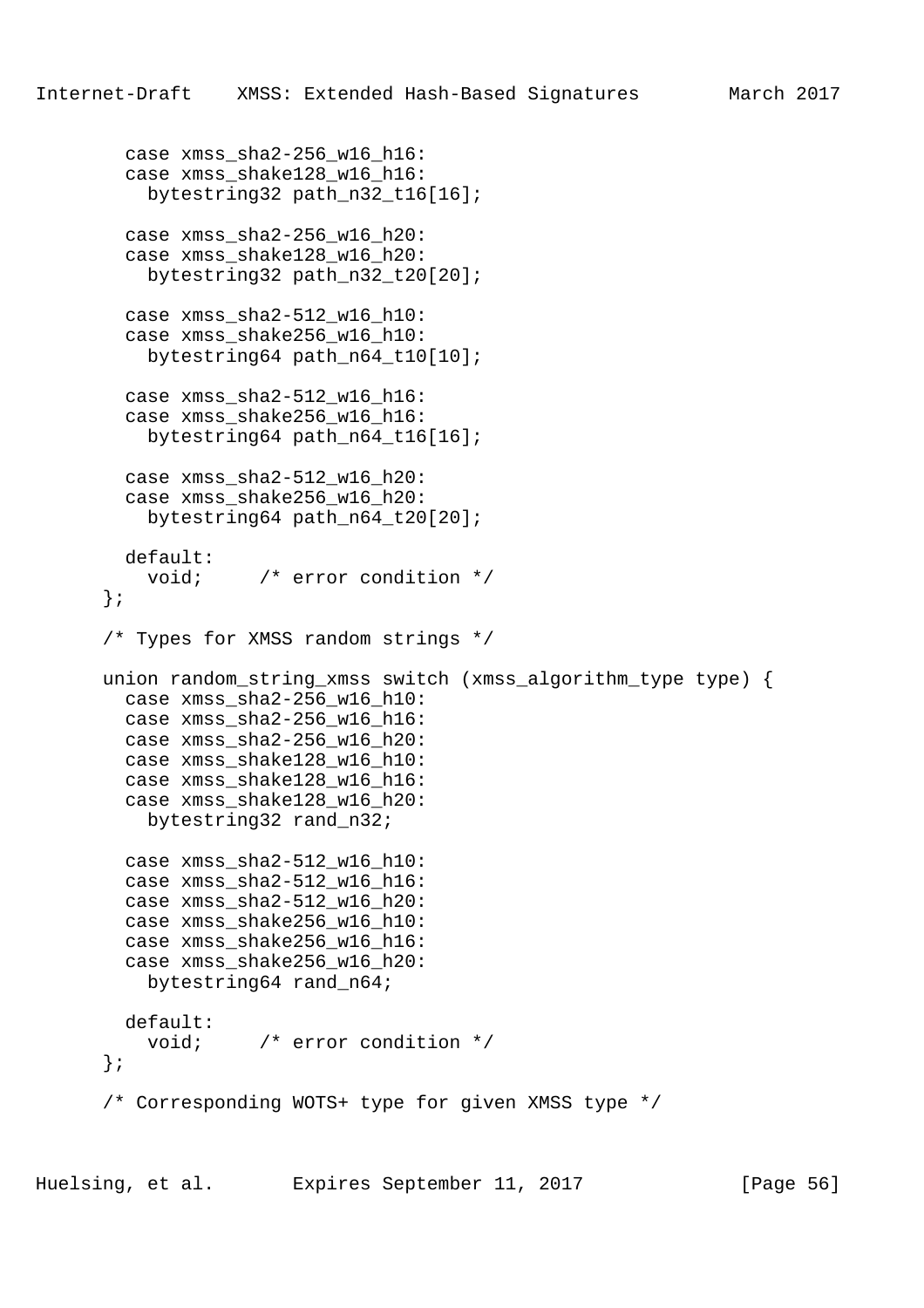```
Internet-Draft XMSS: Extended Hash-Based Signatures March 2017
```

```
union xmss ots signature switch (xmss algorithm type type) {
      case xmss_sha2-256_w16_h10:
      case xmss_sha2-256_w16_h16:
      case xmss_sha2-256_w16_h20:
        wotsp_sha2-256_w16;
      case xmss_sha2-512_w16_h10:
      case xmss_sha2-512_w16_h16:
      case xmss_sha2-512_w16_h20:
      wotsp_sha2-512_w16;
      case xmss_shake128_w16_h10:
      case xmss_shake128_w16_h16:
      case xmss_shake128_w16_h20:
        wotsp_shake128_w16;
      case xmss_shake256_w16_h10:
      case xmss_shake256_w16_h16:
      case xmss_shake256_w16_h20:
        wotsp_shake256_w16;
      default:
        void; /* error condition */
    };
    /* XMSS signature structure */
    struct xmss_signature {
      /* WOTS+ key pair index */
      bytestring4 idx_sig;
      /* Random string for randomized hashing */
      random_string_xmss rand_string;
      /* WOTS+ signature */
      xmss_ots_signature sig_ots;
      /* authentication path */
      xmss_path nodes;
    };
 XMSS public keys are defined using XDR syntax as follows:
    /* Types for bitmask seed */
    union seed switch (xmss_algorithm_type type) {
      case xmss_sha2-256_w16_h10:
      case xmss_sha2-256_w16_h16:
      case xmss_sha2-256_w16_h20:
```
Huelsing, et al. Expires September 11, 2017 [Page 57]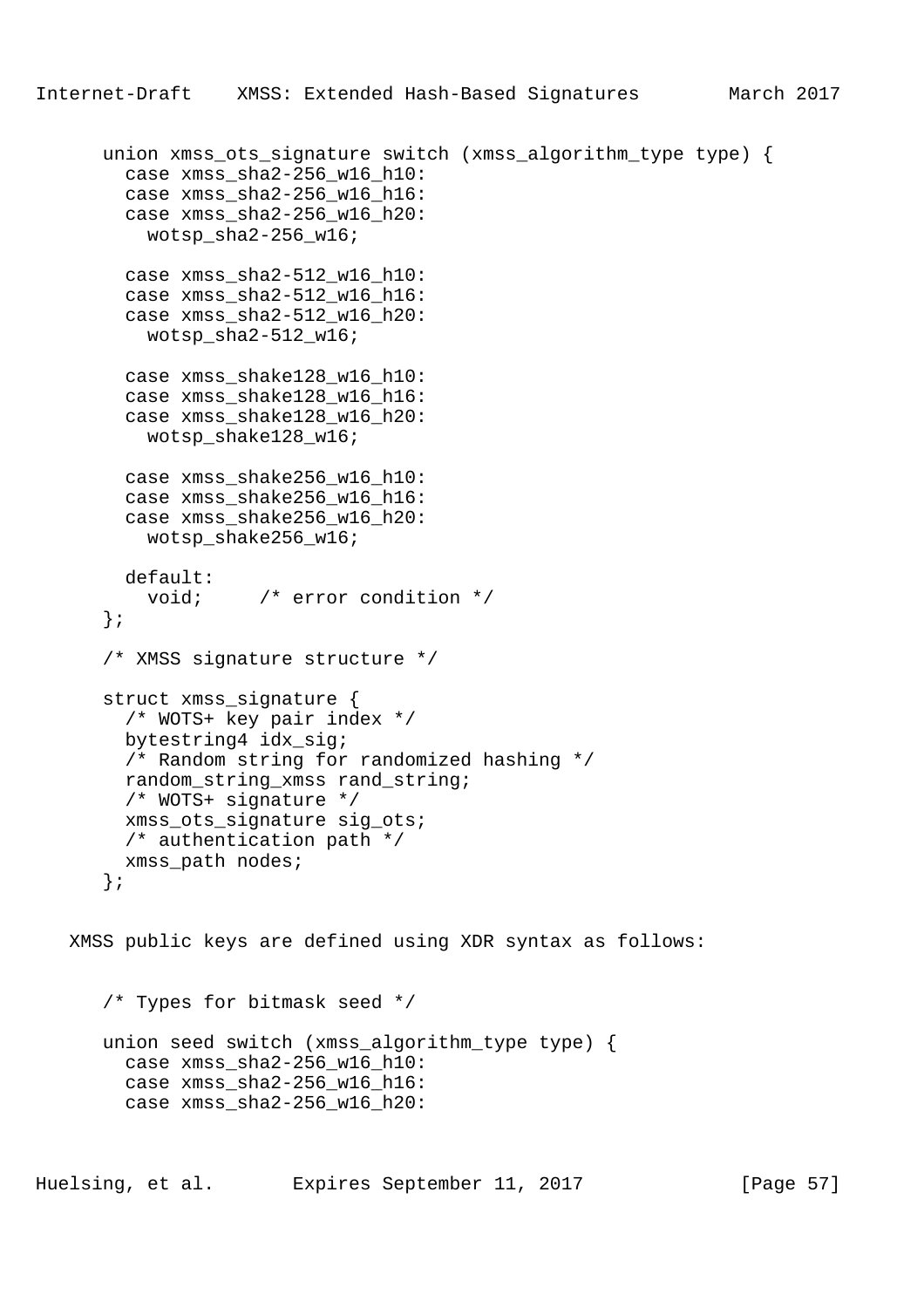```
 case xmss_shake128_w16_h10:
   case xmss_shake128_w16_h16:
   case xmss_shake128_w16_h20:
   bytestring32 seed n32;
  case xmss_sha2-512_w16_h10:
  case xmss_sha2-512_w16_h16:
   case xmss_sha2-512_w16_h20:
   case xmss_shake256_w16_h10:
 case xmss shake256 w16 h16:
   case xmss_shake256_w16_h20:
    bytestring64 seed_n64;
  default:
   void; \gamma error condition */
 };
 /* Types for XMSS root node */
 union xmss_root switch (xmss_algorithm_type type) {
  case xmss_sha2-256_w16_h10:
 case xmss sha2-256 w16 h16:
  case xmss_sha2-256_w16_h20:
   case xmss_shake128_w16_h10:
  case xmss_shake128_w16_h16:
   case xmss_shake128_w16_h20:
    bytestring32 root_n32;
  case xmss_sha2-512_w16_h10:
  case xmss sha2-512 w16 h16:
 case xmss sha2-512 w16 h20:
  case xmss_shake256_w16_h10:
   case xmss_shake256_w16_h16:
  case xmss_shake256_w16_h20:
    bytestring64 root_n64;
  default:
    void; /* error condition */
 };
 /* XMSS public key structure */
 struct xmss_public_key {
  xmss_root root; /* Root node */
 seed SEED; /* Seed for bitmasks */
 };
```
Huelsing, et al. Expires September 11, 2017 [Page 58]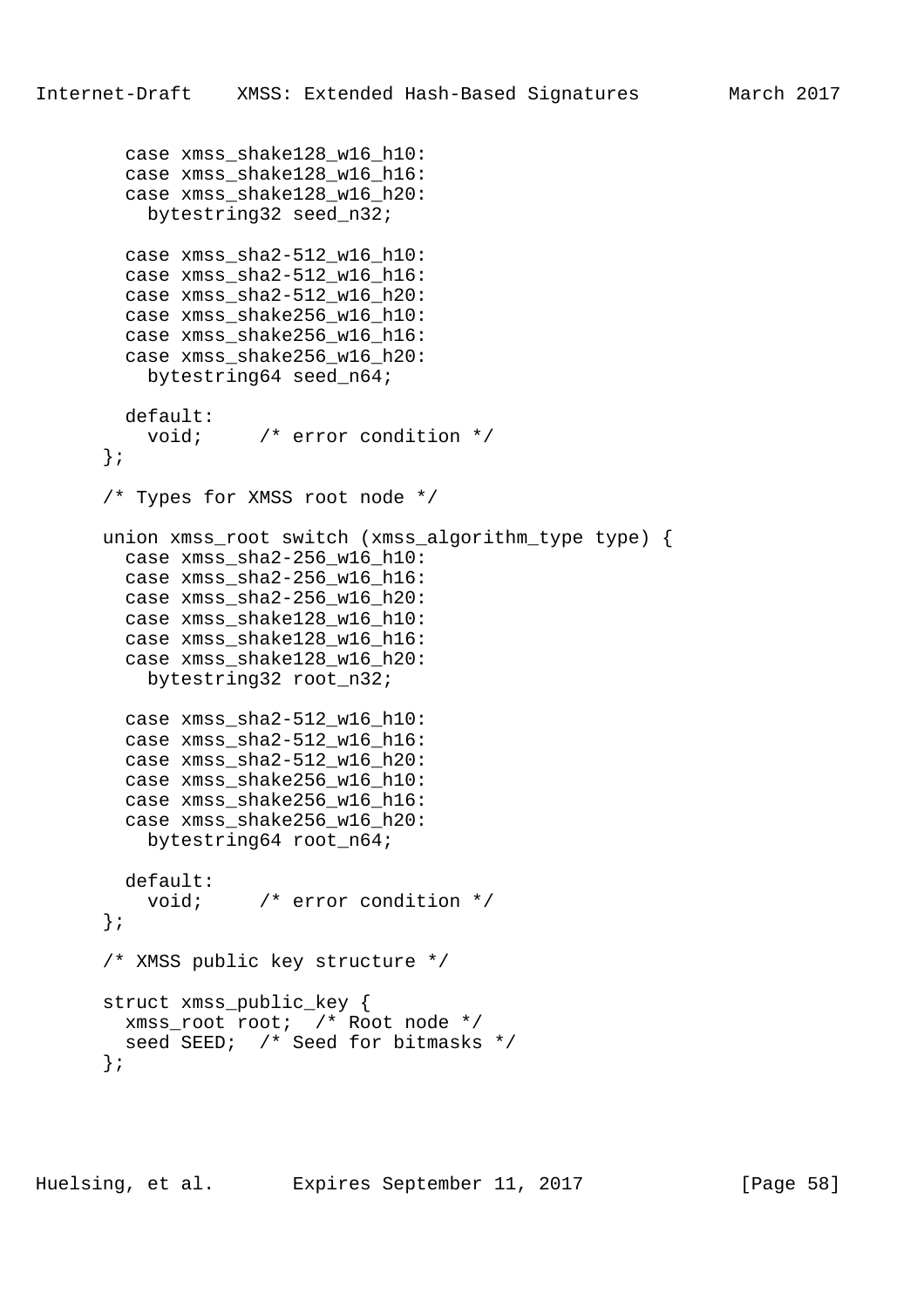## Appendix C. XMSS^MT XDR Formats

XMSS^MT parameter sets are defined using XDR syntax as follows:

```
 /* Byte strings */
 typedef opaque bytestring3[3];
 typedef opaque bytestring5[5];
 typedef opaque bytestring8[8];
 /* Definition of parameter sets */
 enum xmssmt_algorithm_type {
 xmssmt reserved = 0x000000000,
   /* 256 bit classical security, 128 bit post-quantum security */
  xmssmt sha2-256 w16 h20 d2 = 0x01000001,
   xmssmt_sha2-256_w16_h20_d4 = 0x02000002,
   xmssmt_sha2-256_w16_h40_d2 = 0x03000003,
  xmssmt sha2-256 w16 h40 d4 = 0x04000004,
   xmssmt_sha2-256_w16_h40_d8 = 0x05000005,
 xmssmt_{s}sha2-256_w16_h60_d3 = 0x06000006,
   xmssmt_sha2-256_w16_h60_d6 = 0x07000007,
   xmssmt_sha2-256_w16_h60_d12 = 0x08000008,
   /* 512 bit classical security, 256 bit post-quantum security */
   xmssmt_sha2-512_w16_h20_d2 = 0x09000009,
   xmssmt_sha2-512_w16_h20_d4 = 0x0a00000a,
   xmssmt_sha2-512_w16_h40_d2 = 0x0b00000b,
   xmssmt_sha2-512_w16_h40_d4 = 0x0c00000c,
   xmssmt_sha2-512_w16_h40_d8 = 0x0d00000d,
   xmssmt_sha2-512_w16_h60_d3 = 0x0e00000e,
   xmssmt_sha2-512_w16_h60_d6 = 0x0f00000f,
   xmssmt_sha2-512_w16_h60_d12 = 0x01010101,
   /* 256 bit classical security, 128 bit post-quantum security */
  xmssmt shake128 w16 h20 d2 = 0x02010102,
  xmssmt shake128 w16 h20 d4 = 0x03010103,
   xmssmt_shake128_w16_h40_d2 = 0x04010104,
   xmssmt_shake128_w16_h40_d4 = 0x05010105,
   xmssmt_shake128_w16_h40_d8 = 0x06010106,
   xmssmt_shake128_w16_h60_d3 = 0x07010107,
   xmssmt_shake128_w16_h60_d6 = 0x08010108,
   xmssmt_shake128_w16_h60_d12 = 0x09010109,
```
Huelsing, et al. Expires September 11, 2017 [Page 59]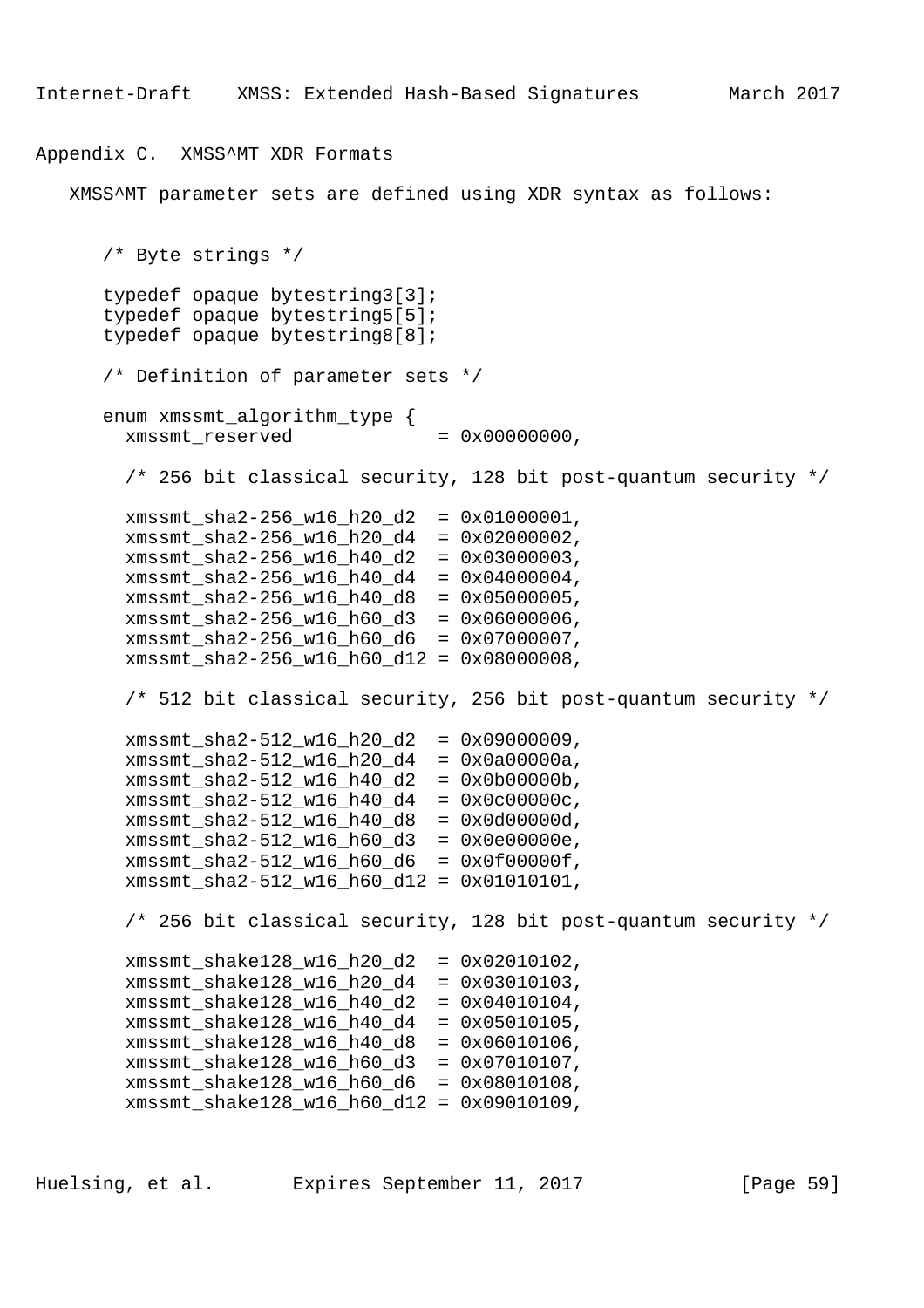/\* 512 bit classical security, 256 bit post-quantum security \*/

| xmssmt_shake256_w16_h20_d2  | $= 0x0a01010a,$  |
|-----------------------------|------------------|
| xmssmt_shake256_w16_h20_d4  | $= 0x0b01010b,$  |
| xmssmt_shake256_w16_h40_d2  | $= 0x0c01010c$ , |
| xmssmt_shake256_w16_h40_d4  | $= 0x0d01010d,$  |
| xmssmt shake256 w16 h40 d8  | $= 0x0e01010e,$  |
| xmssmt_shake256_w16_h60_d3  | $= 0x0f01010f$ , |
| xmssmt_shake256_w16_h60_d6  | $= 0x01020201,$  |
| xmssmt_shake256_w16_h60_d12 | $= 0x02020202$   |
|                             |                  |

XMSS^MT signatures are defined using XDR syntax as follows:

```
 /* Type for XMSS^MT key pair index */
 /* Depends solely on h */
 union idx_sig_xmssmt switch (xmss_algorithm_type type) {
   case xmssmt_sha2-256_w16_h20_d2:
  case xmssmt sha2-256 w16 h20 d4:
  case xmssmt_sha2-512_w16_h20_d2:
   case xmssmt_sha2-512_w16_h20_d4:
   case xmssmt_shake128_w16_h20_d2:
   case xmssmt_shake128_w16_h20_d4:
   case xmssmt_shake256_w16_h20_d2:
   case xmssmt_shake256_w16_h20_d4:
    bytestring3 idx3;
  case xmssmt sha2-256 w16 h40 d2:
   case xmssmt_sha2-256_w16_h40_d4:
   case xmssmt_sha2-256_w16_h40_d8:
   case xmssmt_sha2-512_w16_h40_d2:
   case xmssmt_sha2-512_w16_h40_d4:
   case xmssmt_sha2-512_w16_h40_d8:
   case xmssmt_shake128_w16_h40_d2:
   case xmssmt_shake128_w16_h40_d4:
   case xmssmt_shake128_w16_h40_d8:
   case xmssmt_shake256_w16_h40_d2:
   case xmssmt_shake256_w16_h40_d4:
  case xmssmt shake256 w16 h40 d8:
     bytestring5 idx5;
   case xmssmt_sha2-256_w16_h60_d3:
  case xmssmt sha2-256 w16 h60 d6:
   case xmssmt_sha2-256_w16_h60_d12:
  case xmssmt sha2-512 w16 h60 d3:
```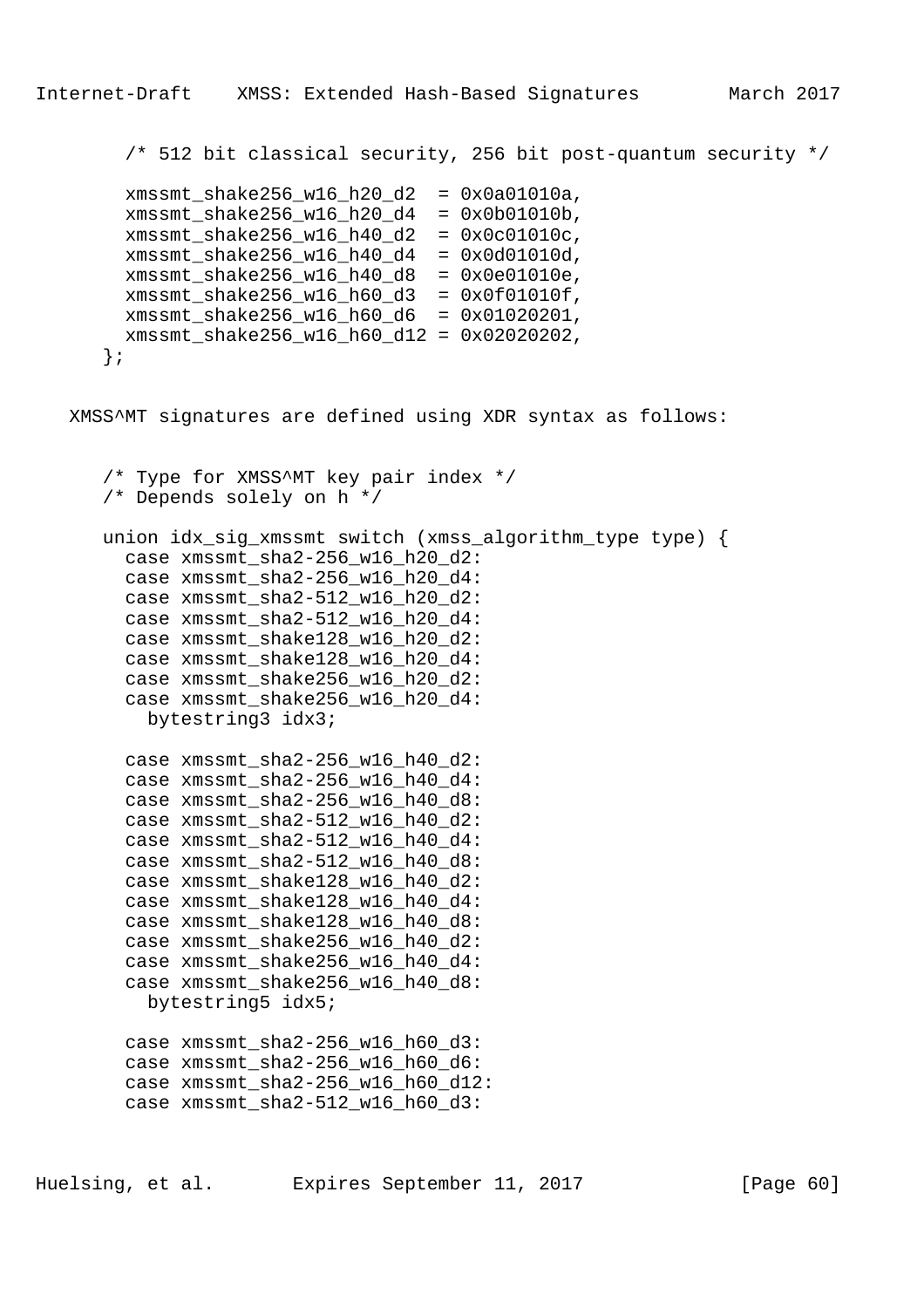case xmssmt sha2-512 w16 h60 d6:

```
 case xmssmt_sha2-512_w16_h60_d12:
   case xmssmt_shake128_w16_h60_d3:
  case xmssmt shake128 w16 h60 d6:
   case xmssmt_shake128_w16_h60_d12:
   case xmssmt_shake256_w16_h60_d3:
   case xmssmt_shake256_w16_h60_d6:
   case xmssmt_shake256_w16_h60_d12:
    bytestring8 idx8;
  default:
     void; /* error condition */
 };
 union random_string_xmssmt switch (xmssmt_algorithm_type type) {
  case xmssmt sha2-256 w16 h20 d2:
   case xmssmt_sha2-256_w16_h20_d4:
   case xmssmt_sha2-256_w16_h40_d2:
  case xmssmt sha2-256 w16 h40 d4:
  case xmssmt sha2-256 w16 h40 d8:
   case xmssmt_sha2-256_w16_h60_d3:
  case xmssmt sha2-256 w16 h60 d6:
   case xmssmt_sha2-256_w16_h60_d12:
   case xmssmt_shake128_w16_h20_d2:
   case xmssmt_shake128_w16_h20_d4:
   case xmssmt_shake128_w16_h40_d2:
   case xmssmt_shake128_w16_h40_d4:
   case xmssmt_shake128_w16_h40_d8:
   case xmssmt_shake128_w16_h60_d3:
  case xmssmt shake128 w16 h60 d6:
  case xmssmt shake128 w16 h60 d12:
    bytestring32 rand_n32;
   case xmssmt_sha2-512_w16_h20_d2:
   case xmssmt_sha2-512_w16_h20_d4:
   case xmssmt_sha2-512_w16_h40_d2:
   case xmssmt_sha2-512_w16_h40_d4:
  case xmssmt sha2-512 w16 h40 d8:
   case xmssmt_sha2-512_w16_h60_d3:
   case xmssmt_sha2-512_w16_h60_d6:
  case xmssmt sha2-512 w16 h60 d12:
  case xmssmt shake256 w16 h20 d2:
   case xmssmt_shake256_w16_h20_d4:
   case xmssmt_shake256_w16_h40_d2:
   case xmssmt_shake256_w16_h40_d4:
  case xmssmt shake256 w16 h40 d8:
   case xmssmt_shake256_w16_h60_d3:
  case xmssmt shake256 w16 h60 d6:
```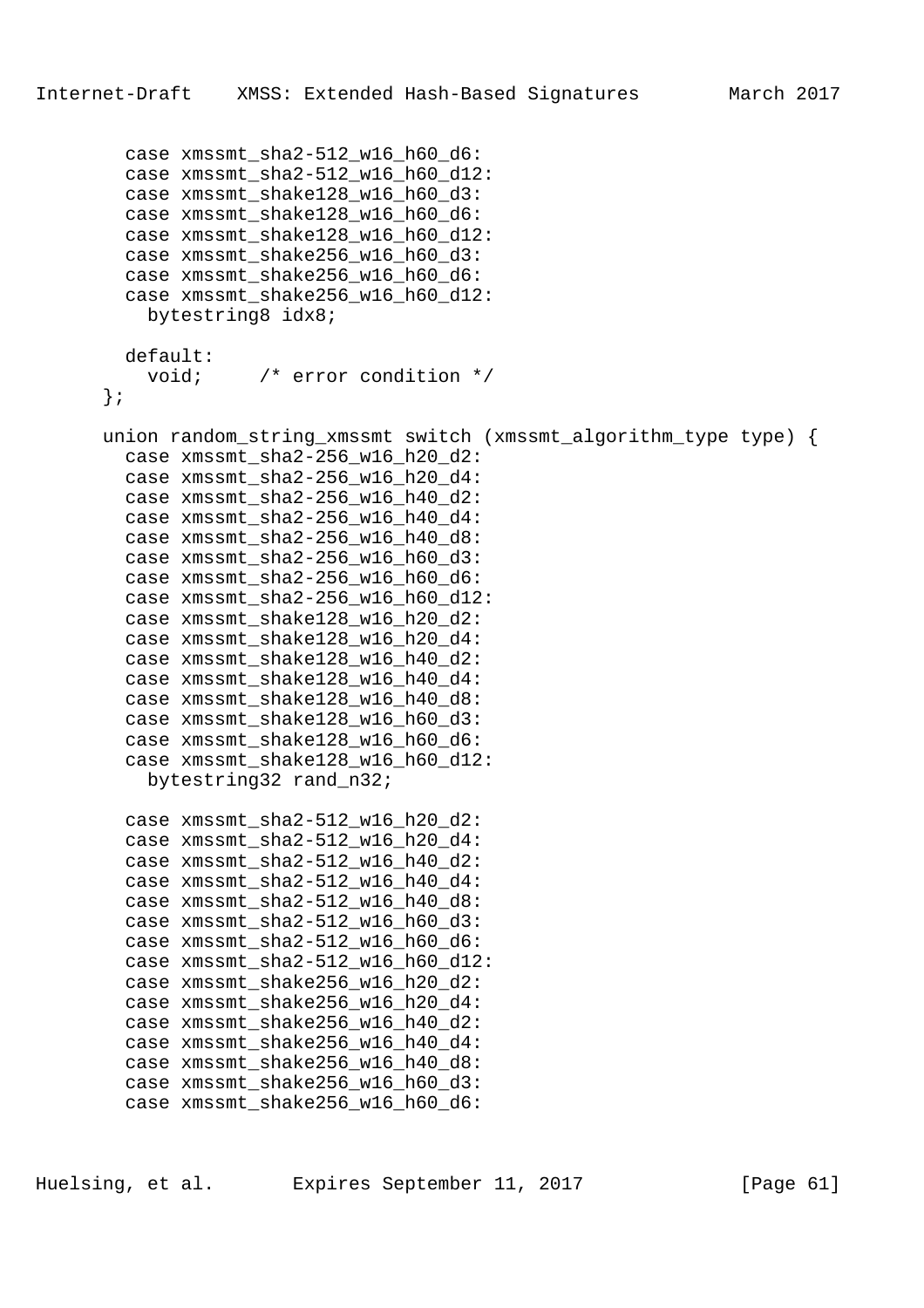```
case xmssmt shake256 w16 h60 d12:
     bytestring64 rand_n64;
  default:
     void; /* error condition */
 };
 /* Type for reduced XMSS signatures */
union xmss reduced (xmss algorithm type type) {
   case xmssmt_sha2-256_w16_h20_d2:
   case xmssmt_sha2-256_w16_h40_d4:
  case xmssmt sha2-256 w16 h60 d6:
   case xmssmt_shake128_w16_h20_d2:
   case xmssmt_shake128_w16_h40_d4:
  case xmssmt shake128 w16 h60 d6:
     bytestring32 xmss_reduced_n32_t77[77];
  case xmssmt sha2-256 w16 h20 d4:
  case xmssmt sha2-256 w16 h40 d8:
   case xmssmt_sha2-256_w16_h60_d12:
  case xmssmt shake128 w16 h20 d4:
   case xmssmt_shake128_w16_h40_d8:
   case xmssmt_shake128_w16_h60_d12:
     bytestring32 xmss_reduced_n32_t72[72];
   case xmssmt_sha2-256_w16_h40_d2:
   case xmssmt_sha2-256_w16_h60_d3:
   case xmssmt_shake128_w16_h40_d2:
  case xmssmt shake128 w16 h60 d3:
     bytestring32 xmss_reduced_n32_t87[87];
   case xmssmt_sha2-512_w16_h20_d2:
   case xmssmt_sha2-512_w16_h40_d4:
   case xmssmt_sha2-512_w16_h60_d6:
   case xmssmt_shake256_w16_h20_d2:
   case xmssmt_shake256_w16_h40_d4:
  case xmssmt shake256 w16 h60 d6:
     bytestring64 xmss_reduced_n32_t141[141];
   case xmssmt_sha2-512_w16_h20_d4:
  case xmssmt sha2-512 w16 h40 d8:
   case xmssmt_sha2-512_w16_h60_d12:
   case xmssmt_shake256_w16_h20_d4:
   case xmssmt_shake256_w16_h40_d8:
  case xmssmt shake256 w16 h60 d12:
     bytestring64 xmss_reduced_n32_t136[136];
```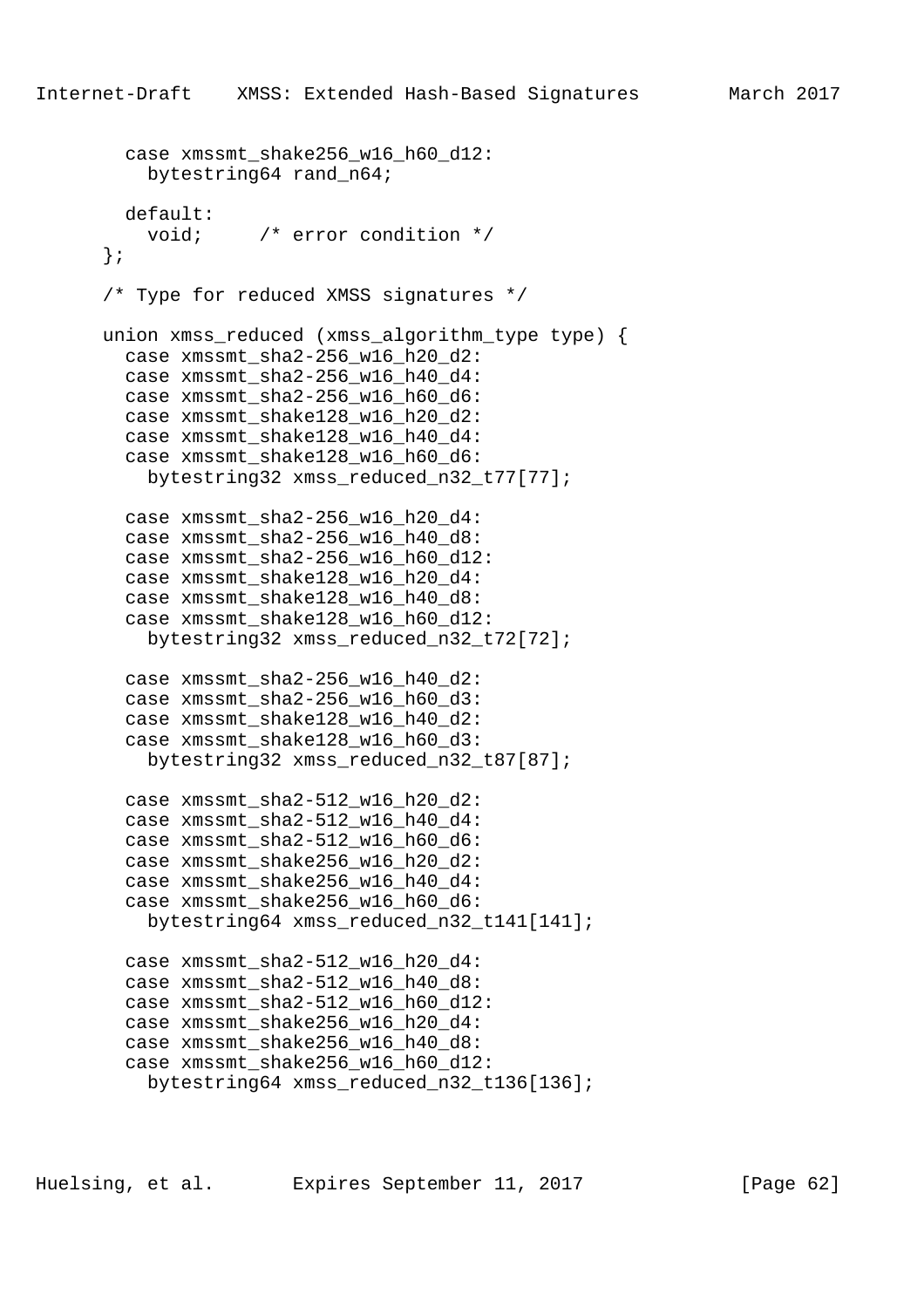```
case xmssmt sha2-512 w16 h40 d2:
   case xmssmt_sha2-512_w16_h60_d3:
   case xmssmt_shake256_w16_h40_d2:
  case xmssmt shake256 w16 h60 d3:
     bytestring64 xmss_reduced_n32_t151[151];
  default:
     void; /* error condition */
 };
 /* xmss_reduced_array depends on d */
 union xmss_reduced_array (xmss_algorithm_type type) {
  case xmssmt sha2-256 w16 h20 d2:
   case xmssmt_sha2-512_w16_h20_d2:
  case xmssmt sha2-256 w16 h40 d2:
   case xmssmt_sha2-512_w16_h40_d2:
   case xmssmt_shake128_w16_h20_d2:
  case xmssmt shake256 w16 h20 d2:
   case xmssmt_shake128_w16_h40_d2:
   case xmssmt_shake256_w16_h40_d2:
    xmss reduced xmss red arr d2[2];
   case xmssmt_sha2-256_w16_h60_d3:
   case xmssmt_sha2-512_w16_h60_d3:
   case xmssmt_shake128_w16_h60_d3:
   case xmssmt_shake256_w16_h60_d3:
     xmss_reduced xmss_red_arr_d3[3];
  case xmssmt sha2-256 w16 h20 d4:
  case xmssmt sha2-512 w16 h20 d4:
  case xmssmt sha2-256 w16 h40 d4:
   case xmssmt_sha2-512_w16_h40_d4:
   case xmssmt_shake128_w16_h20_d4:
   case xmssmt_shake256_w16_h20_d4:
   case xmssmt_shake128_w16_h40_d4:
   case xmssmt_shake256_w16_h40_d4:
     xmss_reduced xmss_red_arr_d4[4];
   case xmssmt_sha2-256_w16_h60_d6:
  case xmssmt sha2-512 w16 h60 d6:
  case xmssmt shake128 w16 h60 d6:
   case xmssmt_shake256_w16_h60_d6:
     xmss_reduced xmss_red_arr_d6[6];
   case xmssmt_sha2-256_w16_h40_d8:
   case xmssmt_sha2-512_w16_h40_d8:
  case xmssmt shake128 w16 h40 d8:
```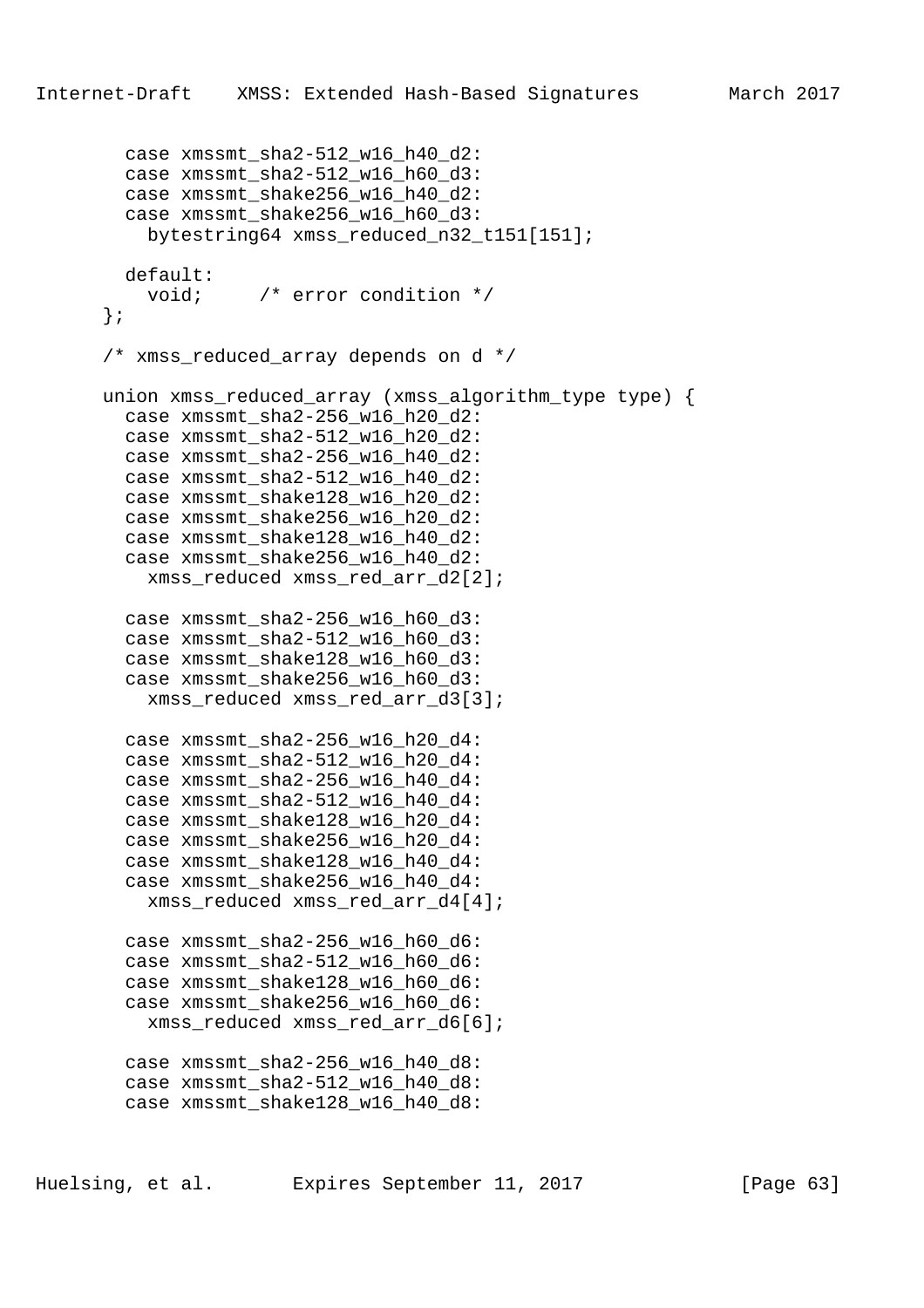```
case xmssmt shake256 w16 h40 d8:
     xmss_reduced xmss_red_arr_d8[8];
  case xmssmt sha2-256 w16 h60 d12:
   case xmssmt_sha2-512_w16_h60_d12:
   case xmssmt_shake128_w16_h60_d12:
   case xmssmt_shake256_w16_h60_d12:
     xmss_reduced xmss_red_arr_d12[12];
  default:
     void; /* error condition */
 };
 /* XMSS^MT signature structure */
struct xmssmt signature {
   /* WOTS+ key pair index */
   idx_sig_xmssmt idx_sig;
   /* Random string for randomized hashing */
  random_string_xmssmt randomness;
  /* Array of d reduced XMSS signatures */
 xmss reduced array;
 };
```
XMSS^MT public keys are defined using XDR syntax as follows:

```
 /* Types for bitmask seed */
 union seed switch (xmssmt_algorithm_type type) {
  case xmssmt_sha2-256_w16_h20_d2:
   case xmssmt_sha2-256_w16_h40_d4:
  case xmssmt_sha2-256_w16_h60_d6:
   case xmssmt_sha2-256_w16_h20_d4:
   case xmssmt_sha2-256_w16_h40_d8:
   case xmssmt_sha2-256_w16_h60_d12:
  case xmssmt sha2-256 w16 h40 d2:
   case xmssmt_sha2-256_w16_h60_d3:
   case xmssmt_shake128_w16_h20_d2:
  case xmssmt shake128 w16 h40 d4:
  case xmssmt shake128 w16 h60 d6:
   case xmssmt_shake128_w16_h20_d4:
   case xmssmt_shake128_w16_h40_d8:
   case xmssmt_shake128_w16_h60_d12:
  case xmssmt shake128 w16 h40 d2:
   case xmssmt_shake128_w16_h60_d3:
    bytestring32 seed_n32;
```
Huelsing, et al. Expires September 11, 2017 [Page 64]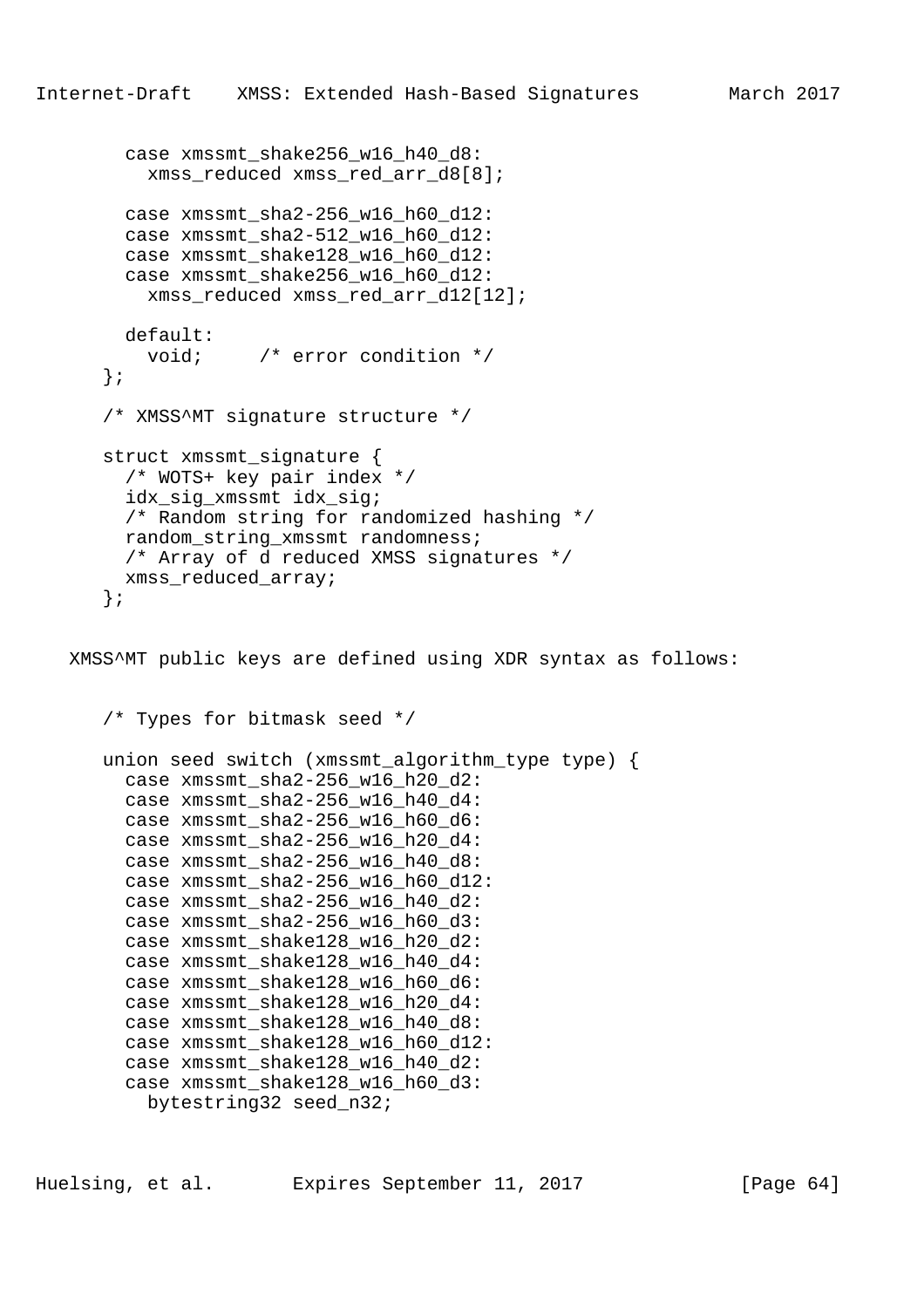case xmssmt sha2-512 w16 h20 d2:

```
 case xmssmt_sha2-512_w16_h40_d4:
   case xmssmt_sha2-512_w16_h60_d6:
  case xmssmt sha2-512 w16 h20 d4:
   case xmssmt_sha2-512_w16_h40_d8:
   case xmssmt_sha2-512_w16_h60_d12:
   case xmssmt_sha2-512_w16_h40_d2:
   case xmssmt_sha2-512_w16_h60_d3:
  case xmssmt shake256 w16 h20 d2:
  case xmssmt shake256 w16 h40 d4:
  case xmssmt shake256 w16 h60 d6:
   case xmssmt_shake256_w16_h20_d4:
  case xmssmt shake256 w16 h40 d8:
  case xmssmt shake256 w16 h60 d12:
   case xmssmt_shake256_w16_h40_d2:
  case xmssmt shake256 w16 h60 d3:
     bytestring64 seed_n64;
  default:
    void; /* error condition */
 };
 /* Types for XMSS^MT root node */
 union xmssmt_root switch (xmssmt_algorithm_type type) {
  case xmssmt_sha2-256_w16_h20_d2:
   case xmssmt_sha2-256_w16_h20_d4:
   case xmssmt_sha2-256_w16_h40_d2:
   case xmssmt_sha2-256_w16_h40_d4:
   case xmssmt_sha2-256_w16_h40_d8:
   case xmssmt_sha2-256_w16_h60_d3:
  case xmssmt sha2-256 w16 h60 d6:
   case xmssmt_sha2-256_w16_h60_d12:
   case xmssmt_shake128_w16_h20_d2:
   case xmssmt_shake128_w16_h20_d4:
   case xmssmt_shake128_w16_h40_d2:
   case xmssmt_shake128_w16_h40_d4:
  case xmssmt shake128 w16 h40 d8:
   case xmssmt_shake128_w16_h60_d3:
   case xmssmt_shake128_w16_h60_d6:
  case xmssmt shake128 w16 h60 d12:
    bytestring32 root_n32;
   case xmssmt_sha2-512_w16_h20_d2:
   case xmssmt_sha2-512_w16_h20_d4:
  case xmssmt sha2-512 w16 h40 d2:
   case xmssmt_sha2-512_w16_h40_d4:
  case xmssmt sha2-512 w16 h40 d8:
```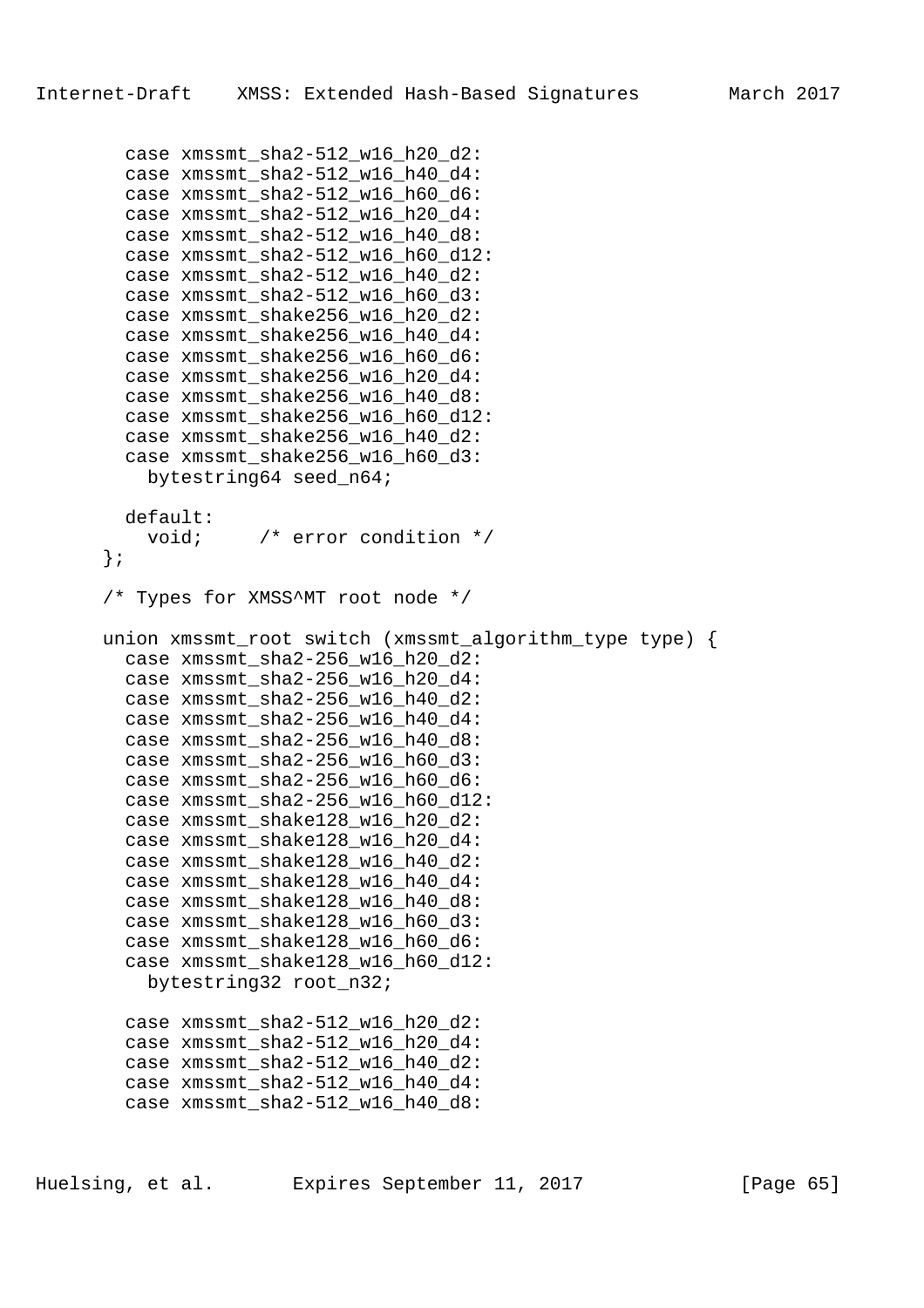```
case xmssmt sha2-512 w16 h60 d3:
         case xmssmt_sha2-512_w16_h60_d6:
         case xmssmt_sha2-512_w16_h60_d12:
        case xmssmt shake256 w16 h20 d2:
         case xmssmt_shake256_w16_h20_d4:
         case xmssmt_shake256_w16_h40_d2:
         case xmssmt_shake256_w16_h40_d4:
         case xmssmt_shake256_w16_h40_d8:
         case xmssmt_shake256_w16_h60_d3:
        case xmssmt shake256 w16 h60 d6:
         case xmssmt_shake256_w16_h60_d12:
           bytestring64 root_n64;
         default:
           void; /* error condition */
       };
       /* XMSS^MT public key structure */
       struct xmssmt_public_key {
        xmssmt_root root; /* Root node */
        seed SEED; /* Seed for bitmasks */
       };
Authors' Addresses
    Andreas Huelsing
    TU Eindhoven
    P.O. Box 513
    Eindhoven 5600 MB
   NT.
    Email: ietf@huelsing.net
    Denis Butin
```
 TU Darmstadt Hochschulstrasse 10 Darmstadt 64289 DE Email: dbutin@cdc.informatik.tu-darmstadt.de

Huelsing, et al. Expires September 11, 2017 [Page 66]